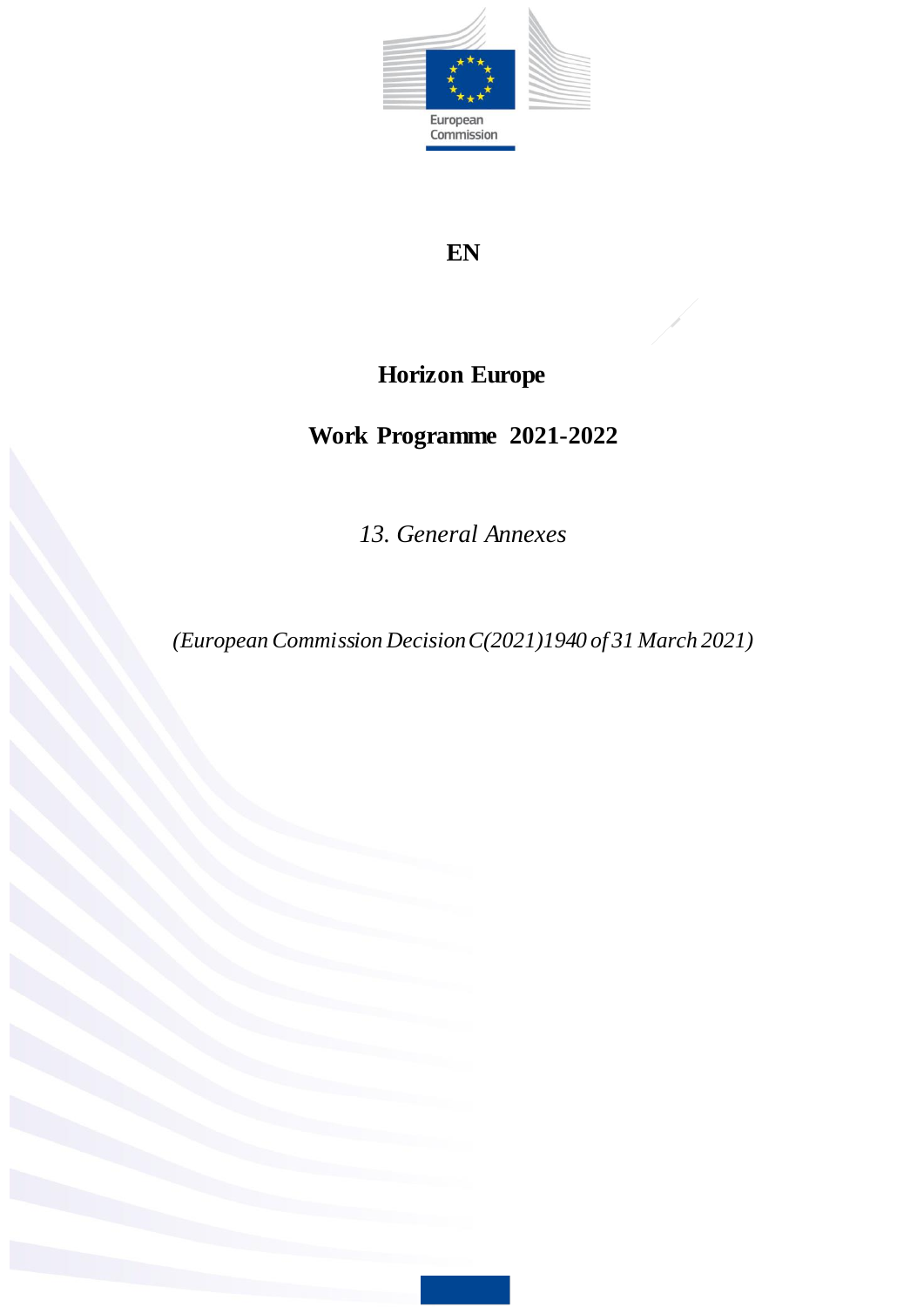## **Table of contents**

| $H$ — Specific conditions for actions implementing pre-commercial procurement or |  |
|----------------------------------------------------------------------------------|--|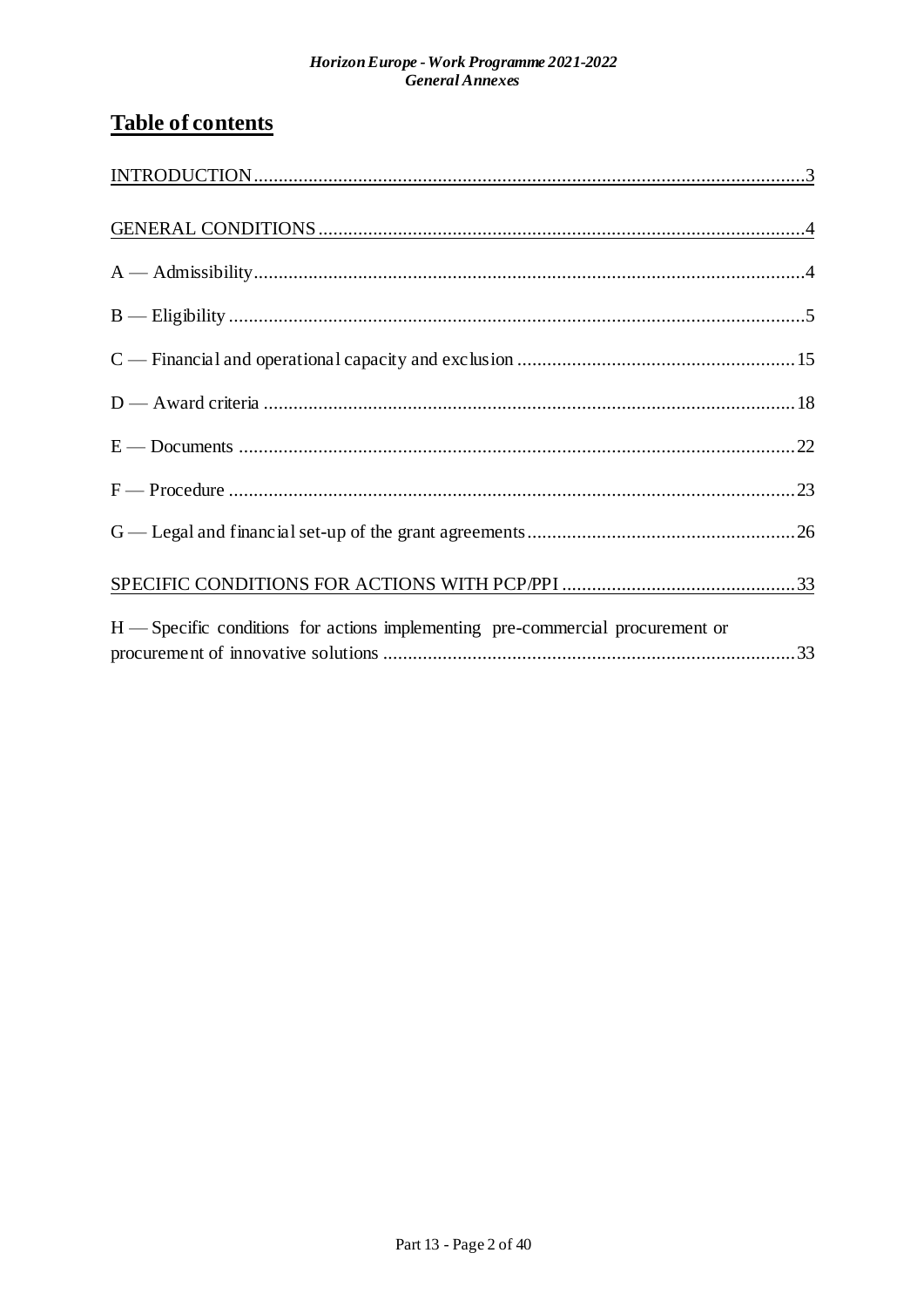## <span id="page-2-0"></span>**INTRODUCTION**

These General Annexes set out the general conditions applicable to calls and topics for grants and other forms of funding under the Horizon Europe main work programme. They also describe the evaluation and award procedures and other criteria for Horizon Europe funding.

If a topic deviates from the general conditions or includes additional conditions, this is explicitly stated under the specific conditions for the topic.

Applicants are invited to read the call documentation on the topic page of the Funding  $\&$ Tenders Portal ('Portal') carefully, and particularly these General Annexes, the [Horizon](https://ec.europa.eu/info/funding-tenders/opportunities/docs/2021-2027/horizon/guidance/programme-guide_horizon_en.pdf)  [Europe Programme Guide,](https://ec.europa.eu/info/funding-tenders/opportunities/docs/2021-2027/horizon/guidance/programme-guide_horizon_en.pdf) the [EU Funding & Tenders Portal Online Manual](https://ec.europa.eu/info/funding-tenders/opportunities/docs/2021-2027/common/guidance/om_en.pdf) and the [EU](https://ec.europa.eu/info/funding-tenders/opportunities/docs/2021-2027/common/guidance/aga_en.pdf)  Grants AGA — [Annotated Grant Agreement.](https://ec.europa.eu/info/funding-tenders/opportunities/docs/2021-2027/common/guidance/aga_en.pdf) These documents provide clarifications and answers to questions on preparing the application.

- The General Annexes outline the:
	- o admissibility and eligibility conditions, and the criteria for financial and operational capacity and exclusion (Annexes A-C);
	- o award criteria, mandatory documents and evaluation procedure (Annexes D-F);
	- o legal and financial set-up of the grant agreements (Annex G);
	- o specific conditions applying to actions which include pre-commercial procurement or procurement of innovative solutions (Annex H).
- The Programme Guide outlines the:
	- o detailed guidance on the structure, budget and political priorities of Horizon Europe.
- The Online Manual outlines the:
	- $\circ$  procedures to register and submit applications online via the EU Funding & Tenders Portal and recommendations on preparing the application.
- The AGA Annotated Grant Agreement contains:
	- o detailed annotations on all the provisions in the grant agreement that must be signed to obtain the grant.

Please note that calls launched by the European Research Council (ERC), the European Innovation Council (EIC), the European Institute of Innovation and Technology (EIT), the Institutionalised European Partnerships based on Articles 185 and 187 of the Treaty on the Functioning of the European Union (TFEU), calls under the Euratom Research and Training Programme and the activities of the European Commission Joint Research Centre (JRC) are subject to separate work programmes and thus not covered by these General Annexes.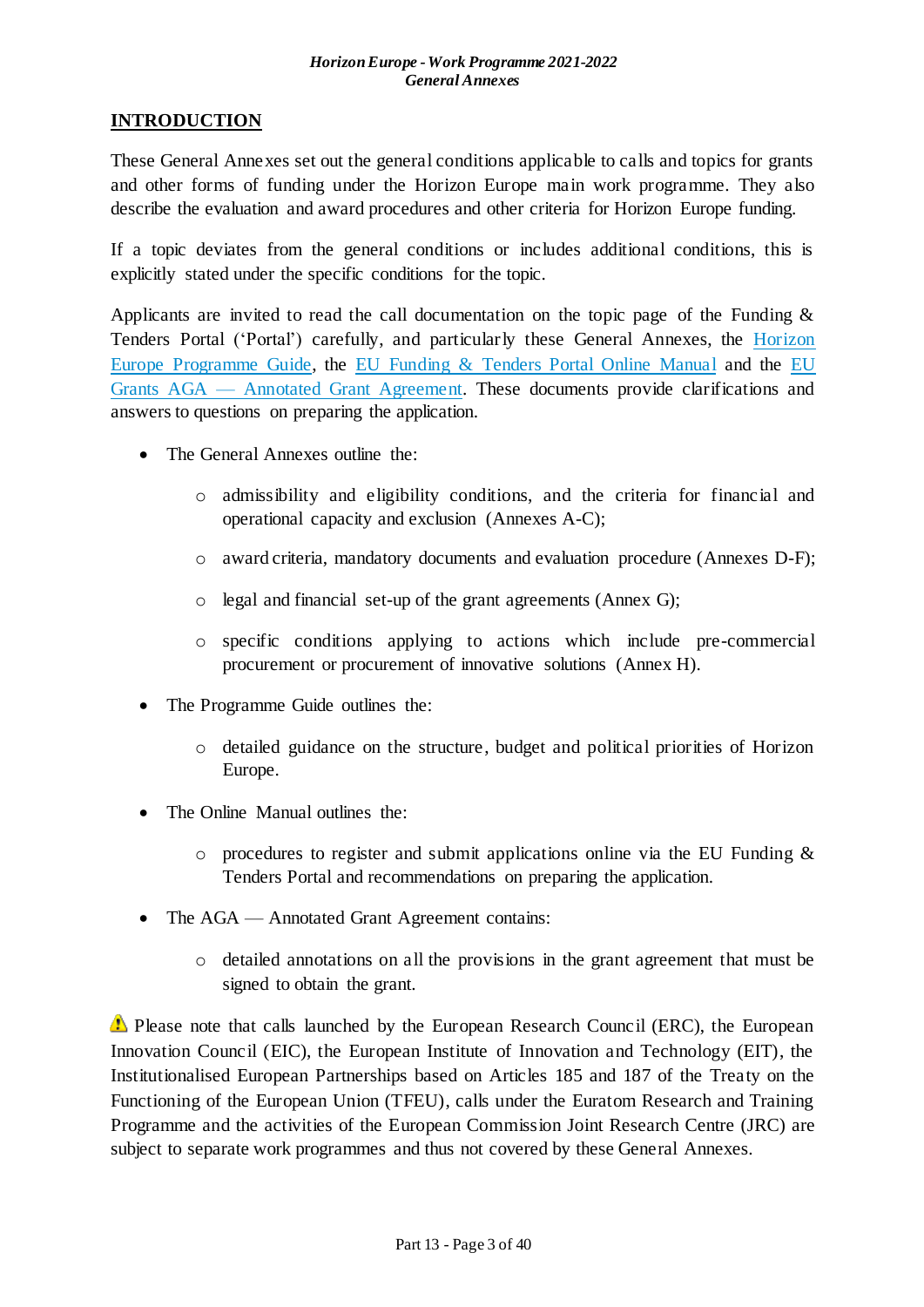#### <span id="page-3-0"></span>**GENERAL CONDITIONS**

#### <span id="page-3-1"></span>**A — Admissibility**

#### *Admissibility*

Applications must be submitted before the **call deadline**.

Applications must be submitted **electronically** via the Funding & Tenders Portal electronic submission system (accessible via the topic page in the Search Funding  $&$  Tenders section). Paper submissions are NOT possible.

Applications must be submitted using the forms provided *inside* the electronic submission system (not the templates available on the topic page, which are only for information). The structure and presentation must correspond to the instructions given in the forms.

Applications must be **complete** and contain all parts and mandatory Annexes and supporting documents *(see Annex E)*.

Applications must be **readable**, **accessible** and **printable**.

Applications must include **a plan for the exploitation and dissemination of results including communication activities**, unless provided otherwise in the specific call conditions. The plan is not required for applications at the first stage of two-stage procedures. If the expected exploitation of the results entails developing, creating, manufacturing and marketing a product or process, or in creating and providing a service, the plan must include a strategy for such exploitation. If the plan provides for exploitation of the results primarily in non-associated third countries, the legal entities must explain how that exploitation is still to be considered in the EU's interest.

Applicants submitting a proposal under the blind evaluation pilot *(see Annex F)* must not disclose their identity (e.g. organisation names, acronyms, logos, names of personnel) in Part B of their first-stage application *(see Annex E)*.

## *Page limits*

In addition to the above admissibility conditions, page limits will apply to parts of applications. The page limits, and sections subject to limits, will be clearly shown in the application templates in the Funding & Tenders Portal electronic submission system.

Unless provided otherwise in the specific call conditions, **the limit for a full application is 45 pages** (except for 'Coordination and support' actions, where the limit is 30 pages, and for 'Programme co-fund' actions, where the limit is 70 pages).

The limit for a first-stage application is 10 pages.

If an application exceeds the limits, there will be an automatic warning and invitation to resubmit a version that conforms to these limits. After the call deadline, excess pages will be automatically made invisible, and will not be taken into consideration by the evaluators.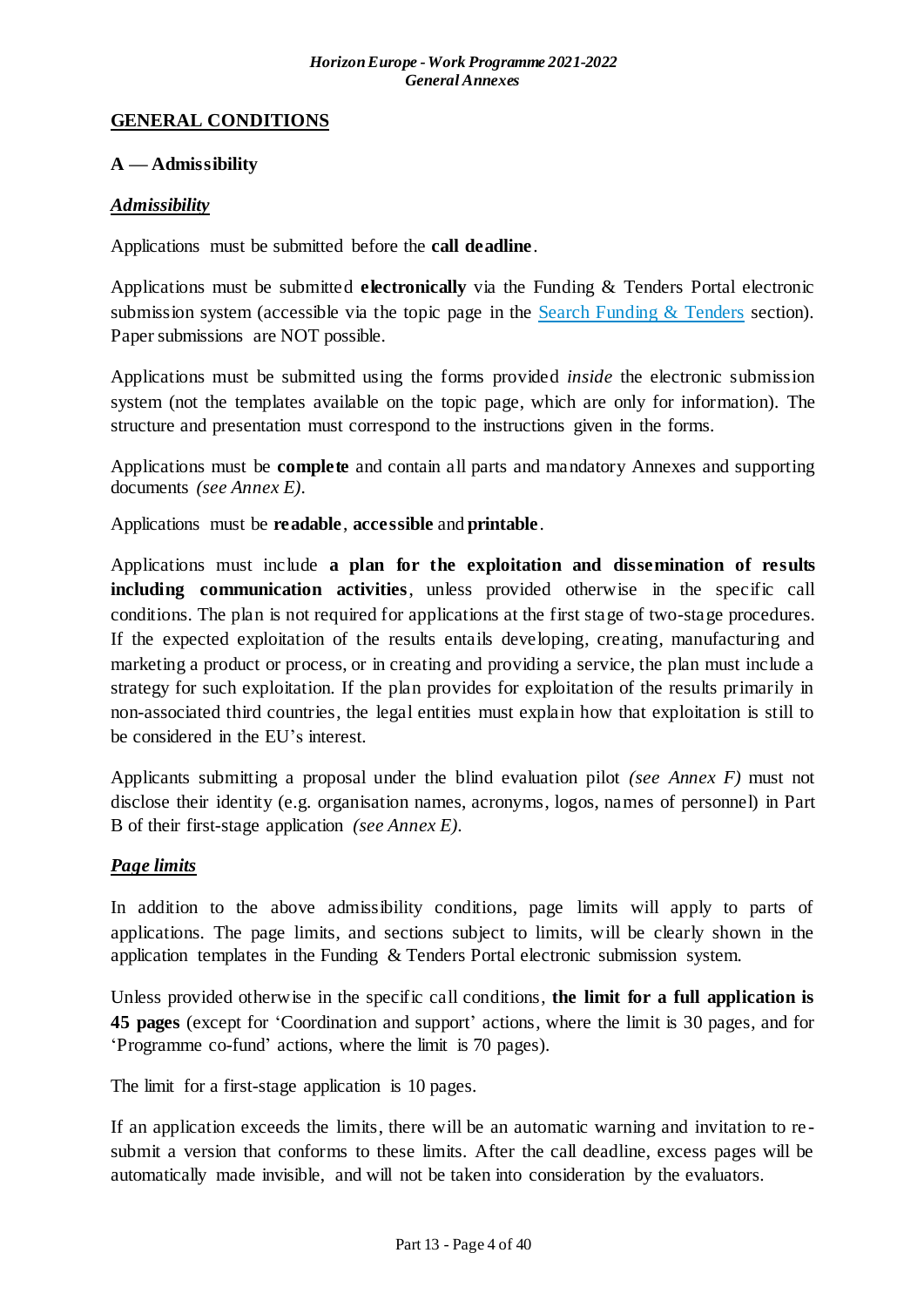## <span id="page-4-0"></span>**B — Eligibility**

#### *Entities eligible to participate*

Any legal entity, regardless of its place of establishment, including legal entities from nonassociated third countries or international organisations (including international European research organisations<sup>1</sup>) is eligible to participate (whether it is eligible for funding or not), provided that the conditions laid down in the Horizon Europe Regulation have been met, along with any other conditions laid down in the specific call topic.

A 'legal entity' means any natural or legal person created and recognised as such under national law, EU law or international law, which has legal personality and which may, acting in its own name, exercise rights and be subject to obligations, or an entity without legal personality<sup>2</sup> .

Beneficiaries and affiliated entities must register in the [Participant Register](https://ec.europa.eu/info/funding-tenders/opportunities/portal/screen/how-to-participate/participant-register) before submitting their application, in order to get a participant identification code (PIC) and be validated by the Central Validation Service (REA Validation) before signing the grant agreement. For the validation, they will be asked to upload the necessary documents showing their legal status and origin during the grant preparation stage. A validated PIC is not a prerequisite for submitting an application.

#### *Specific cases:*

1

**Affiliated entities** — Affiliated entities (i.e. entities linked to a beneficiary<sup>3</sup> which participate in the action with similar rights and obligations to the beneficiaries, but which do not sign the grant agreement and therefore do not become beneficiaries themselves) are allowed, if they fulfil the eligibility conditions.

**Associated partners** — Associated partners (i.e. entities which participate in the action without signing the grant agreement, but without the right to charge costs or claim contributions) are allowed.

**Entities without legal personality** — Entities which do not have legal personality under their national law may exceptionally participate, provided that their representatives have the capacity to undertake legal obligations on their behalf, and offer guarantees to protect the EU's financial interests equivalent to those offered by legal persons<sup>4</sup> .

**EU bodies** — Legal entities created under EU law including decentralised agencies may be part of the consortium, unless provided for otherwise in their basic act.

<sup>&</sup>lt;sup>1</sup> 'International European research organisation' means an international organisation, the majority of whose members are Member States or Associated Countries, and whose principal objective is to promote scientific and technological cooperation in Europe.

<sup>&</sup>lt;sup>2</sup> See Article 197(2)(c) EU Financial Regulation  $2018/1046$ .

<sup>&</sup>lt;sup>3</sup> See Article 187 EU Financial Regulatio[n 2018/1046.](https://eur-lex.europa.eu/legal-content/EN/ALL/?uri=CELEX:32018R1046&qid=1535046024012)

<sup>4</sup> See Article 197(2)(c) EU Financial Regulatio[n 2018/1046.](https://eur-lex.europa.eu/legal-content/EN/ALL/?uri=CELEX:32018R1046&qid=1535046024012)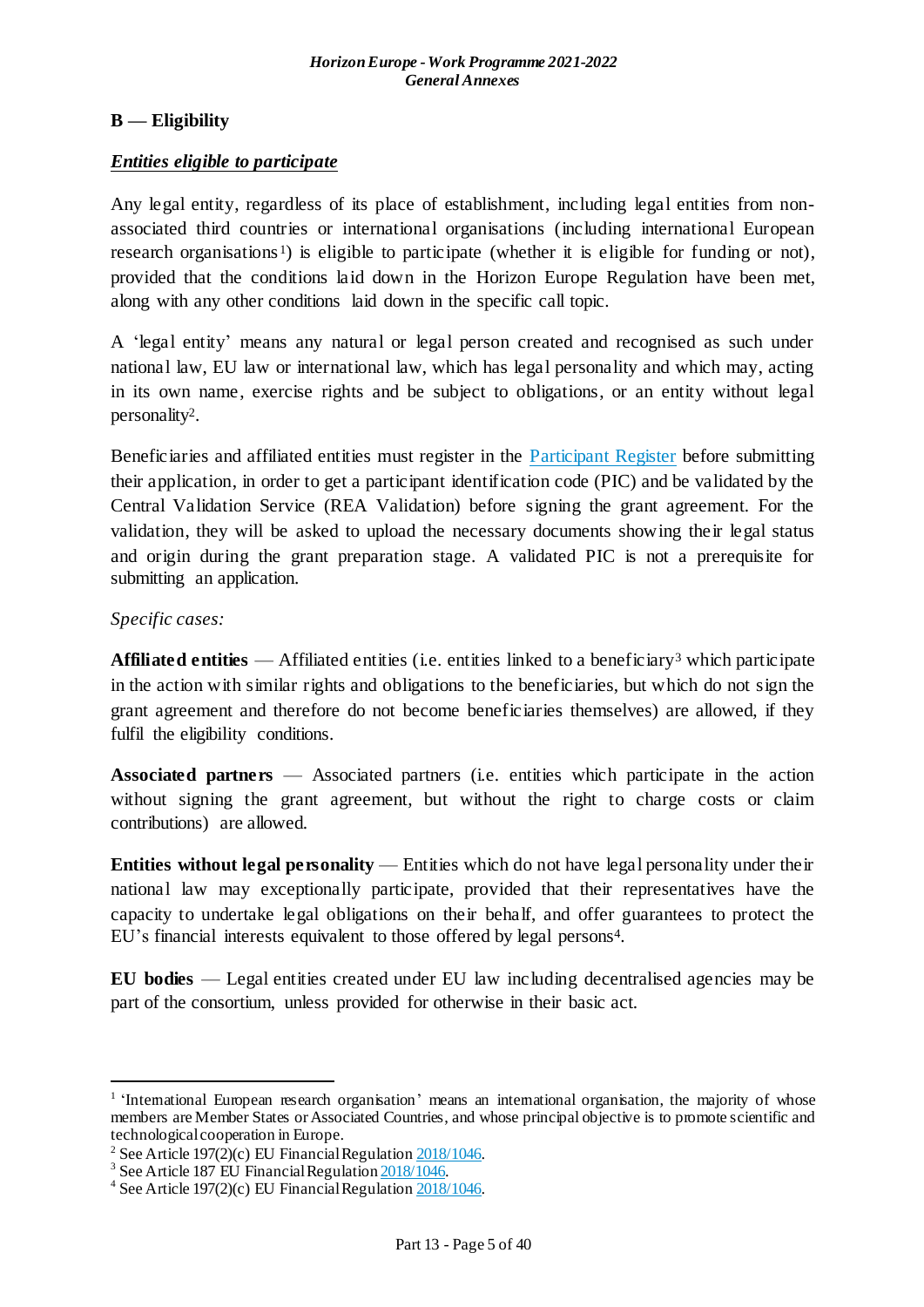**Joint Research Centre** — Where provided for in the specific call conditions, applicants may include in their proposals the possible contribution of the JRC but the JRC will not participate in the preparation and submission of the proposal. Applicants will indicate the contribution that the JRC could bring to the project based on the scope of the topic text. After the evaluation process, the JRC and the consortium selected for funding may come to an agreement on the specific terms of the participation of the JRC. If an agreement is found, the JRC would accede to the grant agreement as beneficiary requesting zero funding and would accede to the consortium as a member.

**Associations and interest groupings** — Entities composed of members (e.g. European research infrastructure consortia (ERICs)) may participate as 'sole beneficiaries' or 'beneficiaries without legal personality'<sup>5</sup>. However, if the action is in practice implemented by the individual members, those members should also participate (either as beneficiaries or as affiliated entities, otherwise their costs will NOT be eligible).

**Restrictions on participation or control** — For actions related to EU strategic assets, interests, autonomy or security, the specific topic conditions may limit participation to legal entities established only in EU Member States or in EU Member States and specific associated or non-associated third countries. In addition, for duly justified and exceptional reasons, to guarantee protection of the strategic interests of the EU and its Member States, the specific call conditions may also exclude the participation of legal entities directly or indirectly controlled from non-associated third countries (or make their participation subject to specific conditions). In this case, the eligible countries will be identified in the specific call conditions.

**EU restrictive measures** — Special rules apply for entities from certain countries (e.g. when entities are subject to [EU restrictive measures](http://www.sanctionsmap.eu/) under Article 29 of the Treaty on the European Union (TEU) and Article 215 of the Treaty on the Functioning of the EU (TFEU)<sup>6</sup>). Such entities are not eligible to participate in any capacity, including as beneficiaries, affiliated entities, associated partners, third parties giving in-kind contributions, subcontractors or recipients of financial support to third parties (if any)<sup>7</sup>.

Special rules also apply to entites covered by Commission Guidelines No 2013/C 205/05<sup>8</sup>.

For more information, *see [Rules for Legal Entity Validation, LEAR Appointment and](https://ec.europa.eu/info/funding-tenders/opportunities/docs/2021-2027/common/guidance/rules-lev-lear-fca_en.pdf)  [Financial Capacity Assessment](https://ec.europa.eu/info/funding-tenders/opportunities/docs/2021-2027/common/guidance/rules-lev-lear-fca_en.pdf)*.

1

<sup>&</sup>lt;sup>5</sup> See Articles 187(2) and 197(2)(c) EU Financial Regulation  $\frac{2018}{1046}$ .

<sup>6</sup> Please note that the EU Official Journal contains the official list and, in case of conflict, its content prevails over that of th[e EU Sanctions Map](http://www.sanctionsmap.eu/).

<sup>7</sup> Given that the EU does not recognise the illegal annexation of Crimea and Sevastopol, legal persons established in the Autonomous Republic of Crimea or the city of Sevastopol are not eligible to participate in any capacity. This criterion also applies in cases where the action involves financial support given by grant beneficiaries to third parties established in the Autonomous Republic of Crimea or the city of Sevastopol (in accordance with Article 204 of the Financial Regulation No 2018/1046). Should the illegal annexation of the Autonomous Republic of Crimea and the City of Sevastopol end, this work programme will be revised.

<sup>&</sup>lt;sup>8</sup> Commission guidelines No [2013/C 205/05](http://eur-lex.europa.eu/LexUriServ/LexUriServ.do?uri=OJ:C:2013:205:FULL:EN:PDF) on the eligibility of Israeli entities and their activities in the territories occupied by Israel since June 1967 for grants, prizes and financial instruments funded by the EU from 2014 onwards (OJEU C 205 of 19.07.2013, pp. 9-11).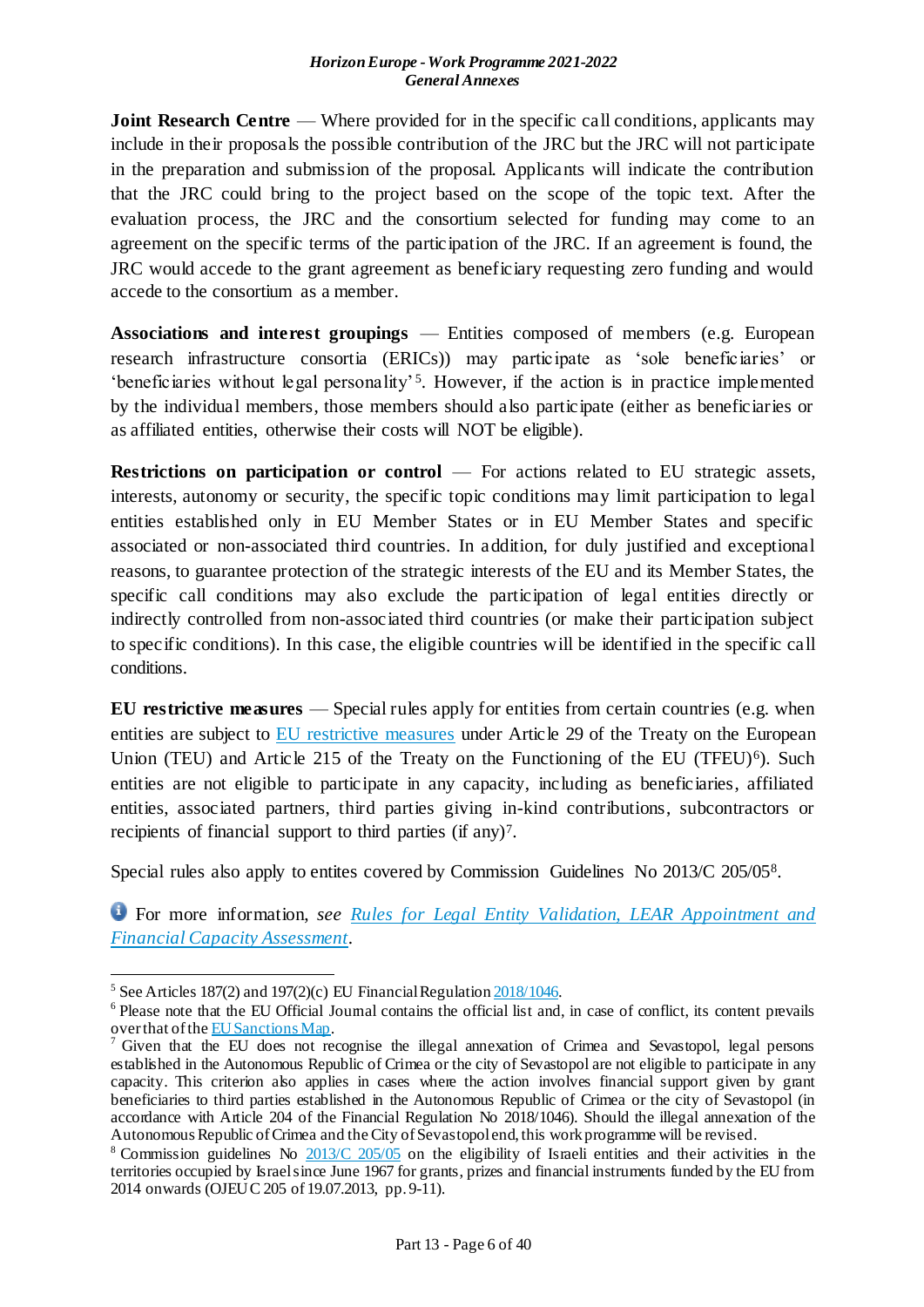#### *Entities eligible for funding*

To be eligible for funding, applicants must be established in one of the eligible countries, i.e.:

- the Member States of the European Union, including their outermost regions;
- the Overseas Countries and Territories (OCTs) linked to the Member States<sup>9</sup>;
- eligible non-EU countries:
	- countries associated to Horizon Europe<sup>10</sup>;

At the date of the publication of the work programme, there are no countries associated to Horizon Europe. Considering the Union's interest to retain, in principle, relations with the countries associated to Horizon 2020, most third countries associated to Horizon 2020 are expected to be associated to Horizon Europe with an intention to secure uninterrupted continuity between Horizon 2020 and Horizon Europe. In addition, other third countries can also become associated to Horizon Europe during the programme. For the purposes of the eligibility conditions, applicants established in Horizon 2020 Associated Countries or in other third countries negotiating association to Horizon Europe will be treated as entities established in an Associated Country, if the Horizon Europe association agreement with the third country concerned applies at the time of signature of the grant agreement.

- low- and middle-income countries<sup>11</sup>.

Legal entities which are established in countries not listed above will be eligible for funding if provided for in the specific call conditions, or if their participation is considered essential for implementing the action by the granting authority.

## *Specific cases:*

1

**Affiliated entities** — Affiliated entities are eligible for funding if they are established in one of the countries listed above.

**EU bodies** — Legal entities created under EU law may also be eligible to receive funding, unless their basic act states otherwise.

**International organisations** — International European research organisations are eligible to receive funding. Unless their participation is considered essential for implementing the action by the granting authority, other international organisations are not eligible to receive funding. International organisations with headquarters in a Member State or Associated Country are

<sup>9</sup> Entities from Overseas Countries and Territories (OCTs) are eligible for funding under the same conditions as entities from the Member States to which the OCT in question is linked. See the Horizon Europe Programme [Guide](https://ec.europa.eu/info/funding-tenders/opportunities/docs/2021-2027/horizon/guidance/programme-guide_horizon_en.pdf) for a complete list of OCTs.

 $\frac{10 \text{ Please see the Horizon Europe Programme Guide}}{10 \text{Poisson}}$  $\frac{10 \text{ Please see the Horizon Europe Programme Guide}}{10 \text{Poisson}}$  $\frac{10 \text{ Please see the Horizon Europe Programme Guide}}{10 \text{Poisson}}$  Guide on the Portal for up-to-date information on the current list and on the position for Associated Countries.

 $11$  See th[e Horizon Europe Programme Guide](https://ec.europa.eu/info/funding-tenders/opportunities/docs/2021-2027/horizon/guidance/programme-guide_horizon_en.pdf) on the Portal for a complete list of these countries.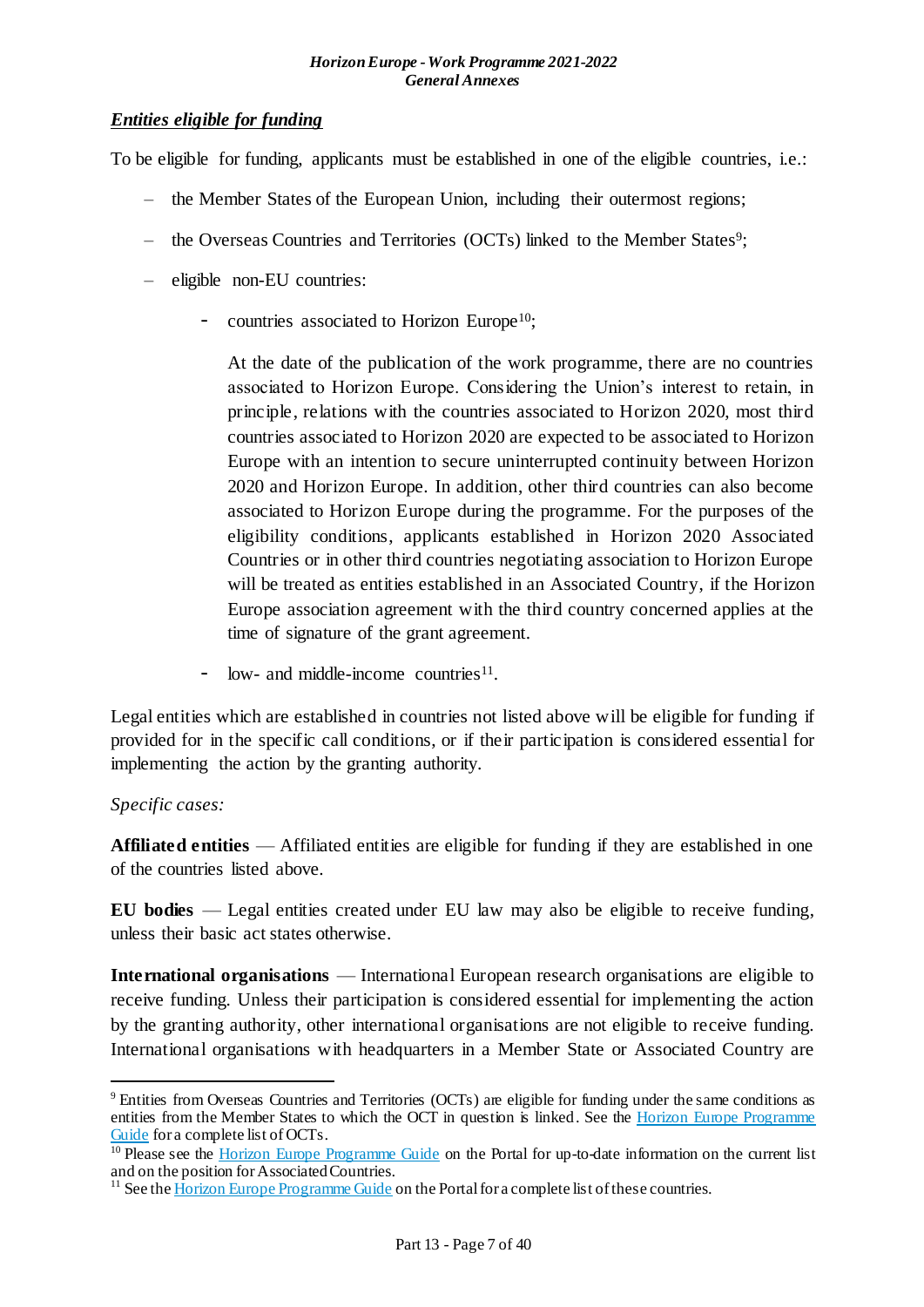eligible to receive funding for 'Training and mobility' actions and when provided for in the specific call conditions.

#### *Consortium composition*

Unless otherwise provided for in the specific call conditions, legal entities forming a consortium are eligible to participate in actions provided that the consortium includes:

- at least one independent legal entity established in a Member State; and
- at least two other independent legal entities, each established in different Member States or Associated Countries.

The JRC, international European research organisations and legal entities created under EU law are deemed to be established in a Member State other than those in which the other legal entities participating in the action are established.

Applications for 'Training and mobility' actions and for 'Programme co-fund' actions may be submitted by one or more legal entities, provided that one of those legal entities is established in a Member State or an Associated Country.

Applications for 'Coordination and support' actions may be submitted by one or more legal entities, which may be established in a Member State, Associated Country or, in exceptional cases and if provided for in the specific call conditions, in another third country.

Applications for 'Pre-commercial procurement' actions and 'Public procurement of innovative solutions' actions must include as beneficiaries a 'buyers' group'. This group must consist of a minimum of two independent legal entities that are public procurers <sup>12</sup>, each established in a different Member State or Associated Country and with at least one of them established in a Member State.

## *Eligible activities*

1

Eligible activities are the ones described in the call conditions.

Projects must focus exclusively on civil applications and must not:

- aim at human cloning for reproductive purposes;
- intend to modify the genetic heritage of human beings which could make such changes heritable (except for research relating to cancer treatment of the gonads, which may be financed);
- intend to create human embryos solely for the purpose of research, or for the purpose of stem cell procurement, including by means of somatic cell nuclear transfer.

<sup>&</sup>lt;sup>12</sup> 'Public procurers' are organisations that are contracting authorities or contracting entities as defined in EU public procurement directives 2014/24/EU, 2014/25/EU, and 2009/81/E.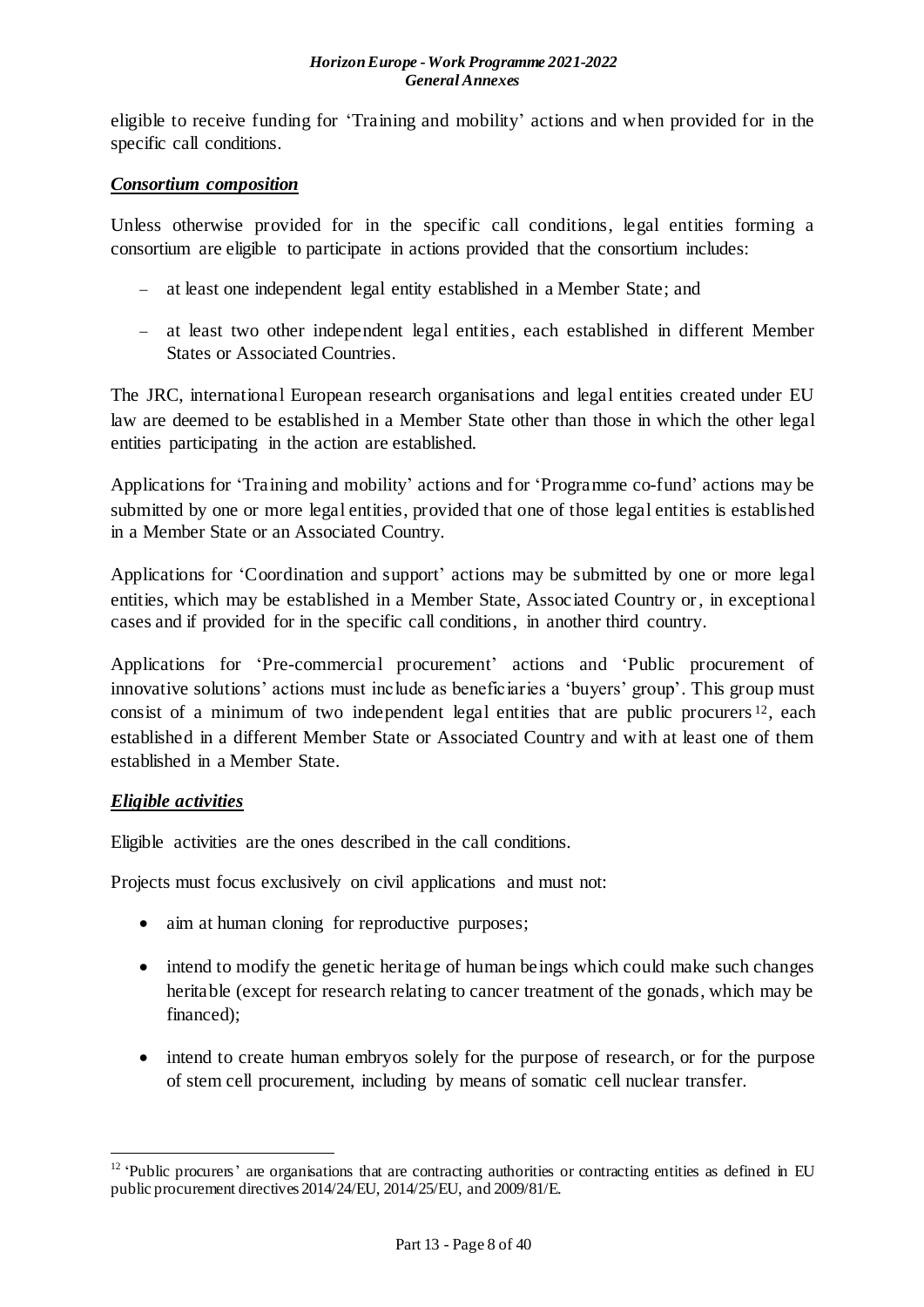Projects must, moreover, comply with EU policy interests and priorities (environment, social, security, industrial policy, etc.)*.*

The following activities are generally eligible for grants under Horizon Europe:

*Research and innovation actions (RIA)* — Activities that aim primarily to establish new knowledge or to explore the feasibility of a new or improved technology, product, process, service or solution. This may include basic and applied research, technology development and integration, testing, demonstration and validation of a small-scale prototype in a laboratory or simulated environment.

*Innovation actions (IA)* — Activities that aim directly to produce plans and arrangements or designs for new, altered or improved products, processes or services. These activities may include prototyping, testing, demonstrating, piloting, large-scale product validation and market replication.

*Coordination and support actions (CSA)* — Activities that contribute to the objectives of Horizon Europe. This excludes R&I activities, except those carried out under the 'Widening participation and spreading excellence' component of the programme (part of 'Widening participation and strengthening the European Research Area'). Also eligible are bottom-up coordination actions which promote cooperation between legal entities from Member States and Associated Countries to strengthen the European Research Area, and which receive no EU co-funding for research activities.

*Programme co-fund actions (CoFund)* — A programme of activities established or implemented by legal entities managing or funding R&I programmes, other than EU funding bodies. Such a programme of activities may support: networking and coordination; research; innovation; pilot actions; innovation and market deployment; training and mobility; awareness raising and communication; and dissemination and exploitation. It may also provide any relevant financial support, such as grants, prizes and procurement, as well as Horizon Europe blended finance<sup>13</sup> or a combination thereof. The actions may be implemented by the beneficiaries directly or by providing financial support to third parties.

*Innovation and market deployment actions (IMDA)* — Activities that embed an innovation action and other activities necessary to deploy an innovation on the market. This includes the scaling-up of companies and Horizon Europe blended finance.

*Training and mobility actions (TMA)* — Activities that aim to improve the skills, knowledge and career prospects of researchers, based on mobility between countries and, if relevant, between sectors or disciplines.

*Pre-commercial procurement actions (PCP)* — Activities that aim to help a transnational buyers' group to strengthen the public procurement of research, development, validation and, possibly, the first deployment of new solutions that can significantly improve quality and

1

<sup>&</sup>lt;sup>13</sup> 'Horizon Europe blended finance' means financial support for innovation and market deployment activities, consisting of a specific combination of a grant or reimbursable advance and an investment in equity or any other repayable form of support.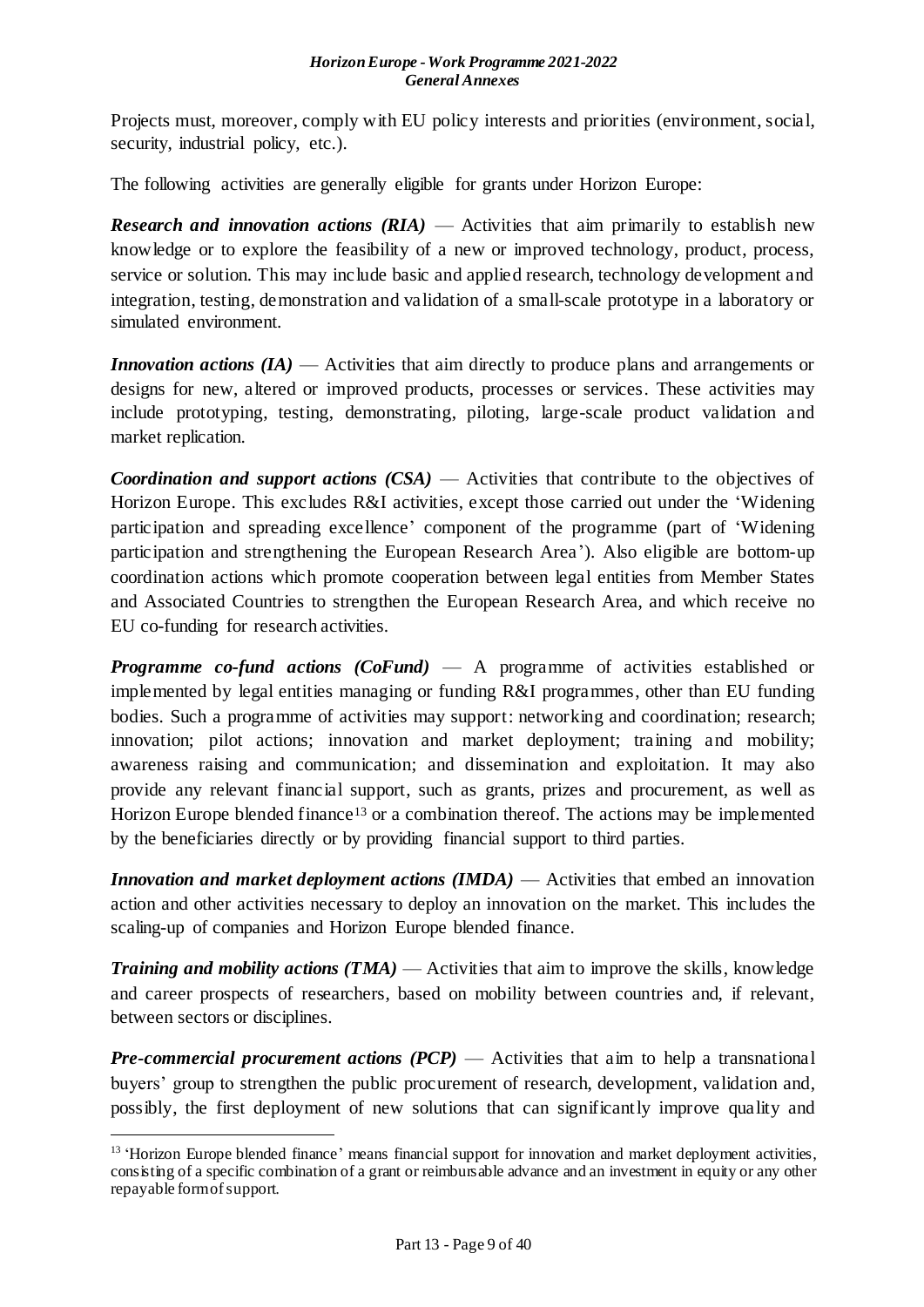efficiency in areas of public interest, while opening market opportunities for industry and researchers active in Europe. Eligible activities include the preparation, management and follow-up, under the coordination of a lead procurer, of one joint PCP and additional activities to embed the PCP into a wider set of demand-side activities.

*Public procurement of innovative solutions actions (PPI)* — Activities that aim to strengthen the ability of a transnational buyers' group to deploy innovative solutions early by overcoming the fragmentation of demand for such solutions and sharing the risks and costs of acting as early adopters, while opening market opportunities for industry. Eligible activities include preparing and implementing, under the coordination of a lead procurer, one joint or several coordinated PPI by the buyers' group and additional activities to embed the PPI into a wider set of demand-side activities.

## *Technology Readiness Levels*

Where the specific call conditions require a Technology Readiness Level (TRL), the following definitions apply, unless otherwise specified:

- TRL  $1$  Basic principles observed
- TRL 2 Technology concept formulated
- TRL 3 Experimental proof of concept
- TRL  $4$  Technology validated in a lab
- TRL 5 Technology validated in a relevant environment (industrially relevant environment in the case of key enabling technologies)
- TRL 6 Technology demonstrated in a relevant environment (industrially relevant environment in the case of key enabling technologies)
- TRL 7 System prototype demonstration in an operational environment
- TRL 8 System complete and qualified
- TRL  $9$  Actual system proven in an operational environment (competitive manufacturing in the case of key enabling technologies, or in space)

## *Ethics*

Projects must comply with ethical principles (including the highest standards of research integrity) and applicable EU, international and national law.

Applicants must have completed the ethics self-assessment as part of their application.

For more information, *see [How to complete your ethics self-assessment](https://ec.europa.eu/info/funding-tenders/opportunities/docs/2021-2027/horizon/guidance/programme-guide_horizon_en.pdf).*

Projects involving ethics issues will have to undergo an ethics review to authorise funding and may be made subject to specific ethics requirements. These requirements become part of the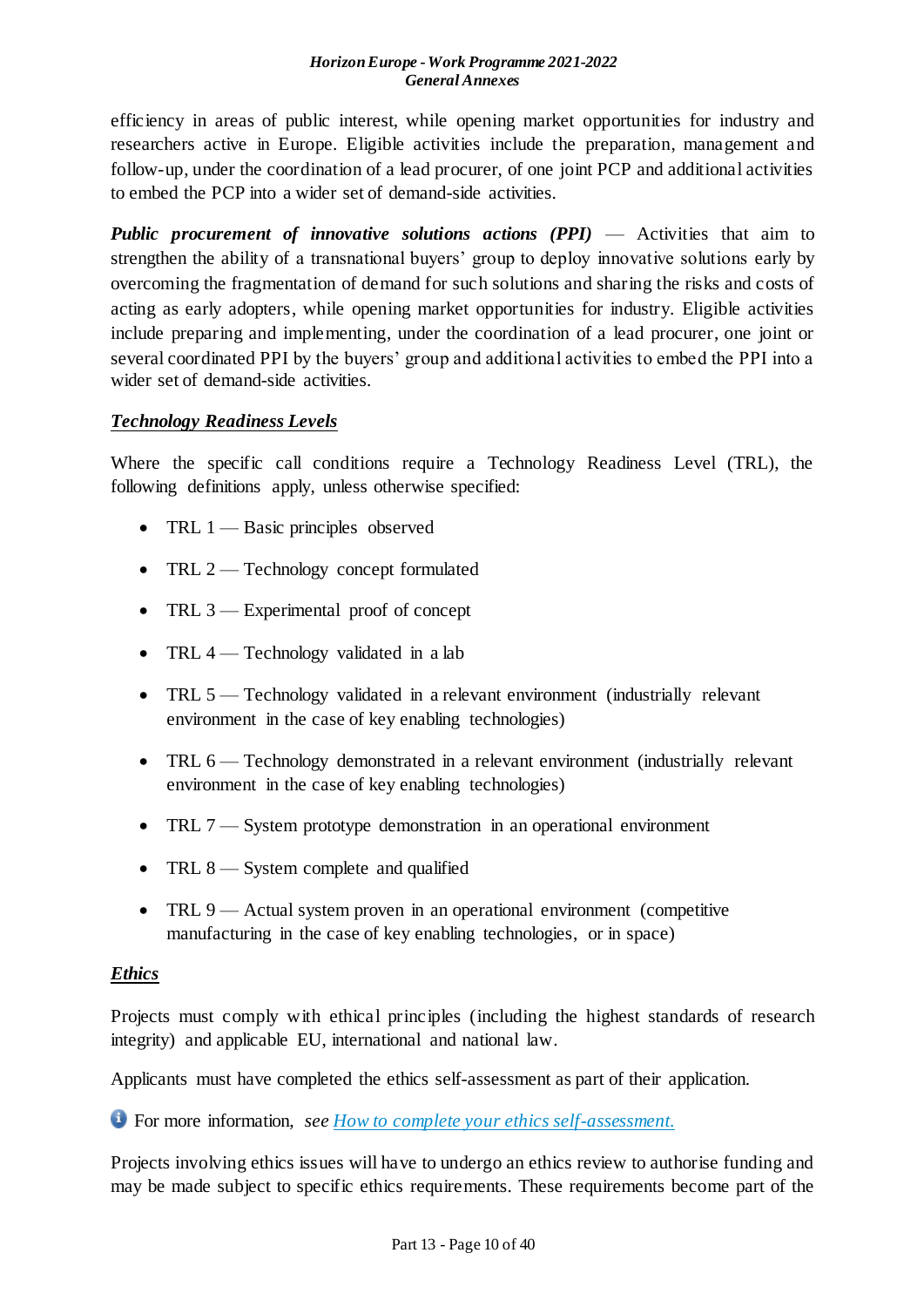grant agreement as ethics deliverables, e*.*g. ethics committee opinions/authorisations required under national or EU law.

## *Security* **—** *EU-classified and sensitive information*

Projects involving classified and/or sensitive information will have to go through the security appraisal process to authorise funding and may be made subject to specific security rules (detailed in the Security Section, which is annexed to the grant agreement). Specific provisions for EU-classified information (EUCI) and sensitive information (SEN) will be included in the grant agreement, as necessary and appropriate.

The rules for protecting EU-classified information (governed by Commission Decision (EU, Euratom)  $2015/444^{14}$  and/or national rules) provide for instance that:

- projects involving information classified as TRES SECRET UE/EU TOP SECRET (or equivalent) can NOT be funded;
- EU-classified information must be marked in accordance with the applicable security instructions in the Classification Guide appendix of the Security Aspects Letter (SAL), which is contained in the Security Section of the grant agreement;
- generation of, or access to, information with classification levels CONFIDENTIEL UE/EU CONFIDENTIAL or above (and RESTREINT UE/EU RESTRICTED, if required by national rules) may take place only on the premises of entities which have been granted a facility security clearance (FSC) issued by the competent national security authority (NSA);
- handling of information classified CONFIDENTIEL UE/EU CONFIDENTIAL or above (and RESTREINT UE/EU RESTRICTED, if required by national rules) may take place only in a secured area accredited by the competent NSA;
- access to and handling of information classified CONFIDENTIEL UE/EU CONFIDENTIAL or above (and RESTREINT UE/EU RESTRICTED, if required by national rules) may be granted only to individuals with a valid personnel security clearance (PSC) and an established need-to-know, who have been briefed on the applicable security rules;
- access to, and handling of, information classified RESTREINT UE/EU RESTRICTED may be granted only to individuals who have a need-to-know and have been briefed on the applicable security rules;
- at the end of the grant, the classified information must either be returned or continue to be protected according to the applicable rules;
- subcontracting of tasks involving EU-classified information is subject to prior written approval by the European Commission, which is the originator of EU-classified

1

<sup>&</sup>lt;sup>14</sup> See Commission Decision 2015/544/EU, Euratom of 13 March 2015 on the security rules for protecting EU classified information (OJ L 72, 17.3.2015, p. 53.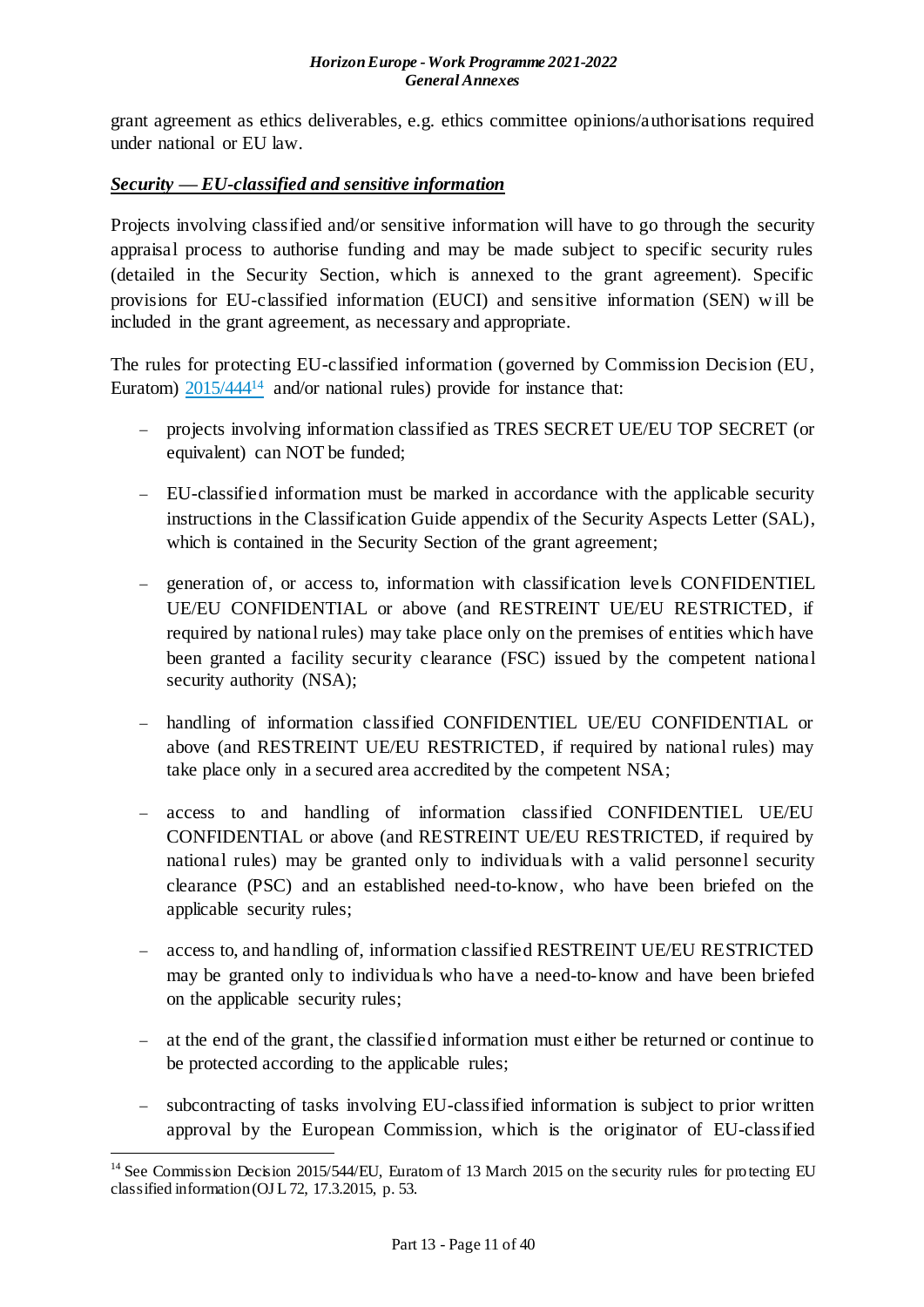information. It is only possible to subcontract these tasks to entities established in an EU Member State or in a non-EU country with a security of information agreement with the EU (or an administrative arrangement with the Commission);

- disclosure of EU-classified information is subject to prior written approval by the European Commission.

Depending on the type of activity, FSCs may have to be provided before the grant is signed. The granting authority will assess this for each case and fix the delivery date during the grant preparation stage. It is not possible to sign any grant agreement before at least one of the beneficiaries in the consortium has a FSC.

In certain cases, the project results might not require classification, but they might be sensitive and require restricted disclosure or limited dissemination for security reasons, according to the applicable instructions in the Security Section. This means that, in principle, third parties should have no access to results subject to this type of restriction. Disclosure of this information is subject to prior written approval by the European Commission.

Further security recommendations may be added to the grant agreement in the form of security deliverables (e.g. establishing a security advisory board, appointing a project security officer, limiting the level of detail, using a fake scenario, etc.).

In addition, beneficiaries must ensure that their projects are not subject to national/thirdcountry security requirements that could affect implementation or put into question the award of the grants (e.g. technology restrictions, national security classification, etc.). Any potential security issues must be notified immediately to the granting authority.

## *Gender equality plans and gender mainstreaming*

To be eligible, legal entities from Member States and Associated Countries that are public bodies, research organisations or higher education establishments (including private research organisations and higher education establishments) must have a gender equality plan, covering the following minimum process-related requirements:

- publication: a formal document published on the institution's website and signed by the top management;
- dedicated resources: commitment of resources and expertise in gender equality to implement the plan;
- data collection and monitoring: sex/gender disaggregated data on personnel (and students, for the establishments concerned) and annual reporting based on indicators;
- training: awareness raising/training on gender equality and unconscious gender biases for staff and decision-makers.

Content-wise, it is recommended that the gender equality plan addresses the following areas, using concrete measures and targets:

– work-life balance and organisational culture;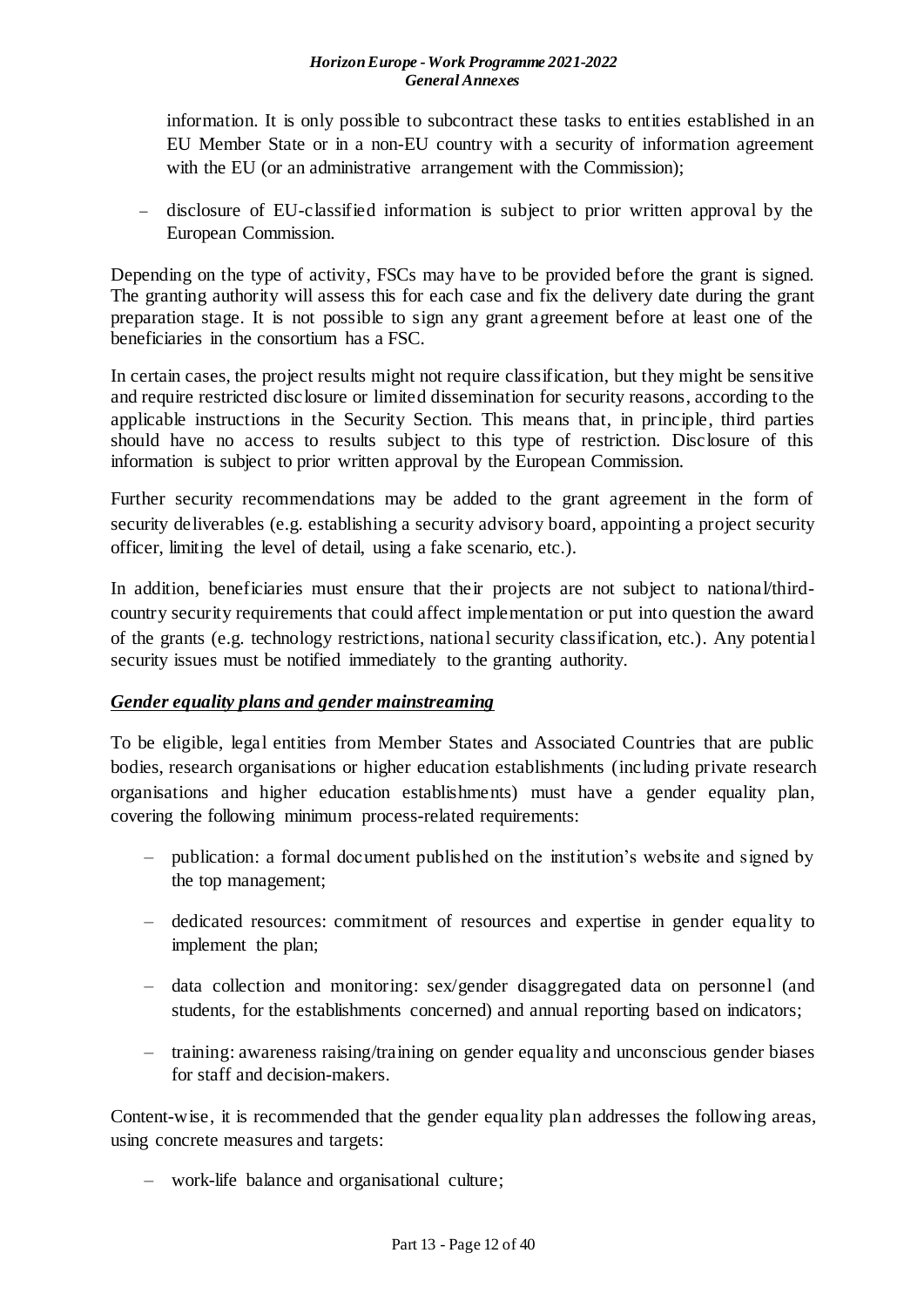- gender balance in leadership and decision-making;
- gender equality in recruitment and career progression;
- integration of the gender dimension into research and teaching content;
- measures against gender-based violence, including sexual harassment.

A self-declaration will be requested at proposal stage. If all the above-mentioned mandatory requirements are met through another strategic document, such as a development plan or an inclusion or diversity strategy, it can be considered as an equivalent. This eligibility criterion does not apply to other categories of legal entities, such as private for-profit organisations, including SMEs, non-governmental or civil society organisations.

A transition/grace period will be implemented before full enforcement of this eligibility criterion for calls with deadlines in 2022. Beneficiaries must also take all measures to promote equal opportunities between men and women in implementing the action and, where applicable, in line with their gender equality plan. They must aim to achieve, to the extent possible, a gender balance at all levels of personnel assigned to the action, including at supervisory and managerial level.

#### *Financial support to third parties*

Where the specific call conditions allow for financial support to third parties, the applicants must clearly describe the objectives and the expected results, including the elements listed in the application template. The following conditions must also be fulfilled:

- projects must publish their open calls widely and adhere to EU standards of transparency, equal treatment, conflict of interest and confidentiality;
- all calls for third parties and all calls that are implemented by third parties must be published on the Funding & Tenders Portal, and on the beneficiaries' websites;
- the calls must remain open for at least 2 months;
- if submission deadlines are changed, this must immediately be announced and registered applicants must be informed of the change;
- projects must publish the outcome of the calls without delay, including a description of third-party projects, the date of the award, the duration, and the legal name and country;
- the calls must have a clear European dimension.

Further conditions may be stipulated in the specific conditions for the topic.

For more information, *see AGA — Annotated Model Grant Agreement, articles 6.2.D.1 and 9.4.*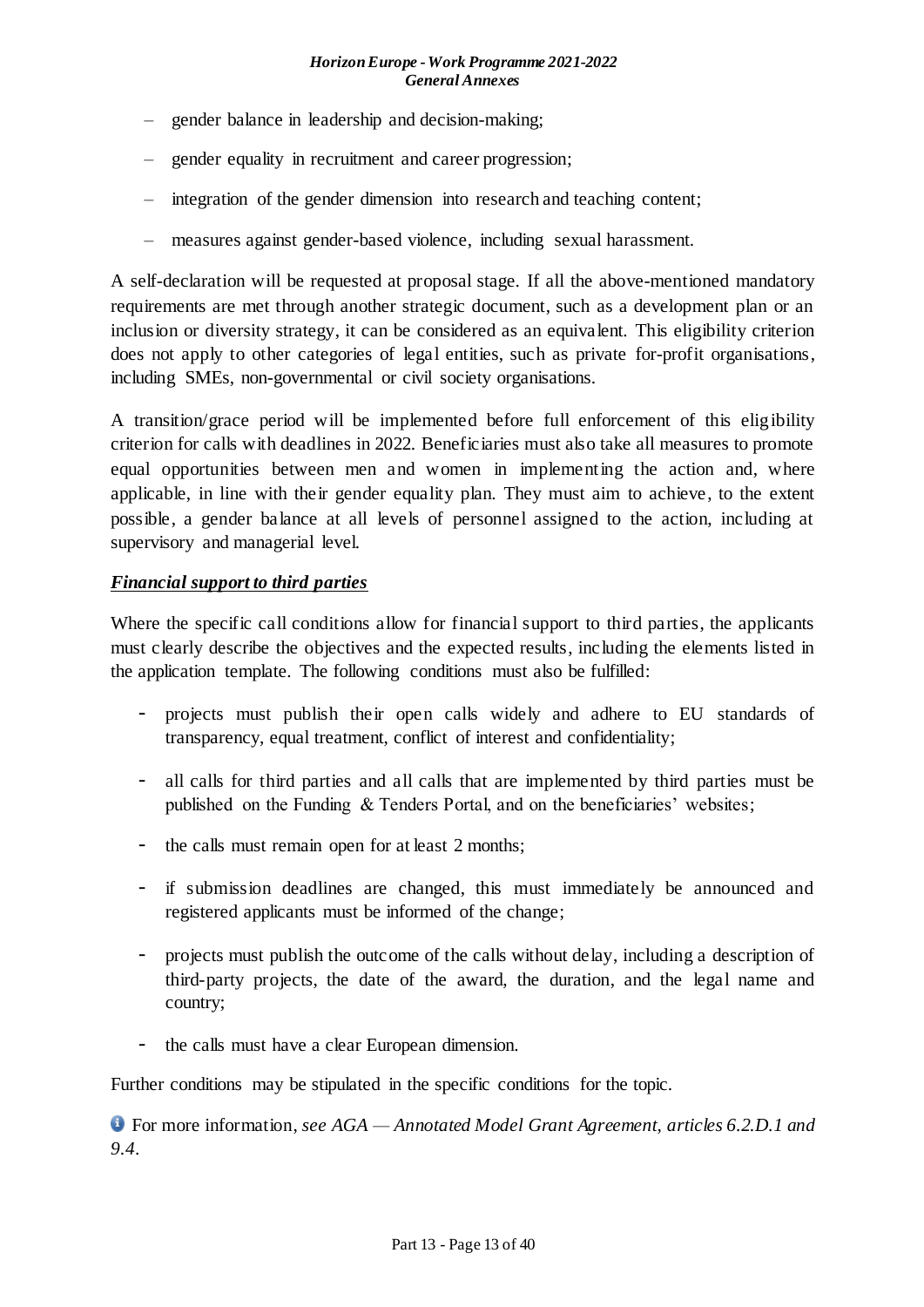#### **OTHER TYPES OF ACTIONS AND FORMS OF FUNDING**

In addition to the eligible activities described in Annex B above, the following types of action and forms of funding are used in Horizon Europe. They are usually placed in the 'Other Actions' section of the work programme parts and are not all subject to calls for proposals.

- **Grants to identified beneficiaries Exceptionally, a grant may be awarded to legal entities explicitly** named in the work programme without a prior call for proposals. The identified beneficiaries must nevertheless submit a proposal to benefit from funding. This proposal will be evaluated and must exceed the required threshold. The funding rates will correspond to the type of action indicated.
- **Prizes —** *Inducement prizes*: a prize to stimulate investment in a given area, by specifying a goal prior to the work being performed. Contests for inducement prizes must address technological and/or societal challenges. The award criteria will define a goal, but without prescribing how to achieve it. Contests for inducement prizes are split into awards for the contestant that first meets the specific goal defined in the rules of the contest, and awards for the best contestant within a given period. *Recognition prizes*: a prize to reward past achievements and outstanding work after it has been performed. Recognition prizes must help to raise public awareness of EU policies, create role models and support best practice exchange. The rules of the contest of a specific prize describe the eligibility and award criteria, the evaluation procedure, the indicative timetable and the reward. The rules are found on the call topic page on the Funding & Tenders Portal.
- **Framework partnerships and specific grant agreements —** Framework partnerships are formalised long-term cooperation mechanisms involving several or recurring grants. They must be based on jointly agreed action plans and agreements that set out the terms and conditions for receiving grants to implement the actions, framework partnership agreements (FPA) and specific grant agreements (SGA). The FPA will set out the framework conditions governing potential grants to beneficiaries on the basis of an action plan and jointly agreed general objectives. The SGA will set out the specific obligations and conditions to implement the specific action. The FPA will have no budget; the budget and rules on funding will be set out in each SGA and depend on the specific type of action. The establishment of an FPA must take place following a call for proposals. Beneficiaries will be identified from the evaluation of the proposals. In a subsequent step, beneficiaries may be invited to submit their proposals for the SGA. Framework partnerships do not give the partners (i.e. potential beneficiaries) exclusive rights to be awarded the grants covered by the FPAs. SGAs must only be signed if the FPA has been signed, and before the end date of the FPA.
- **O perating grants —** Operating grants provide financial support for the functioning of a body to enable it to carry out specific activities set out in the agreed work programme. Operating grants do not support the implementation of a specific action, but rather the annual operating budget (or part of it) for certain bodies whose statutory activities serve the strategic objectives of EU policies. Operating grants will always be mono-beneficiary grants supporting the work programme of only one organisation. Operating grants must follow the same rules as described in section G, but they do not differentiate between direct and indirect costs. Receiving an operating grant may make beneficiaries ineligible to receive indirect costs in all other EU action grants.
- **Public procurement In a public procurement action, the granting authority purchases works, supplies** or services, or acquires or rents land, buildin gs or other immovable property. This is done by entering into a contract with an economic operator chosen by the granting authority. Before the granting authority enters into a procurement contract, a call for tender is published on the Funding & Tenders Portal.
- **Expert contract actions —** Expert contracts are used to appoint independent expert(s) to advise or assist us. Experts are used for evaluating proposals, for evaluating the programme, for ethics screenings and assessments, for advisory bodies, and for expertise related to the objectives of Horizon Europe.
- **Subscription actions —** Subscription actions are used to pay contributions to bodies in which the EU is a member or an observer.
- **Scientific and technical services by the Joint Research Centre** Scientific and technical services cover research and innovation activities undertaken by the Commission through its Joint Research Centre. These (non-nuclear) activities are direct actions generating high-quality scientific evidence to support efficient and affordable public policies. Horizon Europe'srules for participation do not apply to these actions.
- **Indirectly managed actions** Indirectly managed actions refer to actions implemented by entities which are entrusted with implementingEU funds or budgetary guarantees through a contribution agreement.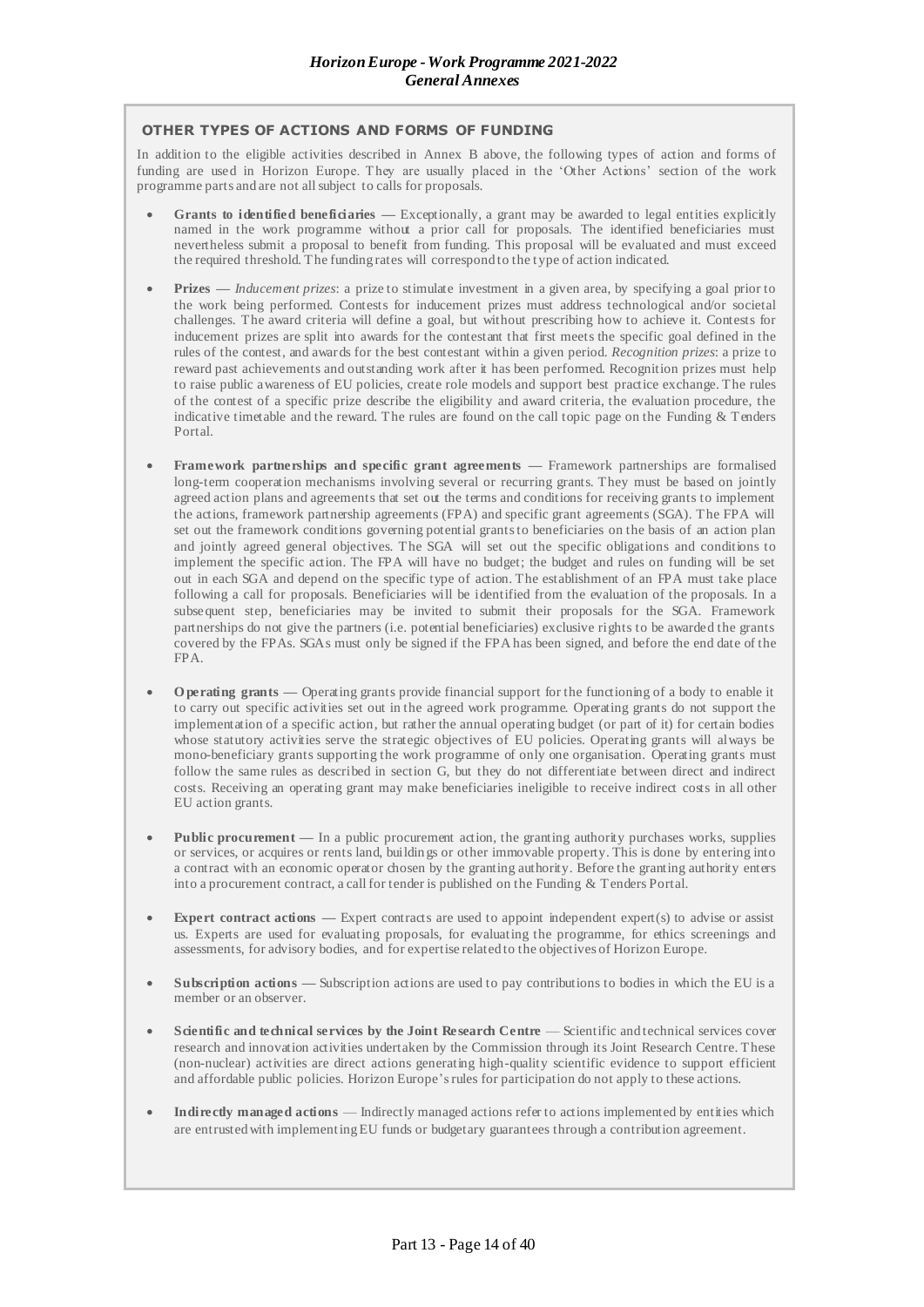#### <span id="page-14-0"></span>**C — Financial and operational capacity and exclusion**

#### *Financial capacity*

Applicants must have **stable and sufficient resources** to successfully implement the projects and contribute their share. Organisations participating in several projects must have sufficient capacity to implement all these projects.

The financial capacity check will be done on the basis of the documents uploaded in the [Participant Register](https://ec.europa.eu/info/funding-tenders/opportunities/portal/screen/how-to-participate/participant-register) during the grant preparation stage (e.g. profit and loss account and balance sheet, business plan, audit report produced by an approved external auditor, certifying the accounts for the last closed financial year, etc.). The analysis will be based on neutral financial indicators, but will also take into account other aspects, such as dependency on EU funding and deficit and revenue in previous years.

The check will normally be done for the coordinator if the requested grant amount is equal to or greater than EUR 500 000, except for:

- public bodies (entities established as a public body under national law, including local, regional or national authorities) or international organisations; and
- cases where the individual requested grant amount is not more than EUR 60 000 (lowvalue grant).

If needed, it may also be done for the other applicants, including affiliated entities. If the financial capacity is structurally guaranteed by another legal entity, the financial capacity of that legal entity will be verified.

If the granting authority considers that the financial capacity is not satisfactory, they may require:

- further information:
- an enhanced financial responsibility regime, i.e. joint and several responsibility of affiliated entities *(see Annex G)*; and
- prefinancing paid in instalments;

or

- propose no prefinancing;
- request that the applicant concerned is replaced or, if needed, reject the entire proposal.

For more information, *see [Rules on Legal Entity Validation, LEAR Appointment and](https://ec.europa.eu/info/funding-tenders/opportunities/docs/2021-2027/common/guidance/rules-lev-lear-fca_en.pdf)  [Financial Capacity Assessment](https://ec.europa.eu/info/funding-tenders/opportunities/docs/2021-2027/common/guidance/rules-lev-lear-fca_en.pdf)*.

#### *Operational capacity*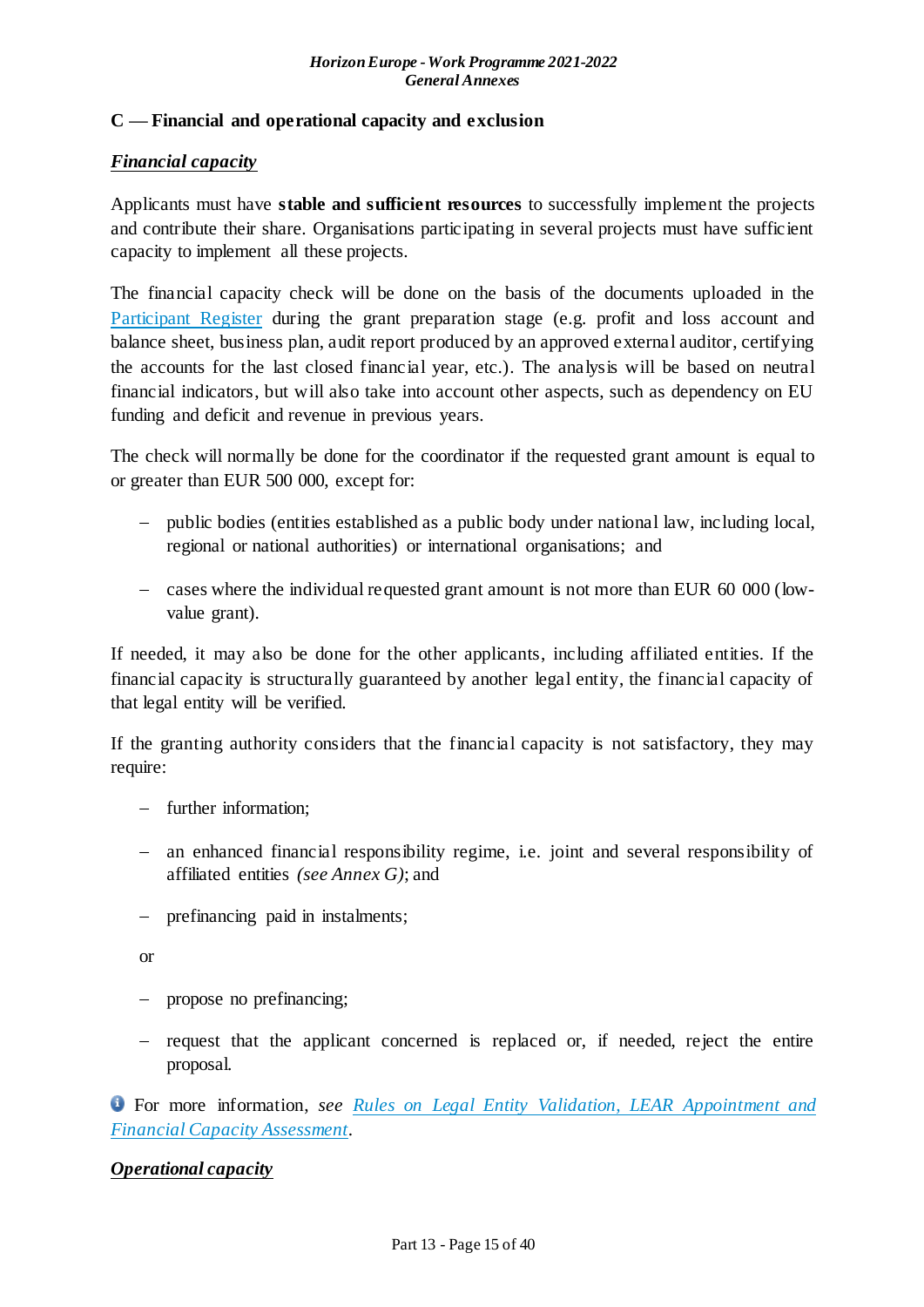Applicants must have the **know-how, qualifications** and **resources** to successfully implement their tasks in the project and contribute their share (including, when appropriate, sufficient experience in EU/transnational projects of comparable size).

This assessment of operational capacity will be carried out during the evaluation of the award criterion 'Quality and efficiency of the implementation'. It will be based on the competence and experience of the applicants and their project teams, including their operational resources (human, technical and other) or, exceptionally, the measures proposed to obtain the necessary competence and experience by the time the tasks are implemented.

If the evaluation of this award criterion leads to a score above the applicable threshold, then the applicants are considered to have sufficient operational capacity.

For this assessment, applicants will be required to provide the following information in the application form (Part B):

- general profiles (qualifications and experience) of the staff responsible for managing and implementing the project;
- description of the consortium participants; and
- list of EU-funded actions/projects in the last 4 years.

Additional supporting documents may be requested if they are needed to confirm the operational capacity of any applicant.

Public bodies, Member State organisations and international organisations are exempted from the operational capacity check.

## *Exclusion*

1

Applicants that are subject to **EU administrative sanctions** (i.e. exclusion)<sup>15</sup> or are in one of the following **exclusion situations <sup>16</sup>** that bar them from receiving EU grants can NOT participate:

- bankruptcy, winding up, affairs administered by the courts, arrangement with creditors, suspended business activities or other similar procedures (including procedures for persons with unlimited liability for the applicant's debts);
- $\theta$  they are in breach of social security or tax obligations (including if done by persons with unlimited liability for the applicant's debts);
- $\theta$  they are guilty of grave professional misconduct (including if done by persons having powers of representation, decision-making or control, beneficial owners or persons who are essential for the award/implementation of the grant);

<sup>&</sup>lt;sup>15</sup> See Article 136 EU Financial Regulation  $\frac{2018}{1046}$ .

<sup>&</sup>lt;sup>16</sup> See Articles 136 and 141 EU Financial Regulatio[n 2018/1046.](https://eur-lex.europa.eu/legal-content/EN/ALL/?uri=CELEX:32018R1046&qid=1535046024012)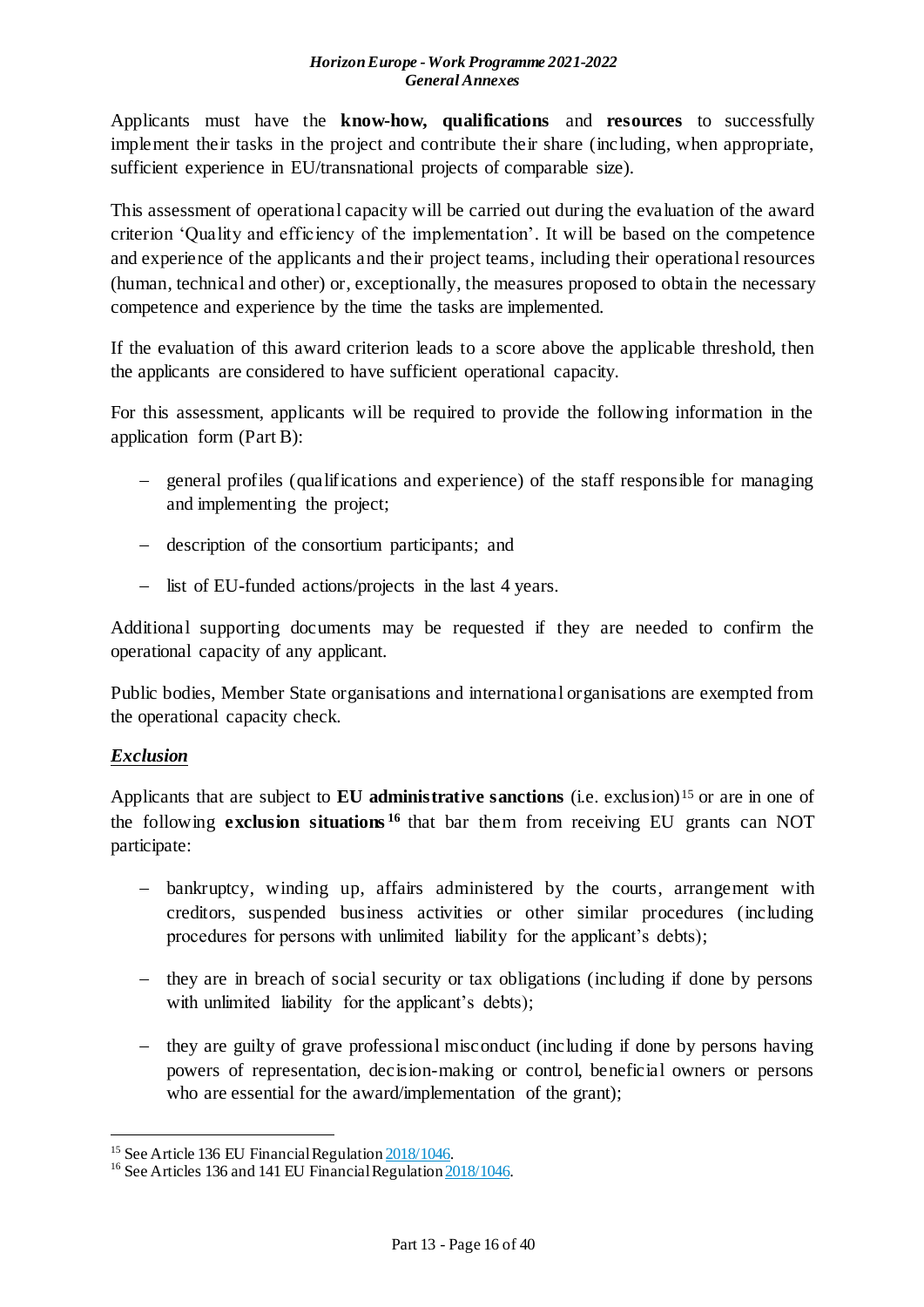- $-$  they are guilty of fraud, corruption, having links to a criminal organisation, money laundering, terrorism-related crimes (including terrorism financing), child labour or human trafficking (including if done by persons having powers of representation, decision-making or control, beneficial owners or persons who are essential for the award/implementation of the grant);
- $-$  they have shown significant deficiencies in complying with their main obligations under an EU procurement contract, grant agreement, prize, expert contract, or similar (including if done by persons having powers of representation, decision-making or control, beneficial owners or persons who are essential for the award/implementation of the grant);
- $-$  they are guilty of irregularities within the meaning of Article 1(2) of Regulation No [2988/95](http://eur-lex.europa.eu/legal-content/EN/ALL/?uri=CELEX:31995R2988&qid=1501598622514) (including if done by persons having powers of representation, decisionmaking or control, beneficial owners or persons who are essential for the award/implementation of the grant); or
- they have created under a different jurisdiction an entity with the intent to circumvent fiscal, social or other legal obligations in the country of origin or created another entity with this purpose (including if done by persons having powers of representation, decision-making or control, beneficial owners or persons who are essential for the award/implementation of the grant).

Applicants will also be refused if it turns out that  $17$ :

- during the award procedure they misrepresented information required as a condition for participating or failed to supply that information; or
- $\theta$  they were previously involved in the preparation of the call and this entails a distortion of competition that cannot be remedied otherwise (conflict of interest).

.

<sup>&</sup>lt;sup>17</sup> See Article 141 EU Financial Regulatio[n 2018/1046.](https://eur-lex.europa.eu/legal-content/EN/ALL/?uri=CELEX:32018R1046&qid=1535046024012)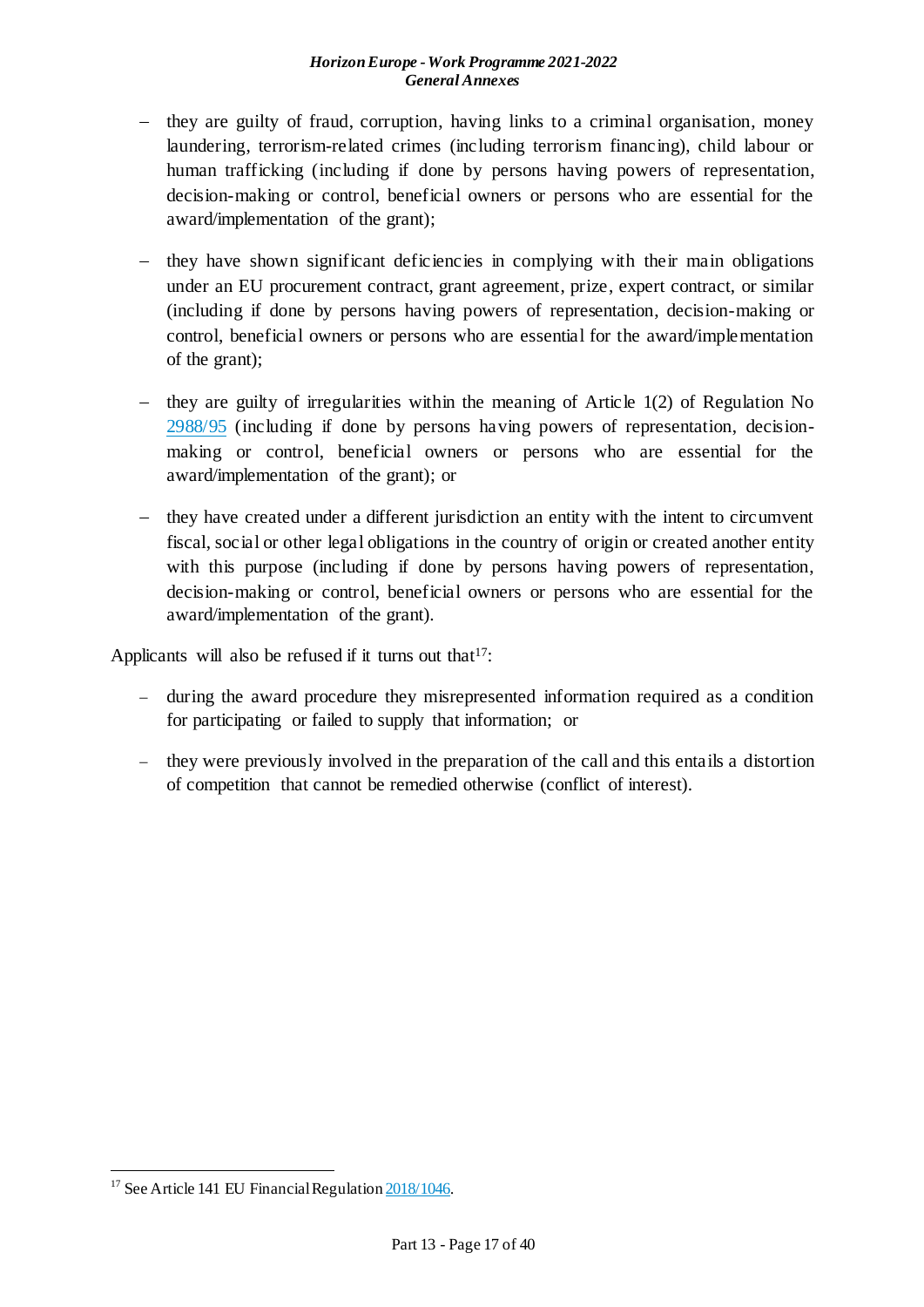## <span id="page-17-0"></span>**D — Award criteria**

## *Award criteria*

If admissible and eligible, the proposals will be evaluated and ranked against the following **award criteria**, depending on the type of action:

| <b>Research</b>   | <b>Excellence</b><br>(The following aspects will<br>be taken into account, to the<br>extent that the proposed work<br>corresponds to the<br>description in the work<br>programme)<br><b>Clarity</b> and<br>$\overline{\phantom{a}}$                                                                                                                                                                                                                                                                                                           | <b>Impact</b><br><b>Credibility of the</b><br>$\blacksquare$                                                                                                                                                                                                                                                                 | <b>Quality and efficiency of</b><br>the implementation<br>Quality and                                                                                                  |
|-------------------|-----------------------------------------------------------------------------------------------------------------------------------------------------------------------------------------------------------------------------------------------------------------------------------------------------------------------------------------------------------------------------------------------------------------------------------------------------------------------------------------------------------------------------------------------|------------------------------------------------------------------------------------------------------------------------------------------------------------------------------------------------------------------------------------------------------------------------------------------------------------------------------|------------------------------------------------------------------------------------------------------------------------------------------------------------------------|
| and<br>innovation | pertinence of the<br>project's objectives,                                                                                                                                                                                                                                                                                                                                                                                                                                                                                                    | pathways to achieve<br>the expected                                                                                                                                                                                                                                                                                          | effectiveness of the<br>work plan, assessment                                                                                                                          |
| actions           | and the extent to                                                                                                                                                                                                                                                                                                                                                                                                                                                                                                                             | outcomes and                                                                                                                                                                                                                                                                                                                 | of risks, and                                                                                                                                                          |
| (RIA)             | which the proposed                                                                                                                                                                                                                                                                                                                                                                                                                                                                                                                            | impacts specified in                                                                                                                                                                                                                                                                                                         | appropriateness of the                                                                                                                                                 |
| <b>Innovation</b> | work is ambitious                                                                                                                                                                                                                                                                                                                                                                                                                                                                                                                             | the work                                                                                                                                                                                                                                                                                                                     | effort assigned to work                                                                                                                                                |
| actions (IA)      | and goes beyond the                                                                                                                                                                                                                                                                                                                                                                                                                                                                                                                           | programme, and the                                                                                                                                                                                                                                                                                                           | packages, and the                                                                                                                                                      |
|                   | state of the art.<br><b>Soundness of the</b><br>$\blacksquare$<br>proposed [for the<br>first stage: overall]<br>methodology,<br>including the<br>underlying concepts,<br>models, assumptions,<br>inter-disciplinary<br>approaches,<br>appropriate<br>consideration of the<br>gender dimension in<br>research and<br>innovation content,<br>and the quality of<br>open science practices,<br>including sharing and<br>management of<br>research outputs and<br>engagement of<br>citizens, civil society<br>and end-users where<br>appropriate. | likely scale and<br>significance of the<br>contributions from<br>the project.<br>Suitability and quality<br>$\overline{\phantom{a}}$<br>of the measures to<br>maximise expected<br>outcomes and impacts,<br>as set out in the<br>dissemination and<br>exploitation plan,<br><i>including</i><br>communication<br>activities. | resources overall.<br>Capacity and role of<br>each participant, and the<br>extent to which the<br>consortium as a whole<br>brings together the<br>necessary expertise. |
| Coordination      | <b>Clarity</b> and<br>$\overline{\phantom{a}}$                                                                                                                                                                                                                                                                                                                                                                                                                                                                                                | <b>Credibility of the</b><br>$\Box$                                                                                                                                                                                                                                                                                          | Quality and                                                                                                                                                            |
| and support       | pertinence of the                                                                                                                                                                                                                                                                                                                                                                                                                                                                                                                             | pathways to achieve                                                                                                                                                                                                                                                                                                          | effectiveness of the                                                                                                                                                   |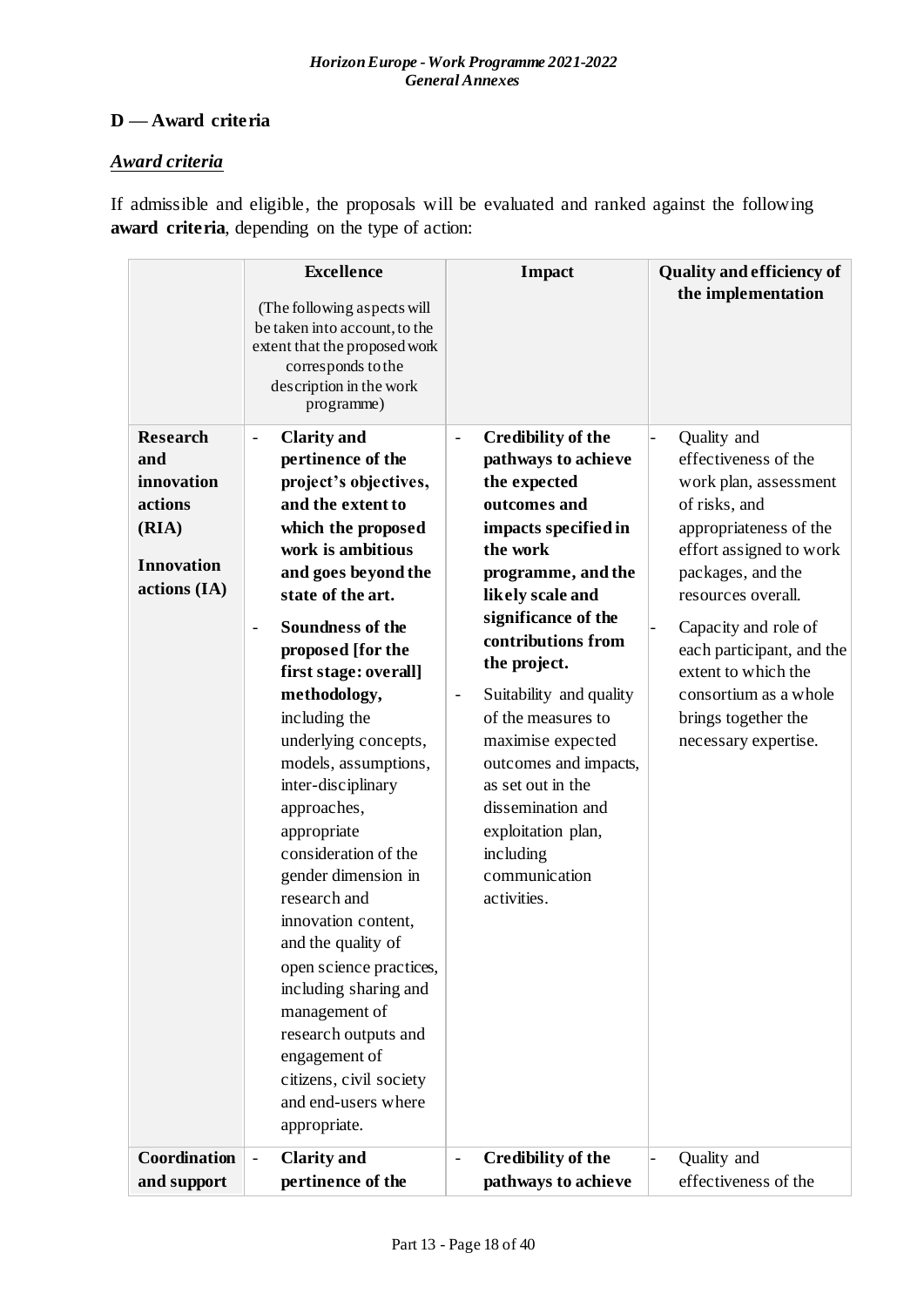| actions<br>(CSA)                            | project's objectives.<br><b>Quality of the</b><br>$\qquad \qquad \blacksquare$<br>proposed<br>coordination and/or<br>support measures,<br>including soundness<br>of methodology.                                                                                                                                                                                                                                                                                                                                                | the expected<br>outcomes and<br>impacts specified in<br>the work<br>programme, and the<br>likely scale and<br>significance of the<br>contributions from<br>the project.<br>Suitability and quality<br>of the measures to<br>maximise expected<br>outcomes and impacts,<br>as set out in the<br>dissemination and<br>exploitation plan,<br>including<br>communication<br>activities.                                                                                 | work plan, assessment<br>of risks, and<br>appropriateness of the<br>effort assigned to work<br>packages, and the<br>resources overall.<br>Capacity and role of<br>each participant, and the<br>extent to which the<br>consortium as a whole<br>brings together the<br>necessary expertise.                                        |
|---------------------------------------------|---------------------------------------------------------------------------------------------------------------------------------------------------------------------------------------------------------------------------------------------------------------------------------------------------------------------------------------------------------------------------------------------------------------------------------------------------------------------------------------------------------------------------------|---------------------------------------------------------------------------------------------------------------------------------------------------------------------------------------------------------------------------------------------------------------------------------------------------------------------------------------------------------------------------------------------------------------------------------------------------------------------|-----------------------------------------------------------------------------------------------------------------------------------------------------------------------------------------------------------------------------------------------------------------------------------------------------------------------------------|
| Programme<br>co-fund<br>actions<br>(CoFund) | Clarity and pertinence<br>$\frac{1}{2}$<br>of the project's<br>objectives, and the<br>extent to which the<br>proposed work is<br>ambitious, and goes<br>beyond the state of the<br>art.<br>Soundness of the<br>proposed<br>methodology,<br>including the<br>underlying concepts,<br>models, assumptions,<br>inter-disciplinary<br>approaches,<br>appropriate<br>consideration of the<br>gender dimension in<br>research and<br>innovation content,<br>and the quality of<br>open science<br>practices, including<br>sharing and | Credibility of the<br>$\Box$<br>pathways to achieve<br>the expected outcomes<br>and impacts specified<br>in the work<br>programme, and the<br>likely scale and<br>significance of the<br>contributions from the<br>project.<br>Suitability and quality<br>$\overline{\phantom{a}}$<br>of the measures to<br>maximise expected<br>outcomes and impacts,<br>as set out in the<br>dissemination and<br>exploitation plan,<br>including<br>communication<br>activities. | Quality and<br>effectiveness of the<br>work plan, assessment<br>of risks, and<br>appropriateness of the<br>effort assigned to work<br>packages, and the<br>resources overall.<br>Capacity and role of<br>each participant, and the<br>extent to which the<br>consortium as a whole<br>brings together the<br>necessary expertise. |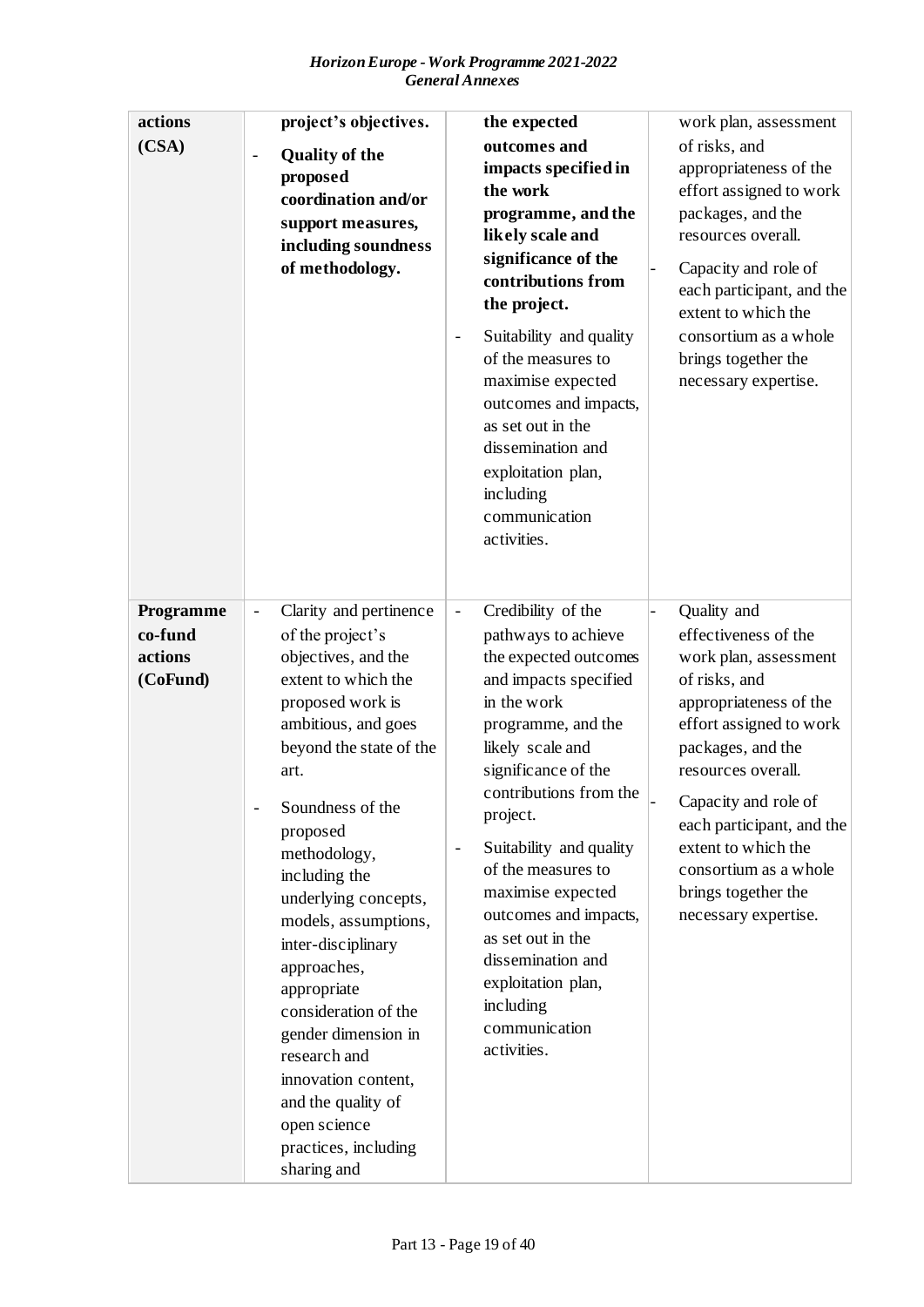| <b>Innovation</b><br>and market<br>deployment<br>actions<br>(IMDA)<br><b>Training and</b><br>mobility<br>actions<br>(TMA)            | management of<br>research outputs and<br>engagement of<br>citizens, civil society<br>and end-users where<br>appropriate.                                                                                                                                                                                                                                                                                              | See the European Innovation Council Work Programme.<br>See the Marie Skłodowska-Curie Actions Work Programme part.                                                                                                                                                                                                                                                                                                                                                                                                                                                                                                                                                                                                                             |                                                                                                                                                                                                                                                                                                                                                               |
|--------------------------------------------------------------------------------------------------------------------------------------|-----------------------------------------------------------------------------------------------------------------------------------------------------------------------------------------------------------------------------------------------------------------------------------------------------------------------------------------------------------------------------------------------------------------------|------------------------------------------------------------------------------------------------------------------------------------------------------------------------------------------------------------------------------------------------------------------------------------------------------------------------------------------------------------------------------------------------------------------------------------------------------------------------------------------------------------------------------------------------------------------------------------------------------------------------------------------------------------------------------------------------------------------------------------------------|---------------------------------------------------------------------------------------------------------------------------------------------------------------------------------------------------------------------------------------------------------------------------------------------------------------------------------------------------------------|
| Pre-<br>commercial<br>procurement<br>actions<br>(PCP)<br><b>Public</b><br>procurement<br>of innovative<br>solutions<br>actions (PPI) | Clarity and pertinence<br>$\overline{\phantom{a}}$<br>of the objectives and<br>the extent to which<br>they are ambitious,<br>and go beyond the<br>state of the art in<br>terms of the degree of<br>innovation that is<br>needed to satisfy the<br>procurement need.<br>Soundness of the<br>$\overline{\phantom{a}}$<br>proposed<br>methodology, taking<br>into account the<br>underlying concepts<br>and assumptions. | Credibility of the<br>$\frac{1}{2}$<br>pathways to achieve<br>the expected outcomes<br>and impacts specified<br>in the work<br>programme.<br>Suitability and quality<br>$\frac{1}{2}$<br>of the measures to<br>maximise expected<br>outcomes and impacts,<br>as set out in the<br>dissemination and<br>exploitation* plan,<br>including<br>communication<br>activities.<br>* For PCP actions and PPI actions,<br>the exploitation of results by the<br>beneficiaries means primarily the<br>use that is made of the innovative<br>solutions by the procurers/end-users.<br>The manufacturing and sale of the<br>innovative solutions are performed<br>by the suppliers of the solutions,<br>which are not beneficiaries but<br>subcontractors. | Quality and<br>$\overline{\phantom{a}}$<br>effectiveness of the<br>work plan, assessment<br>of risks, and<br>appropriateness of the<br>effort assigned to work<br>packages, and the<br>resources overall.<br>Capacity and role of<br>each participant, and<br>the extent to which the<br>consortium as a whole<br>brings together the<br>necessary expertise. |
| <b>Framework</b><br>Partnership<br><b>Agreements</b><br>(FPA)                                                                        | Clarity and pertinence<br>$\qquad \qquad \blacksquare$<br>of the project's<br>objectives.                                                                                                                                                                                                                                                                                                                             | Credibility of the<br>$\overline{\phantom{0}}$<br>action plan of the FPA<br>to achieve the expected<br>outcomes and impacts<br>specified in the work<br>programme.                                                                                                                                                                                                                                                                                                                                                                                                                                                                                                                                                                             | Capacity and role of<br>$\overline{\phantom{0}}$<br>each participant, and<br>the extent to which the<br>consortium as a whole<br>brings together the<br>necessary expertise.<br>Potential for long-term<br>$\overline{\phantom{0}}$<br>cooperation among<br>participants.                                                                                     |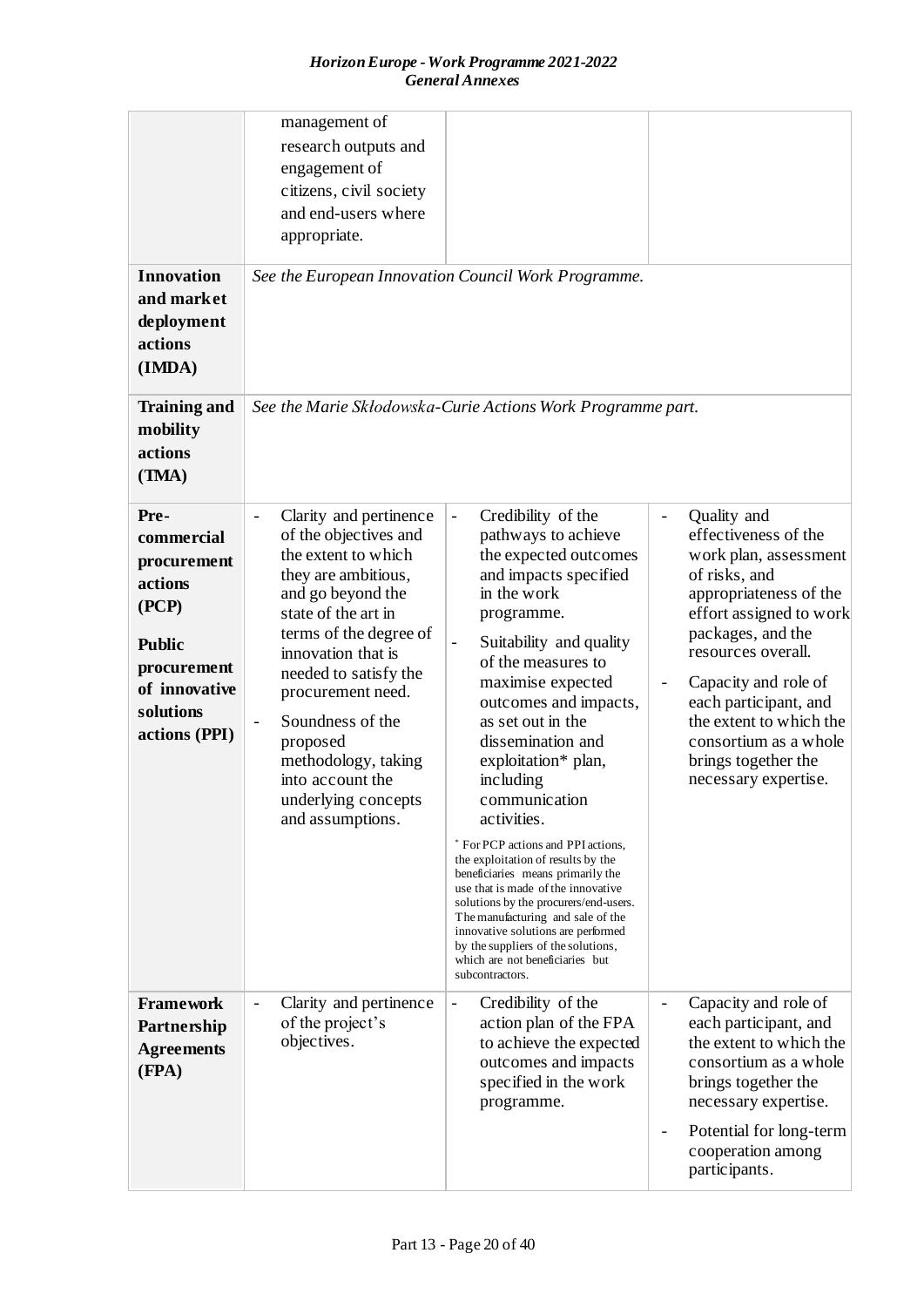## *Scores and weighting*

Evaluation scores will be awarded for the criteria, and not for the different aspects listed in the table. For full applications, each criterion will be scored out of 5. The threshold for individual criteria will be 3. The overall threshold, applying to the sum of the three individual scores, will be 10.

To determine the ranking for 'Innovation actions', the score for 'Impact' will be given a weight of 1.5.

Proposals that pass the individual threshold AND the overall threshold will be considered for funding, within the limits of the available call budget. Other proposals will be rejected.

#### *Two-stage calls*

For the evaluation of first-stage applications under a two-stage submission procedure, only the 'Excellence' and 'Impact' criteria will be evaluated. Within these criteria, only the aspects in **bold** will be considered.

The threshold for both individual criteria will be 4. For each indicative budget-split in the call conditions, the overall threshold applying to the sum of the two individual scores will be set at a level that ensures the total requested budget of proposals admitted to stage 2 is as close as possible to three times the available budget, and not less than two and a half times the available budget. The actual level will therefore depend on the volume of proposals received. The threshold is expected normally to be set at 8 or 8.5.

The evaluation procedure is explained further in *Annex F*.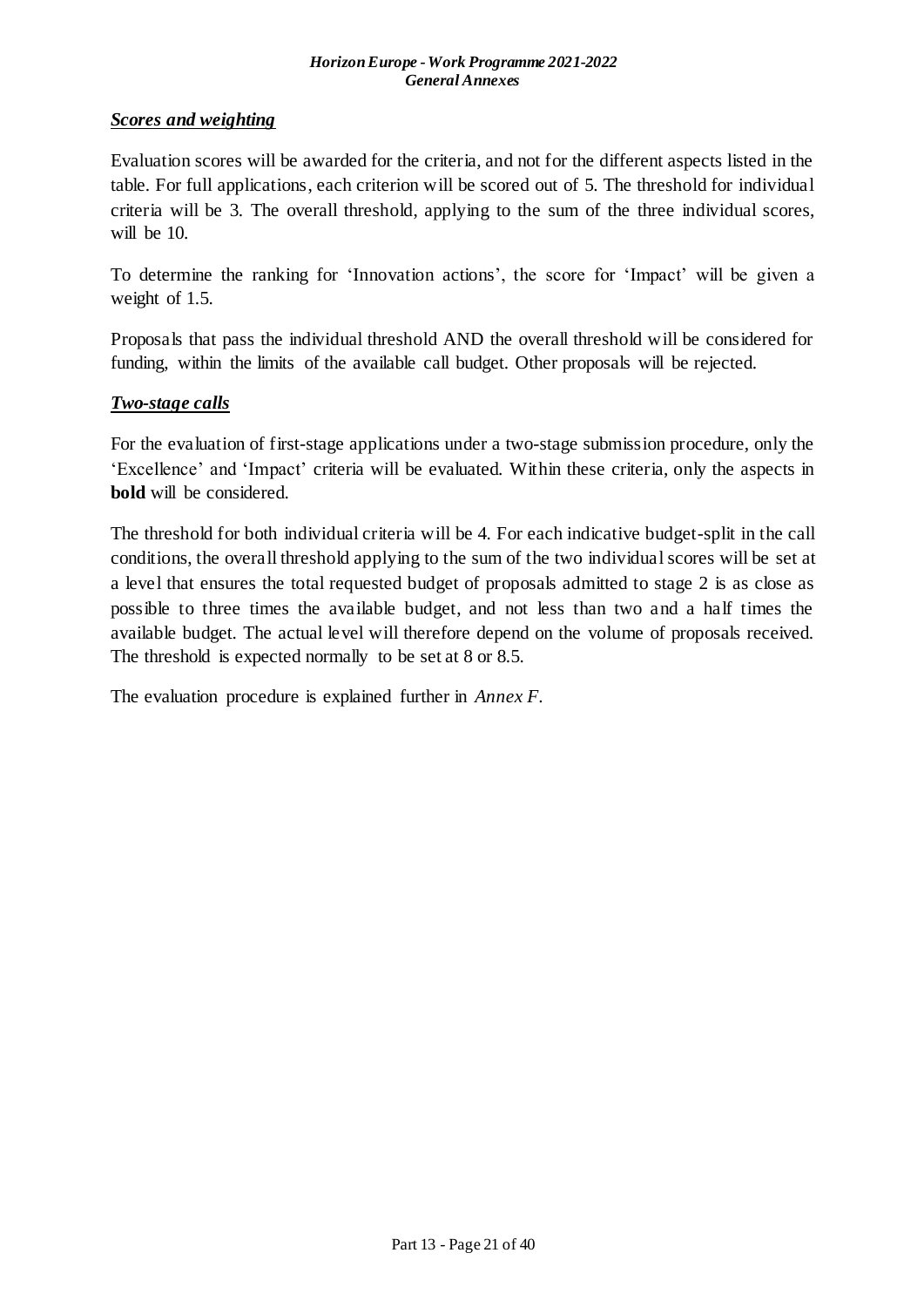## <span id="page-21-0"></span>**E — Documents**

#### *Submission*

All proposals must be submitted **electronically** via the Funders & Tenders Portal electronic submission system (accessible via the topic page in the Search Funding  $&$  Tenders section). Paper submissions are NOT possible.

Proposals must be **complete** and contain all parts and mandatory annexes and supporting documents, e.g. plan for the exploitation and dissemination of the results including communication activities, etc.

The application form will have two parts:

- **Part A** (to be filled in directly online) contains administrative information about the applicant organisations (future coordinator and beneficiaries and affiliated entities), the summarised budget for the proposal and call-specific questions;
- **Part B** (to be downloaded from the Portal submission system, completed and then assembled and re-uploaded as a PDF in the system) contains the technical description of the project.

Annexes and supporting documents will be directly available in the submission system and must be uploaded as PDF files (or other formats allowed by the system).

Proposals should be designed to stay as close as possible to the award criteria *(see Annex D)*. The application form will help to achieve this.

When submitting the proposal, the coordinator will have to confirm that they have the mandate to act for all applicants. Moreover, they will have to confirm that the information in the application is correct and complete and that all participants comply with the conditions for receiving EU funding (especially eligibility, financial and operational capacity, exclusion, etc.). Before signing the grant, each participant will have to confirm this again by signing a declaration of honour. Proposals not complying with these requirements will be rejected.

For lump sum grants, when the amount of the lump sum is not fixed in advance, the estimated budget must be described in a detailed budget table. This will be used as a basis for fixing the lump sum amount. As the lump sum must be an approximation of the costs actually incurred, the costs included in this detailed budget table must comply with the basic eligibility conditions for EU actual cost grants *(see AGA* — *Annotated Grant Agreement, article 6)*. This is particularly important for purchases and subcontracting, which must ensure best value for money (or, if appropriate, the lowest price) and be free from any conflicts of interest. If the budget table contains ineligible costs, the grants may be reduced (even later on during implementation of the project or after they end).

Applicants may be asked at a later stage for further documents (for legal entity validation, financial capacity check, bank account validation, etc.).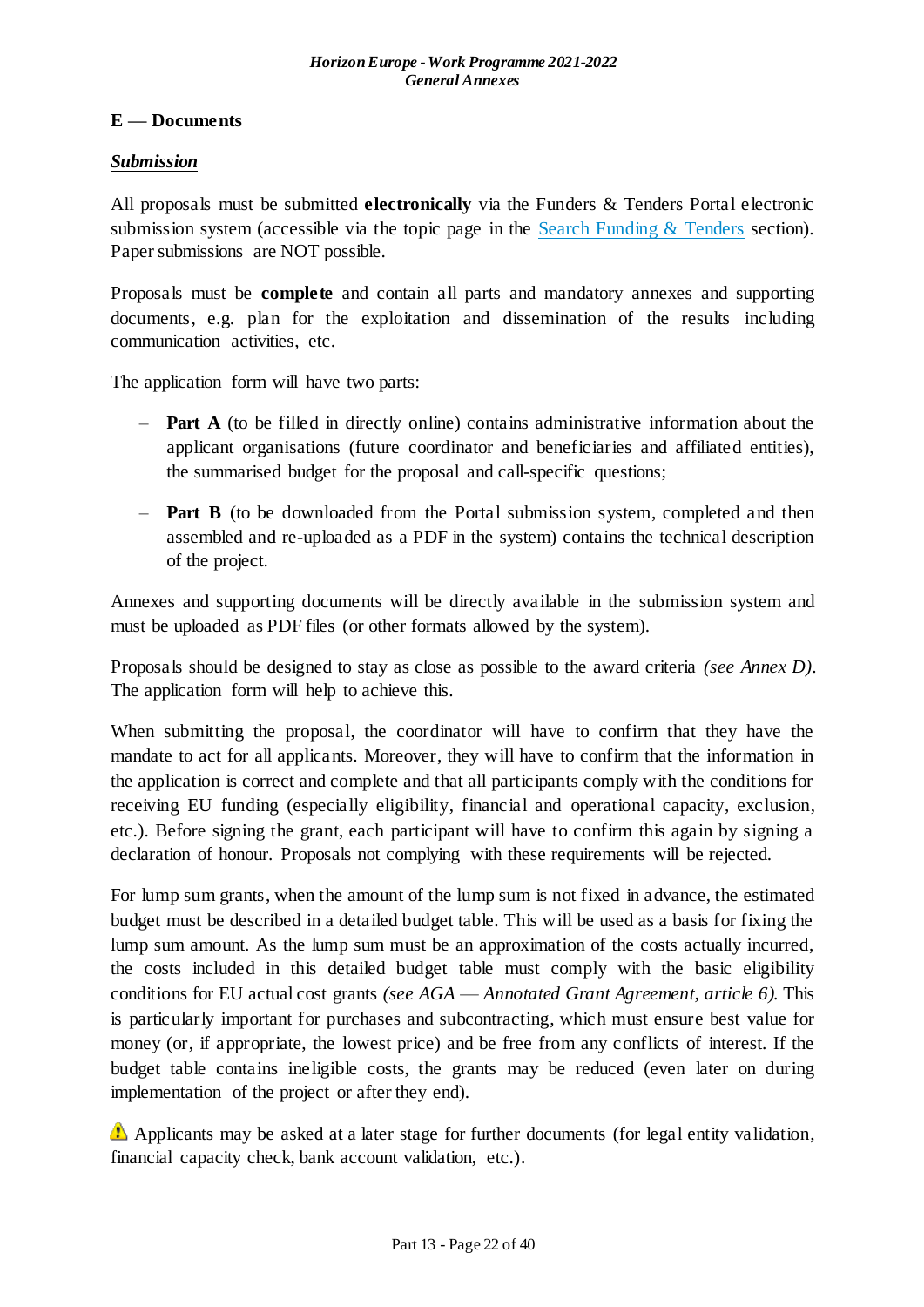## <span id="page-22-0"></span>**F — Procedure**

#### *Evaluation procedure and ranking*

Calls may be subject to either a **single-stage submission procedure** or a **two-stage submission procedure**. The **evaluation procedure** may be organised in one (standard) or several steps.

In the first stage of a two-stage submission, applicants will be requested to submit only an outline application (which will be evaluated against only two award criteria: 'Excellence' and 'Impact'). Successful applicants will be invited to submit a full application for the second stage (which will be evaluated against the full set of award criteria).

Proposals will be checked for formal requirements (admissibility and eligibility) and then evaluated (for each topic separately) by an **evaluation committee** composed of independent external experts for operational capacity and award criteria *(see Annexes C and D)* and then ranked according to their quality score.

Exceptionally, where indicated in the specific call conditions, the evaluation committee may be composed partially or, in the case of 'Coordination and support actions', partially or fully of representatives of EU institutions.

For proposals with the same score within a single budget envelope (with the exception of the first stage of two-stage submissions) a method to establish the **priority order** will be determined, taking into consideration the objectives of the specific topic. In the absence of special arrangements in the specific call conditions, the following method will apply:

For each group of proposals with the same score, starting with the group achieving the highest score and continuing in descending order:

- 1) Proposals that address aspects of the call that have not otherwise been covered by more highly ranked proposals will be considered to have the highest priority.
- 2) The proposals identified under 1), if any, will themselves be prioritised according to the scores they have been awarded for 'Excellence'. When these scores are equal, priority will be based on scores for 'Impact'. In the case of 'Innovation actions', priority will be given to the score for 'Impact', followed by that for 'Excellence'.
- 3) If necessary, the gender balance among the personnel named in the proposal who will be primarily responsible for carrying out the research and/or innovation activities, and who are included in the researchers table in the proposal, will be used as a factor for prioritisation.
- 4) If necessary, any further prioritisation will be based on geographical diversity, defined as the number of Member States or Associated Countries represented in the proposal, not otherwise receiving funds from projects higher up the ranking list (and if equal in number, then by budget).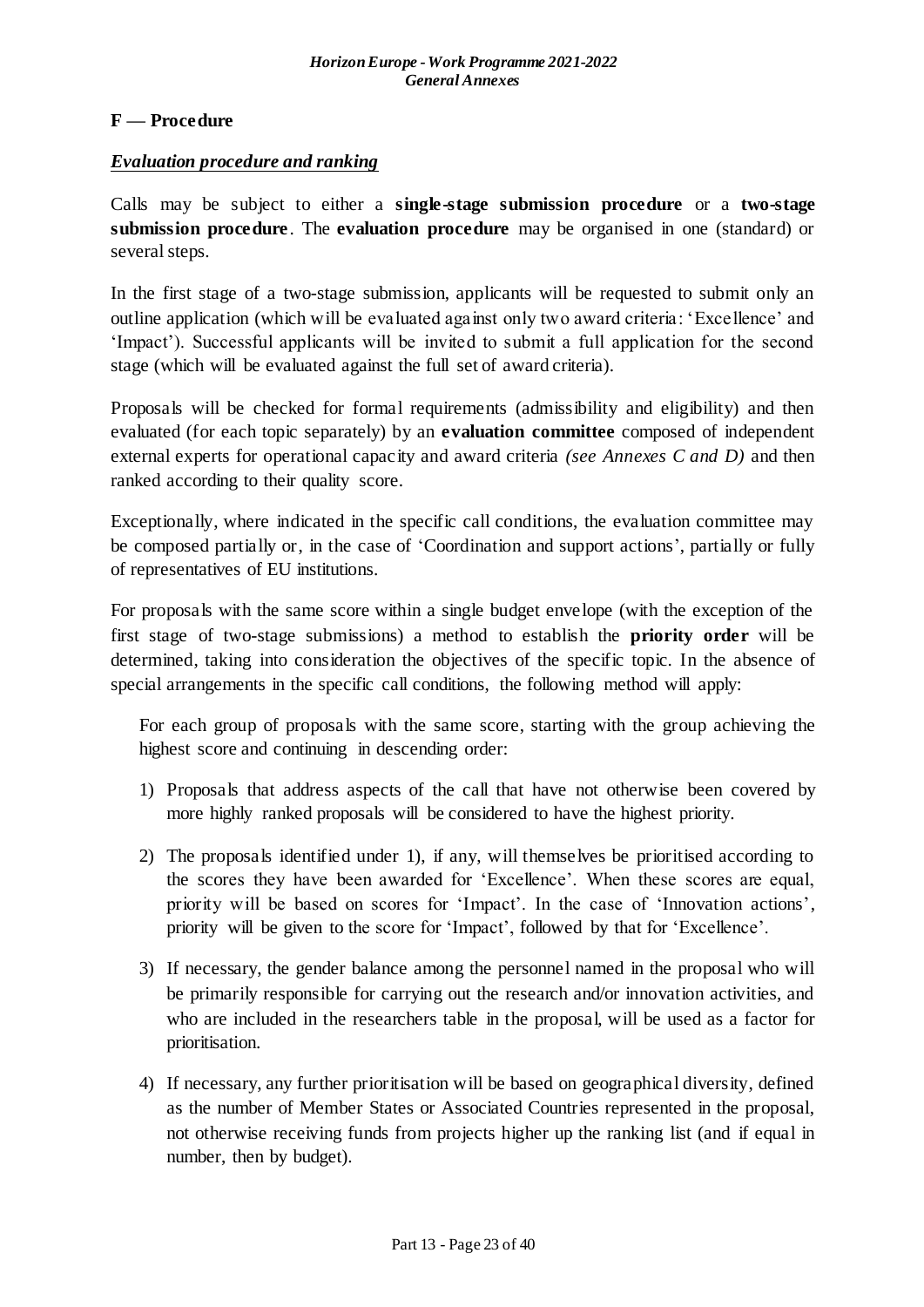- 5) If a distinction still cannot be made, the panel may decide to further prioritise by considering other factors related to the objectives of the call, or to Horizon Europe in general. These may include, for example, enhancing the quality of the project portfolio through synergies between projects or, where relevant and feasible, involving SMEs. These factors will be documented in the panel report.
- 6) The method described in 1), 2), 3) and 4) will then be applied to the remaining equally ranked proposals in the group.

At the end of the evaluation, all applicants will be informed of the result (at the same time, in an evaluation result letter). Successful proposals will be invited to the next stage, 'grant preparation'; the other proposals will be put on the reserve list or rejected.

No commitment to provide funding — Invitation to the grant preparation stage does NOT constitute a formal commitment to funding. Various legal checks are still needed before the grant can be awarded, such as legal entity validation, financial capacity, exclusion check, etc.

If indicated in the specific call conditions, proposals which were judged to deserve funding but did not succeed because of budget limits will receive a **Seal of Excellence<sup>18</sup>**. With prior authorisation from the applicant, the granting authority may share information concerning the proposal and the evaluation with interested financing authorities, subject to the conclusion of confidentiality agreements.

Budget flexibility — The budgets set out in the calls and topics are indicative. Unless otherwise stated, final budgets may change following evaluation. The final figures may change by up to 20% compared to the total budget indicated in each individual part of the work programme. Changes within these limits will not be considered substantial within the meaning of Article 110(5) of Regulation (EU, Euratom) No 2018/1046.

Joint and coordinated calls for proposals — In cases of applications for **joint or coordinated calls** with third countries (including scientific and technological organisations or agencies from third countries), international organisations or non-profit legal entities, the joint selection and evaluation procedures will be indicated in the specific call conditions.

Blind evaluation pilot – If indicated in the specific call conditions, first-stage proposals of two-stage submissions will be evaluated blindly <sup>19</sup> and applicants may not disclose their identity in Part B of their proposal *(see Annex A)*.

## *Evaluation review procedure*

1

If the consortium believes that the evaluation procedure was flawed, the coordinator can submit a **complaint** (following the deadlines and procedures set out in the evaluation result letter).

<sup>&</sup>lt;sup>18</sup> [https://ec.europa.eu/info/research-and-innovation/funding/funding-opportunities/seal-excellence\\_en](https://ec.europa.eu/info/research-and-innovation/funding/funding-opportunities/seal-excellence_en).

<sup>&</sup>lt;sup>19</sup> See Horizon Europe Programme Guide for further details.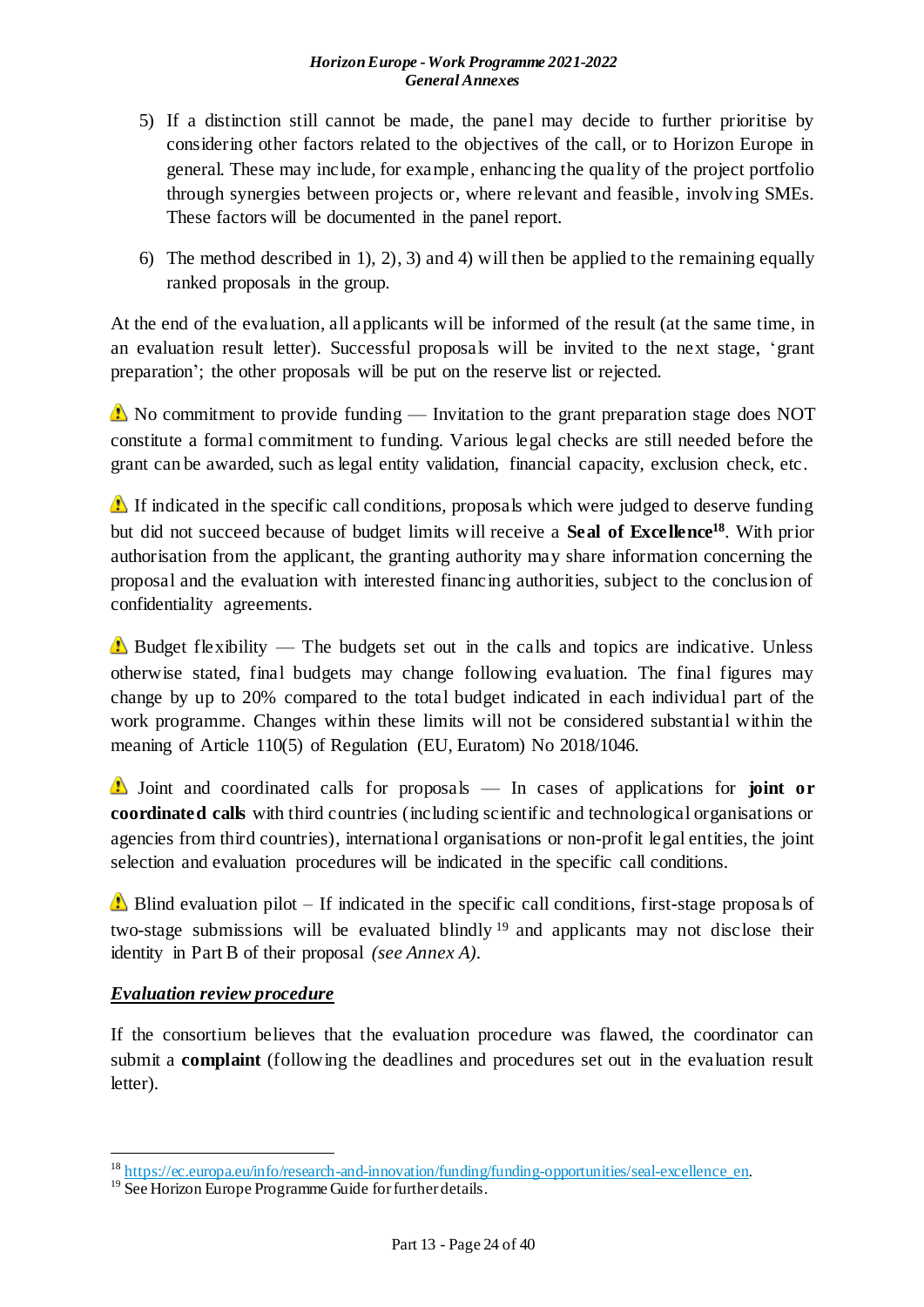Only the procedural aspects of an evaluation may be the subject of a request for an evaluation review. The evaluation of the merits of a proposal will not be the subject of an evaluation review.

A request for an evaluation review must relate to a specific proposal and must be submitted within 30 days after the beneficiary accesses the evaluation results. The maximum size limit of the request is 5 000 characters. Notifications of evaluation results which have not been opened in the Funding & Tenders Portal within 10 days after sending are considered to have been accessed and that deadlines will be counted from the date of opening/access *(see also [Funding & Tenders Portal Terms and Conditions](https://ec.europa.eu/info/funding-tenders/opportunities/docs/2021-2027/common/ftp/tc_en.pdf))*.

An evaluation review committee will provide an opinion on the procedural aspects of the evaluation. The evaluation review committee may recommend a re-evaluation of the proposal, to be carried out by evaluators who were not involved in the previous evaluation, or a confirmation of the initial evaluation.

## *Indicative timetable for evaluation and for signature of the grant agreement*

Unless otherwise stated in the specific call conditions, the timing for evaluation and grant preparation is as follows:

- information on the outcome of the evaluation: around 5 months from the deadline for submission;
- indicative date for the signing of grant agreements: around 8 months from the deadline for submission.

For two-stage calls, the timing is a bit different (for the evaluation result: 3 months for the first stage, 5 months for the second stage, and 8 months for signature of the grant agreement in the second stage).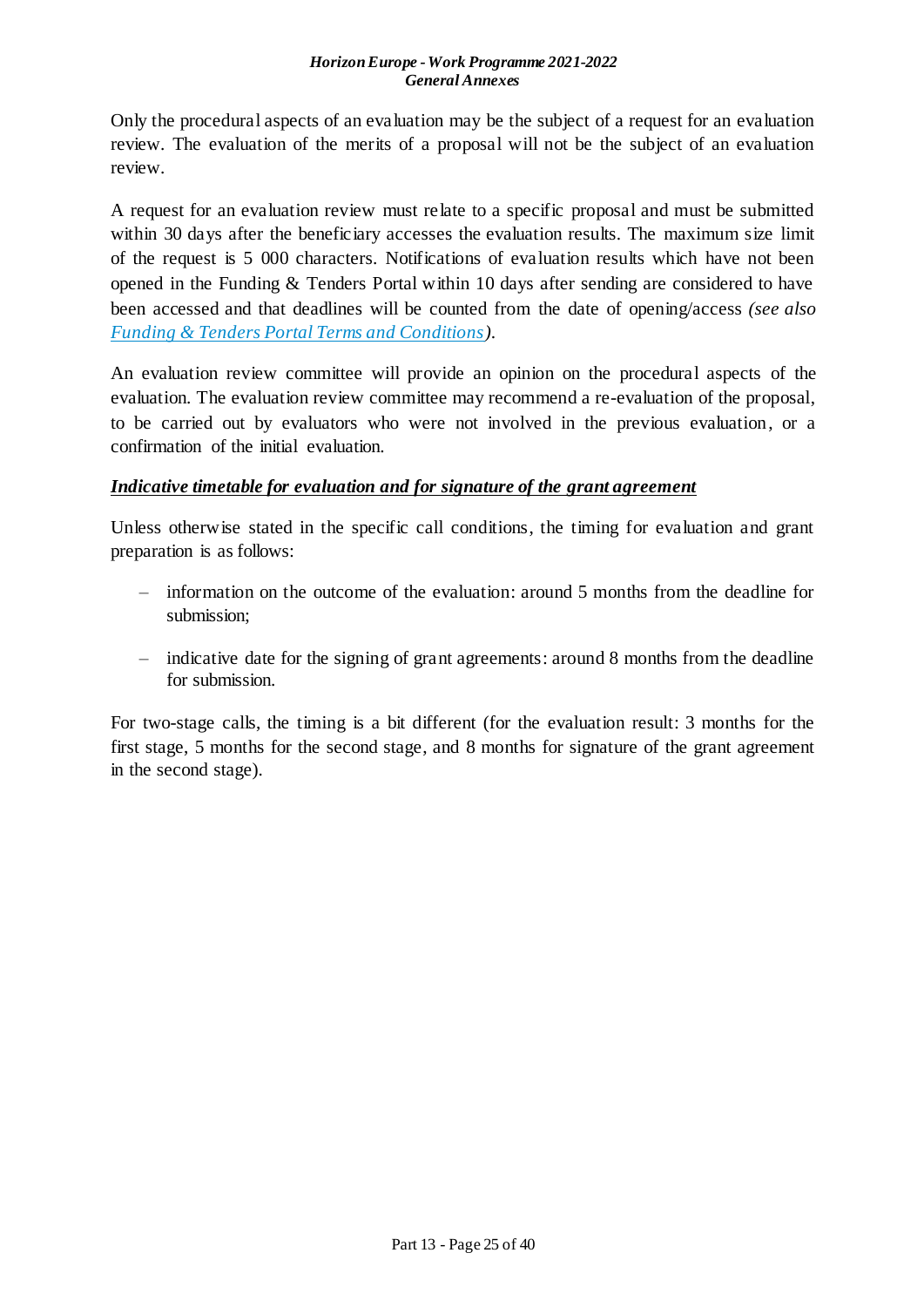#### <span id="page-25-0"></span>**G — Legal and financial set-up of the grant agreements**

During the [grant](https://ec.europa.eu/info/funding-tenders/opportunities/docs/2021-2027/common/agr-contr/general-mga_horizon-euratom_en.pdf) preparation stage, the consortium will be asked to prepare the grant [agreement,](https://ec.europa.eu/info/funding-tenders/opportunities/docs/2021-2027/common/agr-contr/general-mga_horizon-euratom_en.pdf) together with the EU project officer.

This grant agreement will set out the framework for the grant and its terms and conditions, particularly concerning deliverables, reporting and payments. The applicable model with the complete text of the provisions is available on the topic page, together with the other call documentation.

#### *Starting date & project duration*

The project starting date and duration will be fixed in the grant agreement (Data Sheet, point 1). Normally, the starting date will be after the grant has been signed. A starting date before the date the grant is signed (retroactive) can be granted exceptionally for duly justified reasons.

The project duration is provided in months (extensions will be possible only exceptionally, for duly justified reasons and if the granting authority agrees).

#### *Milestones and deliverables*

The milestones and deliverables for each project will be managed through the grant management system in the Portal and are reflected in Annex 1 of the grant agreement.

The standard deliverables will be set out in the specific call conditions.

## *Form of grant, funding rate and maximum grant amount*

The grant parameters (maximum grant amount, funding rate, total eligible costs, etc.) will be fixed in the grant agreement *(Data Sheet, point 3 and article 5).*

The project budget is provided in EUR. The amount of the grant awarded may be lower than the amount requested.

For **actual cost grants**, the grant will be a budget-based, mixed actual cost grant. This means that it will reimburse ONLY certain types of costs (eligible costs) and ONLY those costs *actually* incurred for the project (NOT the *budgeted* costs).

The costs will be reimbursed at the funding rate fixed in the specific call conditions and in the grant agreement.

Such grants may NOT produce a profit. If there is a profit (i.e. surplus of revenues  $+EU$  grant over costs), it will be deducted from the final grant amount.

Moreover, the final grant amount may be reduced in case of non-compliance (e.g. improper implementation, breach of obligations, etc.).

The maximum Horizon Europe funding rates are as follows: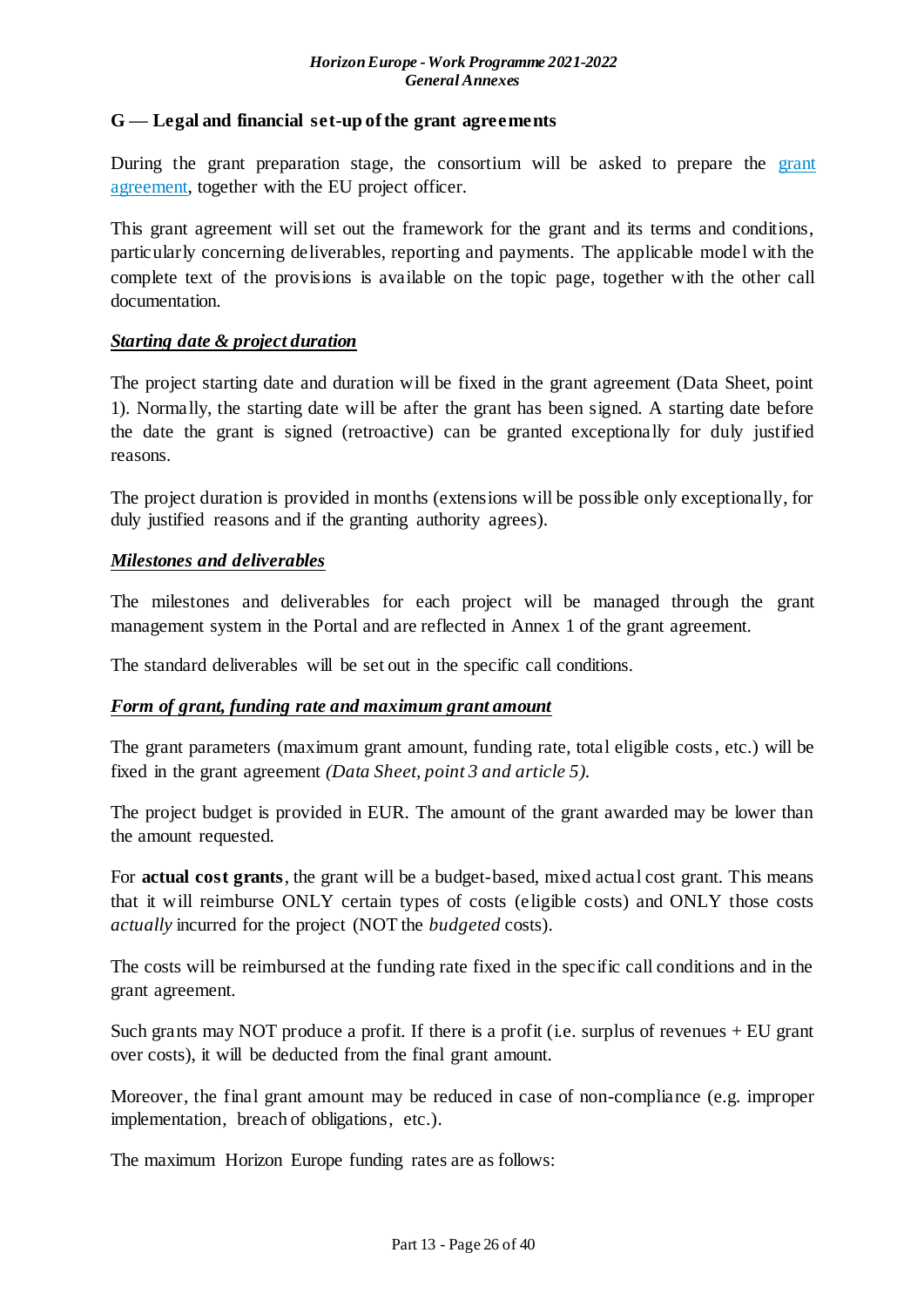- Research and innovation action: 100%
- Innovation action: 70% (except for non-profit legal entities, where a rate of up to 100% applies)
- Coordination and support action: 100%
- Programme co-fund action: between 30% and 70%
- Innovation and market deployment: 70% (except for non-profit legal entities, where a rate of up to 100% applies)
- Training and mobility action: 100%
- Pre-commercial procurement action: 100%
- Public procurement of innovative solutions action: 50%

Other funding rates may be set out in the specific call conditions.

For **lump sum and unit grants**, the funding rate is already applied as part of the methodology for fixing the amounts and is therefore not shown in the grant agreement.

#### *Budget categories and cost eligibility rules*

The budget categories and cost eligibility rules are fixed in the grant agreement *(Data Sheet, point 3 and article 6).*

Budget categories:

- actual costs (i.e. costs which are real and not estimated or budgeted) for:
	- personnel costs (unless declared as a unit cost; see below);
	- subcontracting costs;
	- purchase costs (unless declared as a unit cost; see below); and
	- costs of providing financial support to third parties (if provided for in the specific call conditions);
- units (i.e. an amount per unit) for:
	- personnel costs of SME owners/natural persons not receiving a salary;
	- personnel costs calculated by the beneficiaries according to their usual cost accounting practices (average personnel costs);
	- costs of internally invoiced goods and services calculated by the beneficiaries according to their usual cost accounting practices; and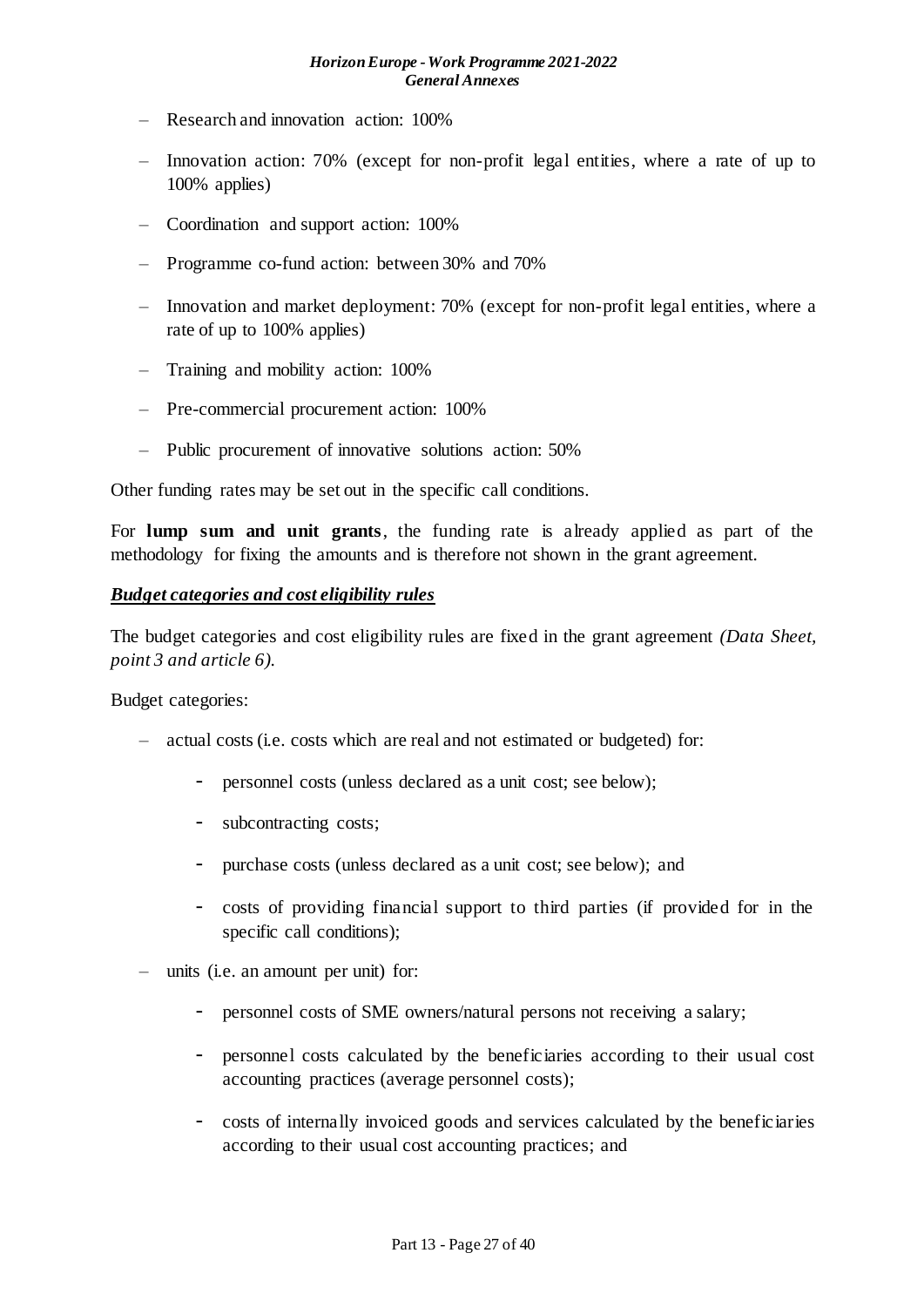- specific unit costs (if provided for in the specific call conditions; see also Annex 2a of the grant agreement);
- flat-rate (i.e. costs calculated by applying a percentage fixed in advance to other types of eligible costs) for:
	- indirect costs (25% flat-rate of the total eligible direct costs, excluding eligible direct costs for subcontracting, financial support to third parties and any unit costs or lump sums which include indirect costs);
- lump sum (i.e. a global amount deemed to cover all costs of the action or a specific category of costs, if provided for in the specific call conditions).

Within a grant, different forms of costs can be used.

Costs can also be declared under several EU Synergy grants, if provided for in the specific call conditions and the funding under the grants does not exceed 100% of the costs and contributions declared to them.

## *Reporting & payment arrangements*

The reporting and payment arrangements are fixed in the grant agreement *(Data Sheet, point 4 and articles 21 and 22)*.

After the grant has been signed, the consortium will normally receive a float to start working on the project (normally, prefinancing of 100% of the average EU funding per reporting period (i.e. maximum grant amount/number of periods); exceptionally, less or no prefinancing). For actions with only one reporting period, it will be less, since 100% would mean the totality of the grant amount.

At the moment of the prefinancing payment, an amount ranging from 5% to 8% of the maximum grant amount will be deducted from the prefinancing payment and transferred to the mutual insurance mechanism. This mechanism covers the risks associated with nonrecovery of sums due from the beneficiaries.

There will be one or several interim payments linked to a periodic report, depending on the duration of the project.

At the end of the project, the consortium will be invited to submit a report on the basis of which the final grant amount will be calculated. If the total of earlier payments is higher than the final grant amount, the beneficiaries concerned (or the coordinator) will be asked to pay back the difference (recovery).

## *Certificates*

Depending on the size of the grant amount and on the type of beneficiaries, beneficiaries may be required to submit a certificate on the financial statements. The thresholds for this certificate are fixed in the grant agreement *(Data Sheet, point 4 and article 24)*.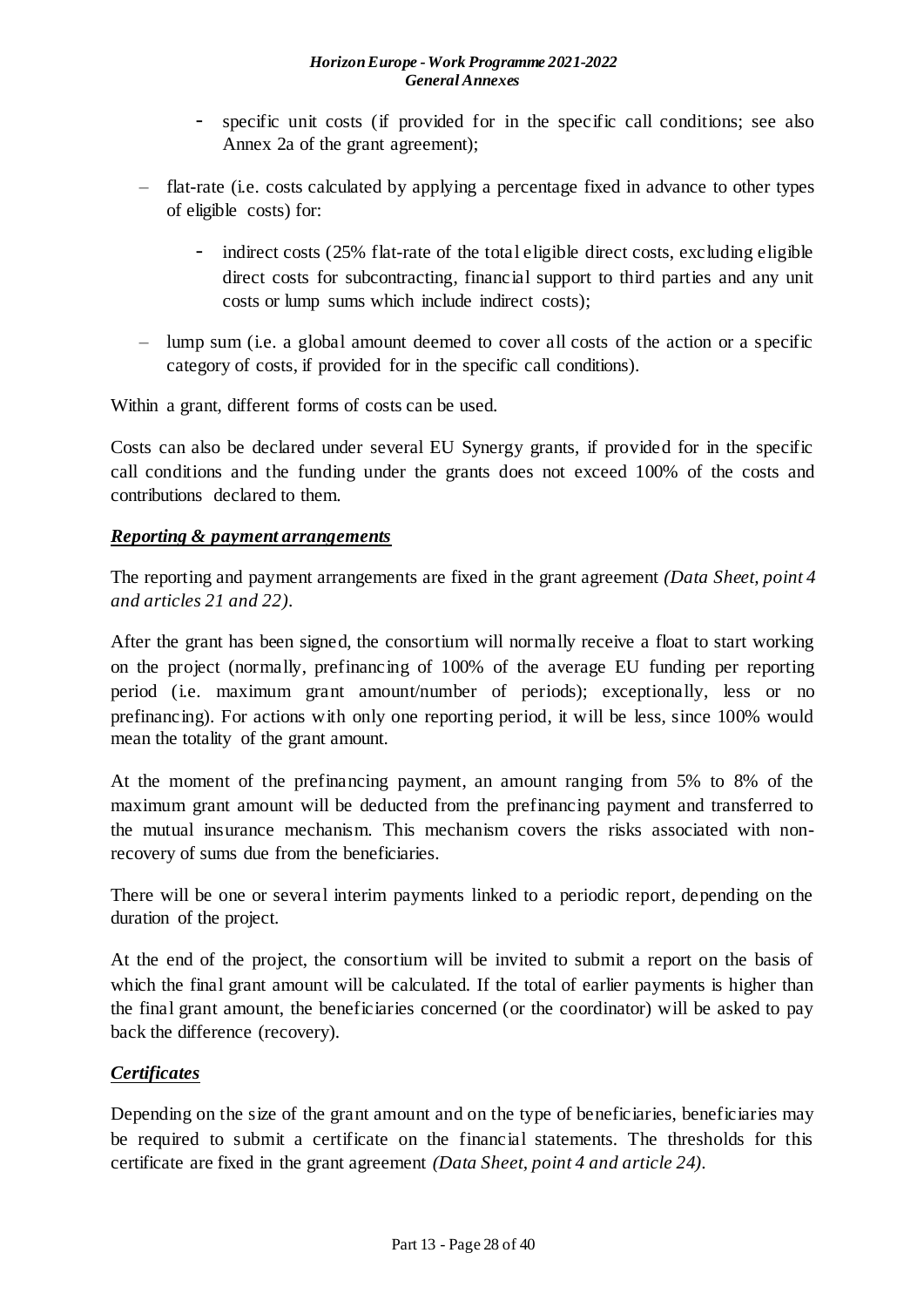## *Liability regime for recoveries*

The liability regime for recoveries is that of individual financial responsibility. Each beneficiary is liable only for their own debt (and those of its affiliated entities, if any) *(Data Sheet point 4.4 and article 22)*.

#### *Provisions concerning project implementation*

- Proper implementation of the action *(article 11)*.
- Conflict of interest *(article 12)*.
- Confidentiality and security (EU-classified information) *(article 13 and Annex 5)*.
- Ethics (research integrity) and values (gender mainstreaming) *(article 14 and Annex 5)*.
- Data protection *(article 15)*.
- Intellectual Property Rights (IPR), background and results, access rights and rights of use *(article 16 and Annex 5).* In addition to the standard provisions, the following specific provisions in the model grant agreement will apply to all grants awarded under this work programme:

If requested by the granting authority, beneficiaries must grant non-exclusive licences to their results – for a limited period of time specified in the request and on fair and reasonable conditions – to legal entities that need the results to address the public emergency. These legal entities must commit to rapidly and broadly exploiting the resulting products and services on fair and reasonable conditions. This provision will apply up to 4 years after the end of the action.

Unless stated otherwise in the specific call conditions, beneficiaries must, up to 4 years after the end of the action, inform the granting authority if the results could reasonably be expected to contribute to European or international standards.

The granting authority may, up to 4 years after the end of the action, object to a transfer of ownership or to the exclusive (for Euratom actions, also nonexclusive) licensing of results.

– Communication, dissemination, open science and visibility *(article 17 and Annex 5).* In addition to the standard provisions, the following specific provisions in the model grant agreement will apply to all grants awarded under this work programme:

> Beneficiaries must provide (digital or physical) access to data or other results needed to validate the conclusions of scientific publications, to the extent that their legitimate interests or constraints are safeguarded (and unless they already provided the (open) access at publication).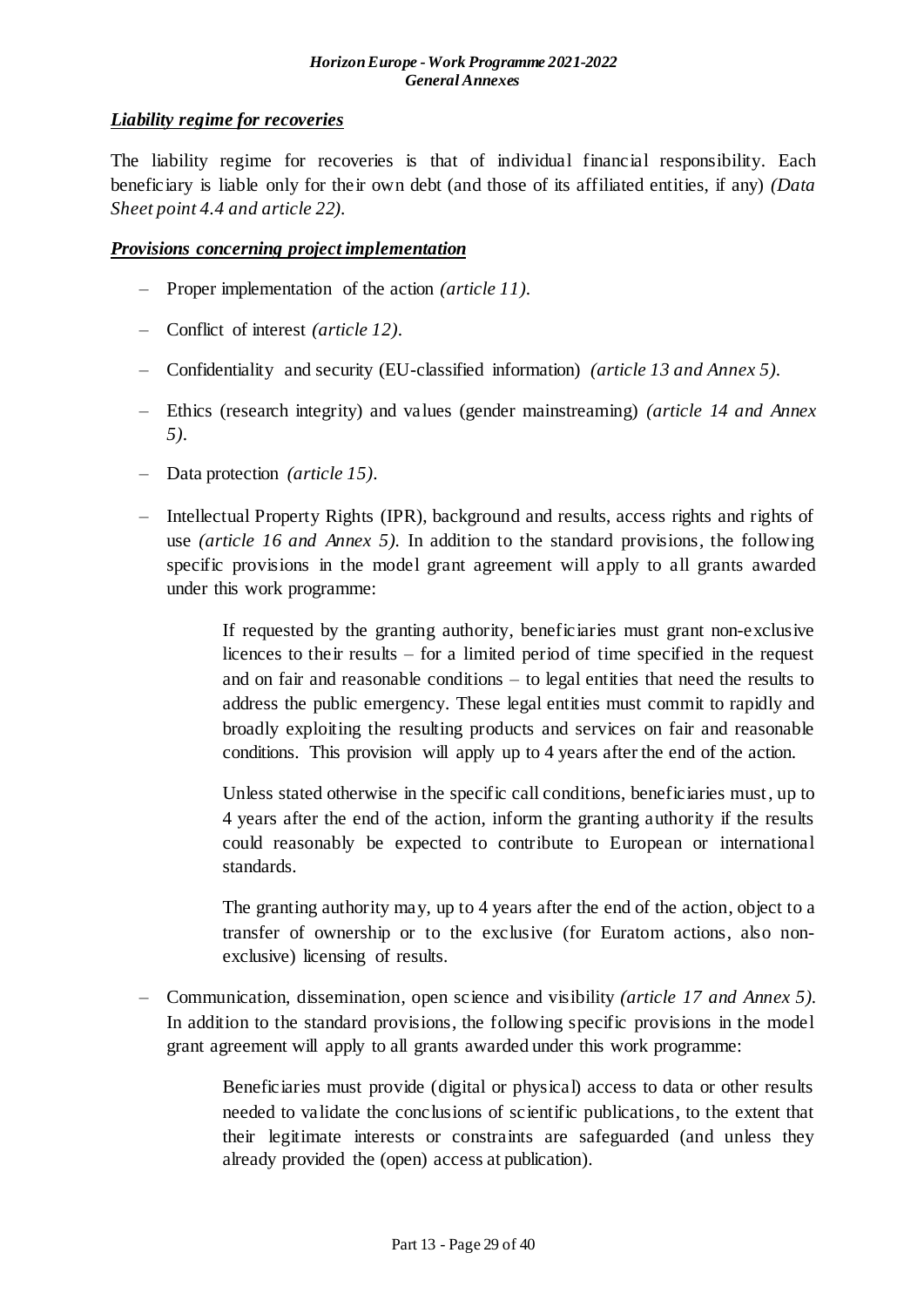In case of a public emergency, if requested by the granting authority, beneficiaries must immediately deposit any research output in a repository and provide open access to it under a CC BY licence, a public domain dedication (CC 0) or equivalent.

As an exception, if providing open access would be against the beneficiaries' legitimate interests, the beneficiaries must grant non-exclusive licences, on fair and reasonable conditions, to legal entities that need the research output to address the public emergency. These legal entities must commit to rapidly and broadly exploiting the resulting products and services on fair and reasonable conditions. This exception is limited to 4 years after the end of the action.

– Specific rules for carrying out the action *(article 18 and Annex 5)*.

Other provisions may be set out in the specific call conditions.

#### *Non-compliance and breach of contract*

The grant agreement *(Chapter 5)* provides for the measures that may be taken in case of breach of contract (and other violations of law).

For more information, *see the AGA* — *[Annotated Grant Agreement](https://ec.europa.eu/info/funding-tenders/opportunities/docs/2021-2027/common/guidance/aga_en.pdf)*.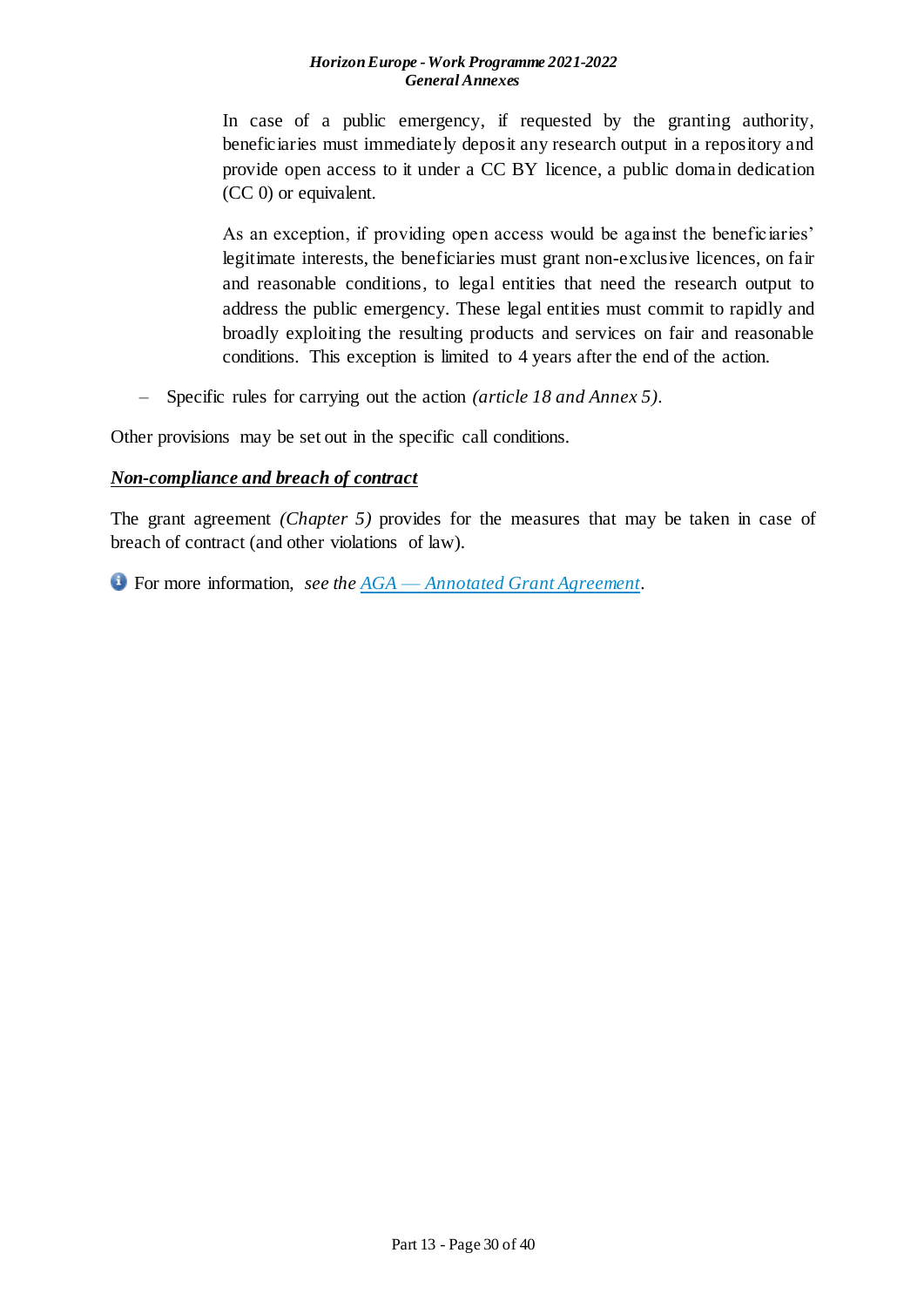#### **IMPORTANT**

- **Do not wait until the end —** Complete the application sufficiently in advance of the deadline to avoid any last minute **technical problems**. Problems due to last-minute submissions *(e.g. congestion, etc.)* will be entirely at applicants' own risk. Call deadlines can NOT be extended at the request of applicants.
- **Consult** the topic page on the Portal regularly. The granting authority will use it to publish updates and additional information on the call (call updates).
- **Funding & Tenders Portal electronic exchange system By submitting the application, all applicants accept** to use the electronic exchange system in accordance with the [Portal Terms & Conditions.](https://ec.europa.eu/info/funding-tenders/opportunities/docs/2021-2027/common/ftp/tc_en.pdf)
- **Registration —** Before submitting the application, all beneficiaries and affiliated entities must be registered in the [Participant Register.](https://ec.europa.eu/info/funding-tenders/opportunities/portal/screen/how-to-participate/participant-register) The participant identification code (PIC) (one per participant) is mandatory for the application form. Associated partners can register later on (at the latest during the grant preparation stage). For validation, beneficiaries and affiliated entities will be requested to upload the necessary documents showing their legal status and origin during the grant preparation stage.
- **Consortium roles —** When setting up the consortium, applicants should think of organisations that can help them reach objectives and solve problems.

The roles should be attributed according to the degree of participation of each participant in the project. Main participants should participate as beneficiaries or affiliated entities; other entities can participate as associated partners, subcontractors, or third parties giving in-kind contributions. Associated partners and third parties giving in-kind contributions should bear their own costs (they will not become formal recipients of EU funding). Subcontracting should normally constitute a limited part and must be performed by third parties (not by one of the beneficiaries/affiliated entities, *see section G*).

- **Coordinator —** In multi-beneficiary grants, the beneficiaries participate as a consortium (group of beneficiaries). They will have to choose a coordinator, who will manage and coordinate the project and will represent the consortium towards the granting authority. In mono-beneficiary grants, the single beneficiary will automatically be the coordinator.
- Affiliated entities Applicants may participate with affiliated entities. Affiliated entities will get a part of the EU funding and m ust therefore comply with all the call conditions (just like beneficiaries). But they do not sign the grant agreement and do not count towards the minimum eligibility criteria for consortium composition (if any).
- **Associated partners** Applicants may participate with associated partners. They participate without funding and without signing the grant agreement and therefore do not need to be validated.
- **Consortium agreement**  For practical and legal reasons, it is recommended to set up internal arrangements that allow the consortium to deal with exceptional or unforeseen circumstances (in all cases, even if not mandatory under the grant agreement). The consortium agreement also gives the possibility to redistribute the EU funding according to internal consortium principles and arrangements (for instance, one beneficiary can reattribute their grant share to another beneficiary). The consortium agreement thus allo ws the grant to be customised to the needs of the consortium and can also help to protect the members in case of disputes. Consortium agreements are not required for mono-beneficiary projects.
- **Completed/ongoing projects —** Applications for projects that have already been completed will be rejected. Applications for projects that have already started will be assessed on a case-by-case basis (in such cases, no costs can be reimbursed for activities that took place before the application was submitted).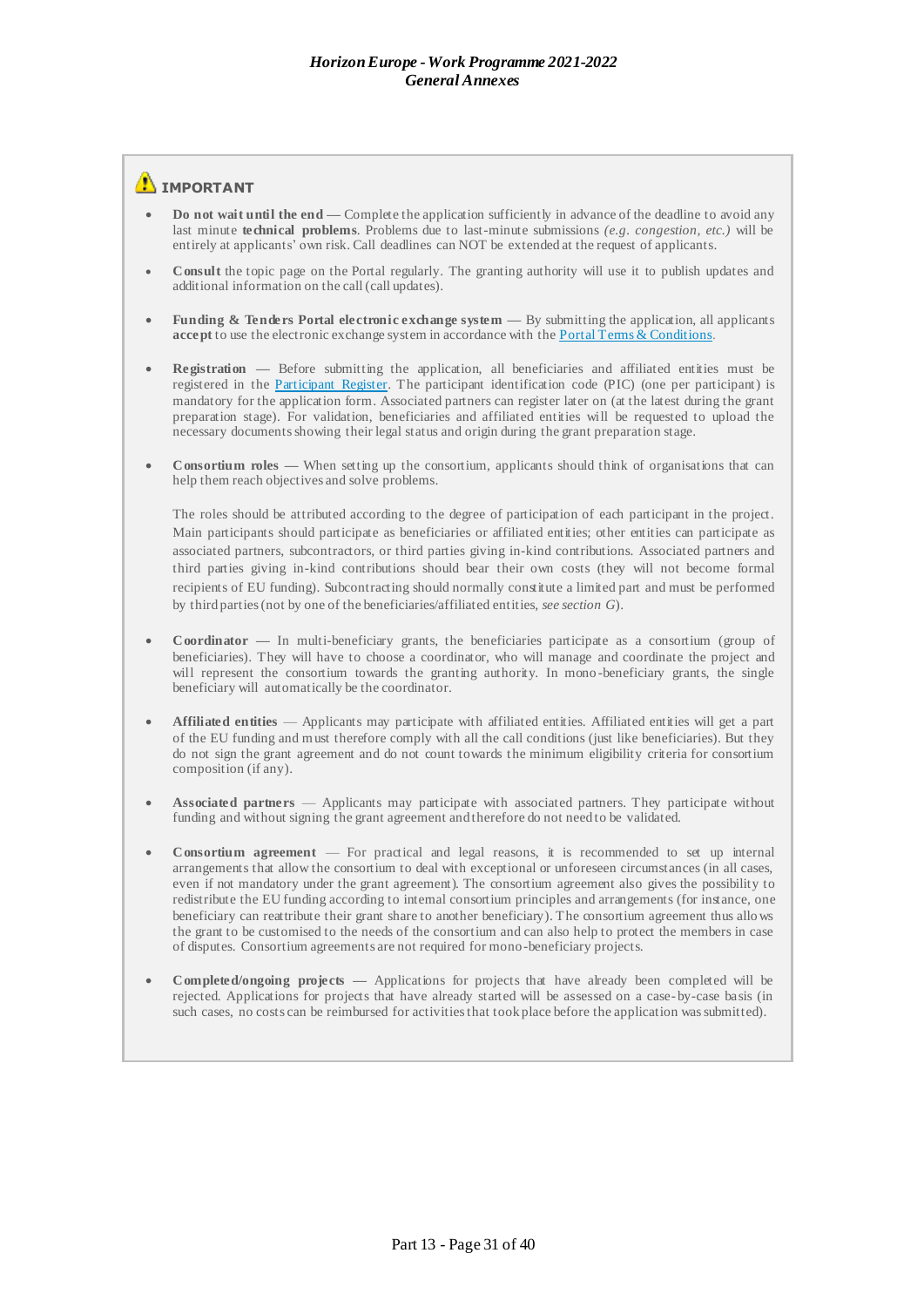- **No-profit rule —** Grants may NOT give a profit (i.e. surplus of revenues + EU grant over costs). This will be checked by the granting authority at the end of the project.
- **No double funding —** There is strict prohibition of double funding from the EU budget. Any given action may receive only ONE grant from the EU budget (except for EU Synergy grants) and costs may under NO circumstances be declared to two different EU actions.
- **Combination with EU operating grants —** Combination with EU operating grants is possible, if the project remains outside the operating grant work programme and the beneficiary makes sure that cost items are clearly separated in its accounting and NOT declared twice *(see AGA — [Annotated Model Grant](https://ec.europa.eu/info/funding-tenders/opportunities/docs/2021-2027/common/guidance/aga_en.pdf)  [Agreement, article](https://ec.europa.eu/info/funding-tenders/opportunities/docs/2021-2027/common/guidance/aga_en.pdf) 6.2.E).*
- **Multiple applications —** Applicants may submit more than one application for *different* projects under the same call (and be awarded funding for them).

Organisations may participate in several applications.

BUT: if there are several applications for the *same/very similar* project, only one application will be accepted and evaluated; the applicants will be asked to withdraw one of them (or it will be rejected).

- **Language —** Applicants can submit their application in any official EU language. Ho wever, for reasons of efficiency, it is strongly advised to use English. If applicants need the call documentation in another official EU language, they must submit a request within 10 days after publication of the call (for the contact information, *see topic page*).
- **Rejection** By submitting the application, all applicants accept the general call conditions set out in the General Annexes and the specific call conditions set out in the topics. Applications that do not comply with all the call conditions will be **rejected**. This applies also to applicants: all applicants need to fulfil the criteria; if any one of them does not, they must be replaced or the entire application will be rejected.
- **Cancellation —** There may be circumstances which may require the cancellation of the call. In this case, applicants will be informed via a call update. Cancellations are without entitlement to compensation.
- **Transparency —** In accordance with Article 38 of the [EU Financial Regulation,](https://eur-lex.europa.eu/legal-content/EN/ALL/?uri=CELEX:32018R1046&qid=1535046024012) information about EU grants awarded is published each year on the [Europa website.](https://ec.europa.eu/budget/fts/index_en.htm)

This includes:

- o beneficiaries' names;
- o beneficiaries' addresses;
- o the purpose for which the grant was awarded;
- o the maximum amount awarded.

Publication can exceptionally be waived (following a reasoned and duly substantiated request), if there is a risk that disclosure could jeopardise applicants' rights and freedoms under the EU Charter of Fundamental Rights or harm its commercial interests.

**Data protection** — The submission of an application under this call involves the collection, use and processing of personal data. This data will be processed in accordance with Regulation [2018/1725.](https://eur-lex.europa.eu/legal-content/EN/ALL/?uri=CELEX:32018R1725&qid=1547993085271) It will be processed solely for the purpose of evaluating the application (and subsequent management of the grant and, if needed, programme monitoring, evaluation and communication). Details are explained in the Funding & Tenders Portal privacy statement.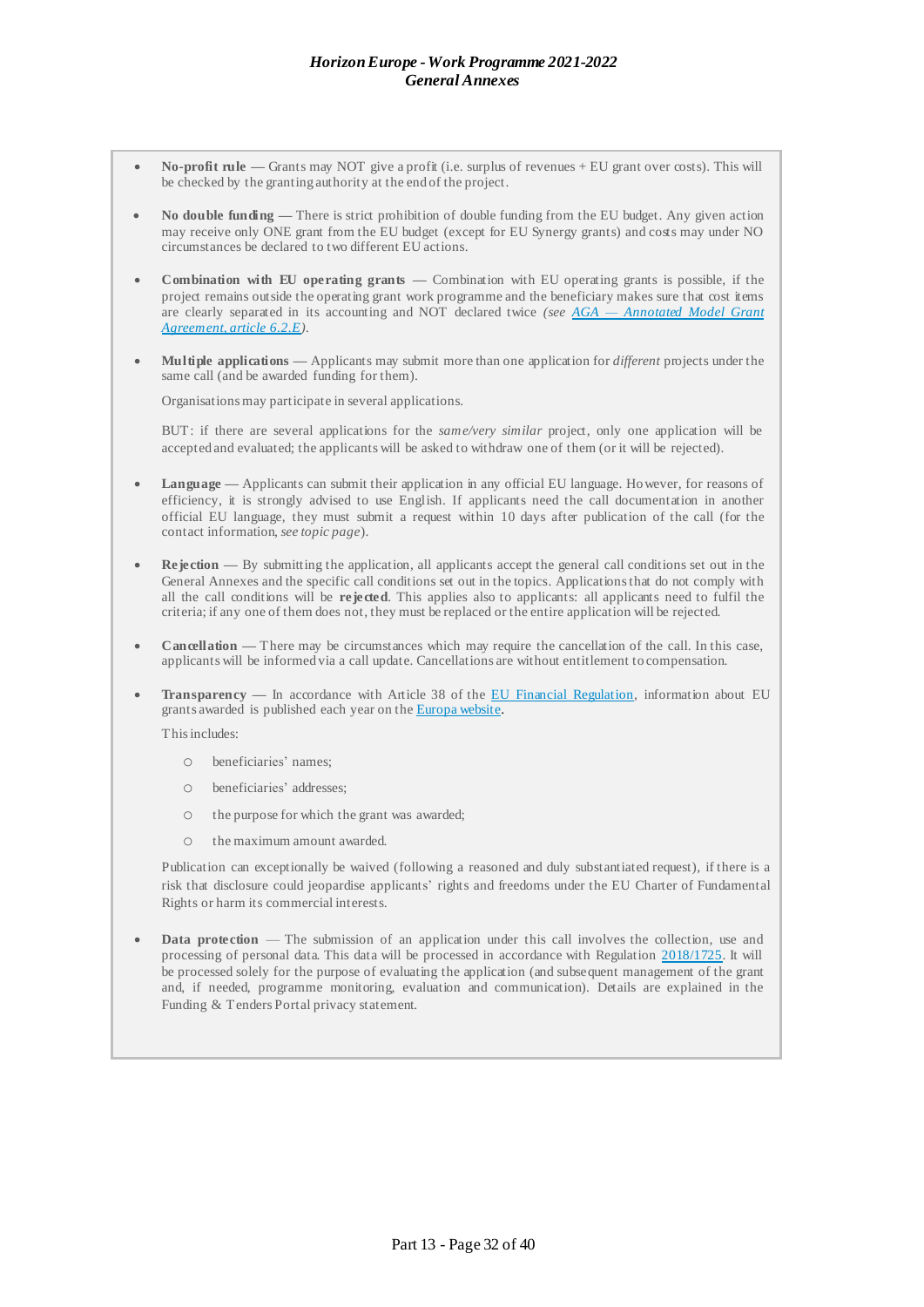## <span id="page-32-0"></span>**SPECIFIC CONDITIONS FOR ACTIONS WITH PCP/PPI**

## <span id="page-32-1"></span>**H — Specific conditions for actions implementing pre -commercial procurement or procurement of innovative solutions**

This Annex applies to all types of actions implementing pre-commercial procurement (PCP) and procurement of innovative solutions (PPI). It applies to both PCP/PPI actions and other types of actions which prepare and/or execute a PCP or PPI, for instance through subcontracting activities.

## *Requirements for all types of actions supporting PCP or PPI*

The PCP/PPI must be prepared and executed by one of the following:

- by one or more public procurer(s), plus possibly one or more private and/or NGO procurer(s) that provide similar services of public interest, that is (are) responsible for the acquisition and/or regulatory strategy of the relevant innovative solutions and aim to obtain ambitious quality and efficiency improvements in the area of the PCP/PPI; or
- by entities with a mandate from one or more of these procurers to act on their behalf in the procurement (e.g. central purchasing bodies).

Other entities (e.g. end-users) that do not have a conflict of interest with the PCP/PPI, and whose participation in the action is well justified, may participate in 'additional activities' to prepare, manage and follow-up the PCP/PPI and embed it into a wider set of demand-side activities. This includes disseminating results, removing obstacles to introducing the solutions onto the market (e.g. contributing to standardisation, regulation and certification), awareness raising, experience sharing/training, and preparing further cooperation among stakeholders and procurers for future PCP or PPI.

For PCP executed by a group of procurers, the buyers' group must jointly prepare and implement the pre-commercial procurement so that there is one joint call for tender, one joint evaluation of offers, and a lead procurer <sup>20</sup> awarding the research and development  $(R&D)$ service contracts in the name and on behalf of the buyers' group. The PCP must address one concrete procurement need identified as a common challenge<sup>21</sup>, which requires new R&D and is described in the common specifications of the joint PCP call for tender. Each procurer in the buyers' group must contribute financially to the total budget necessary to jointly finance the PCP, enabling the procurers to share the costs of procuring R&D services from a number of providers and comparing the merits of the alternative solutions pursued by these competing providers to address the common challenge.

1

 $20$  The 'lead procurer' is a public procurer and is the beneficiary appointed by the buyers' group to coordinate and lead the procurement activities. They can be either one of the procurers in the buyers' group or another beneficiary in the action who is established or designated by the procurers in the buyers' group to act as lead procurer.

 $21$  Addressing the common challenge in different countries may require, beyond the common core functionality, the development and testing of additional local functionality or adaption of solutions by each procurer due to differences in the local context. A PCP that addresses a challenge consisting of several facets (sub-challenges or building blocks) is considered one joint PCP, as long as all procurers in the buyers' group share the need for and are willing to co-finance - all the facets of the common challenge.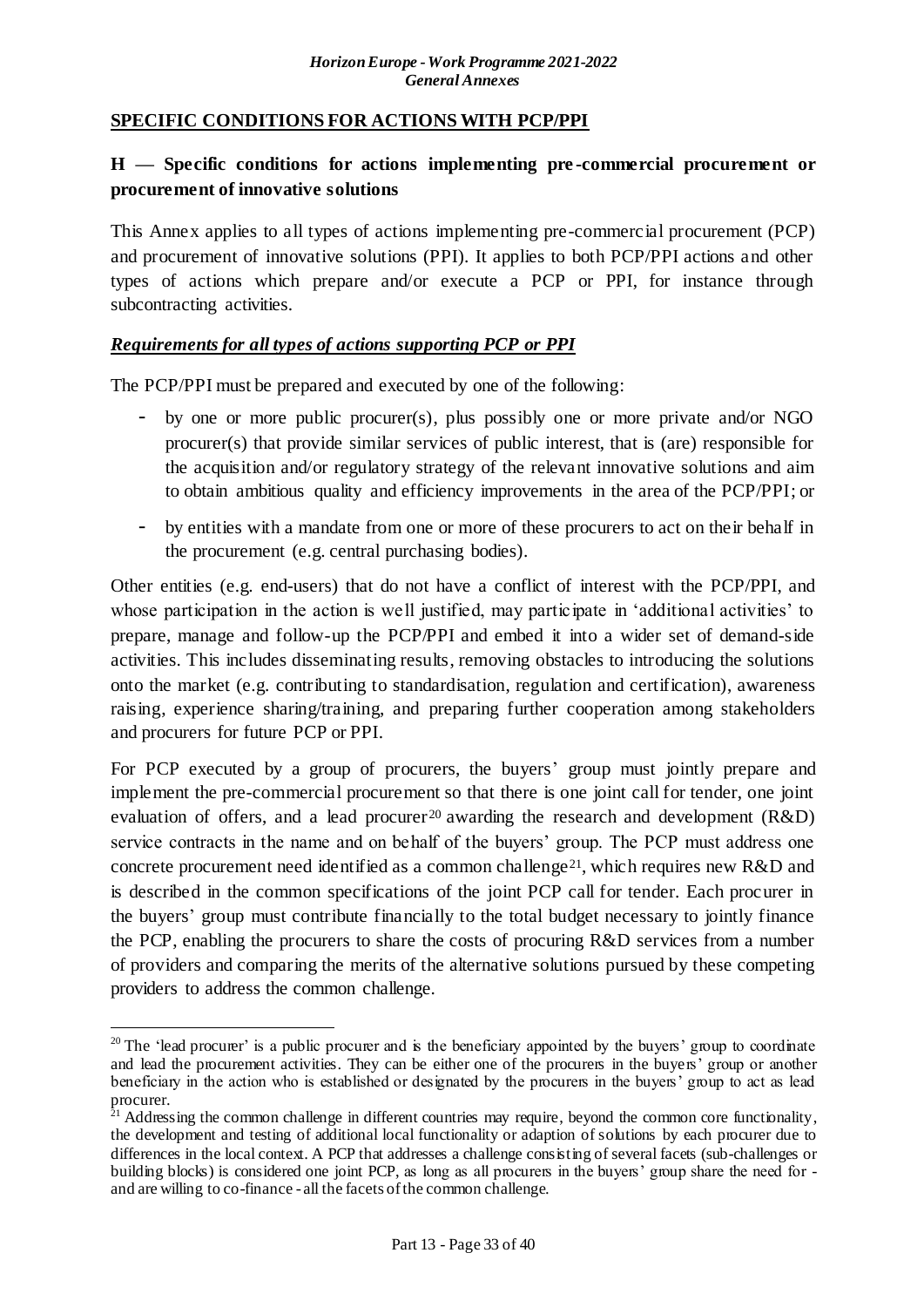For PPI executed by a group of procurers, the lead procurer must coordinate the preparation and implementation of one joint or several coordinated public procurements of innovative solutions, based on common specifications defined jointly by the buyers' group. Each PPI must focus on one concrete need identified as a common challenge that requires the deployment of innovative solutions<sup>22</sup>.

Projects that aim to implement a PCP/PPI must contain a preparation and execution stage.

#### *Preparation stage*

The expected outcomes for the preparation stage, to be included as deliverables/milestones, are:

- a prior information notice for the open market consultation: 5 days before submission for publication to the OJEU, i.e. a minimum of 50 days before the start of the first meeting;
- a report on the result of the open market consultation, prior market analysis and its impact on the tender documents; in addition, for PPI, feedback from activities to verify market readiness before deployment (e.g. conformance testing, certification, quality labelling);
- completed tender documents based on the Horizon Europe PCP/PPI model contract documents, including the contract notice: 30 days before its submission to the OJEU;
- for PCP/PPI executed by a group of procurers: the signed joint procurement agreement confirming the final means of cooperation, including the financial commitment of the buyers' group for the PCP/PPI, and final confirmation of the lead procurer.

#### *Execution stage*

1

The expected outcome of the execution stage is the implementation of the procurement procedure and of the PCP/PPI contracts. For PCP, this includes validating and comparing the performance of the competing PCP solutions to verify if they can be converted into permanent service. For PPI, this includes deploying the innovative solutions and evaluating the results in real-life operating conditions, with a duration that allows for appropriate evaluation of the potential impact of these solutions if converted into permanent service.

Deliverables/milestones to be included in the description of work for the execution stage are:

- a copy of the contract award notice published in TED: 48 days after the award of contracts;
- at the end of the tender evaluation (for PCP, also after the evaluations of each phase):
	- information on the total number of bids received, particularly the data on the winning tenderer(s) and abstracts of the winning tenders for publication and evaluation purposes;
	- final ranking list of the selected projects, final scores and qualitative assessment per criterion for each bid received, along with minutes of the evaluation meeting;
	- for PCP: assessing the results achieved by each tenderer in the previous phase;

<sup>&</sup>lt;sup>22</sup> Addressing the common challenge in different countries may require deployment and, where applicable, conformance testing, of local functionality or adaption of solutions for each procurer due to differences in the local context.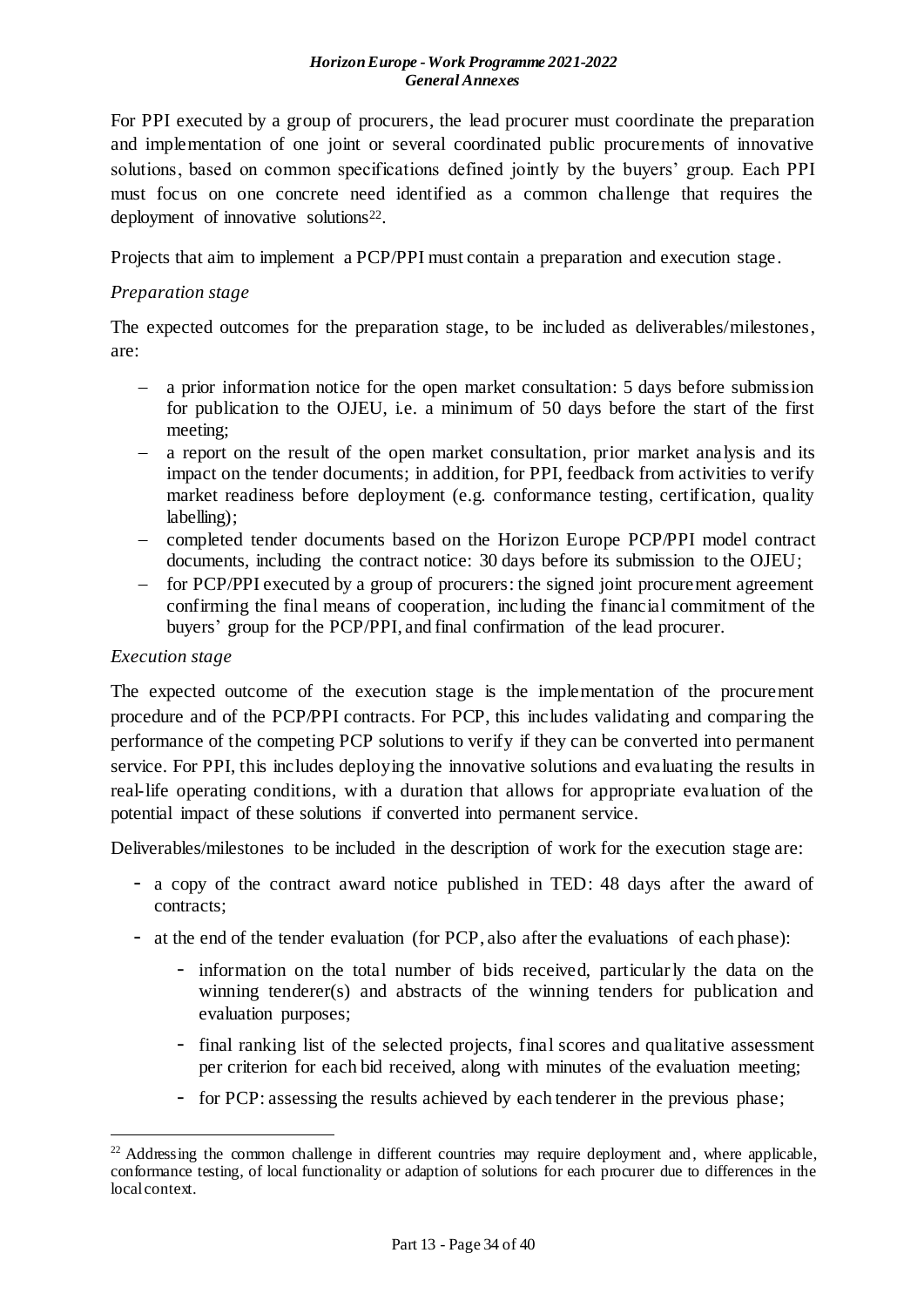- at the end of the action, give a demonstration to the granting authority:
	- for PCP: of the tested solutions resulting from the PCP;
	- for PPI: of the deployed innovative solution(s).

Where the WTO Government Procurement Agreement (GPA) does not apply, participation in tendering procedures must be open on equal terms to bidders from EU Member States and all countries with which the EU has an agreement in the field of public procurement under the conditions laid down in that agreement, including all Horizon Europe Associated Countries. Where the WTO GPA applies, tendering procedures must also be open to bidders from states that have ratified this agreement, under the conditions laid down therein.

If the specific call conditions restrict participation or control for security reasons, participation in the PCP/PPI procedure must also be limited to bidders meeting this restriction. If the specific conditions for the topic impose a place of performance obligation, the place of performance of the contract must comply with this obligation.

## *Specific requirements for pre-commercial procurement (PCP)*

The following requirements apply to ensure that the provisions for PCP in the Horizon Europe rules for participation, the conditions for the R&D services exemption of the EU Directives on public procurement  $23$ , the EU Treaty principles  $24$  and the competition rules  $25$  are fully respected.

## *Definitions*

1

PCP must comply with the Horizon Europe definition: *'Pre-commercial procurement'* means procurement of R&D services involving risk-benefit sharing under market conditions and competitive development in phases, where there is a clear separation between the procurement of the R&D services procured from the deployment of commercial volumes of end-products<sup>26</sup>.

*'Risk-benefit sharing under market conditions'* refers to the PCP approach in which procurers share with suppliers at market price the risks and benefits related to the intellectual property rights (IPR) resulting from the R&D.

*'Competitive development in phases'* refers to buying the R&D from several competing R&D providers in parallel and to comparing and identifying the best-value-for-money solutions on the market to address the PCP challenge. To reduce the investment risk for the procurer, reward the most competitive solutions and facilitate the participation of smaller innovative companies, the R&D is also split into phases (solution design, prototyping, original

<sup>&</sup>lt;sup>23</sup> See Article 14 of Directive 2014/24/EU, Article 32 of Directive 2014/25/EU and Article 13(f)(j) of Directive 2009/81/EC.

<sup>&</sup>lt;sup>24</sup> In particular, the fundamental Treaty principles on the free movement of goods and workers, the freedom to provide services, the freedom of establishment and the free movement of capital, as well as the principles deriving therefrom, such as the principles of non-discrimination, transparency and equal treatment.

<sup>&</sup>lt;sup>25</sup> See, in particular, Article 2.3 of the 2014 R&D&I State aid framework.

<sup>&</sup>lt;sup>26</sup> See the Horizon Europe Regulation and the PCP Communication COM/2007/799 and associated SEC(1668)2007. Note that PCPs can include the purchase of the first end-products that were developed, installed and tested during the PCP, but not the purchase of larger commercial volumes of end-products requiring quantity production beyond delivering the first products for the PCP.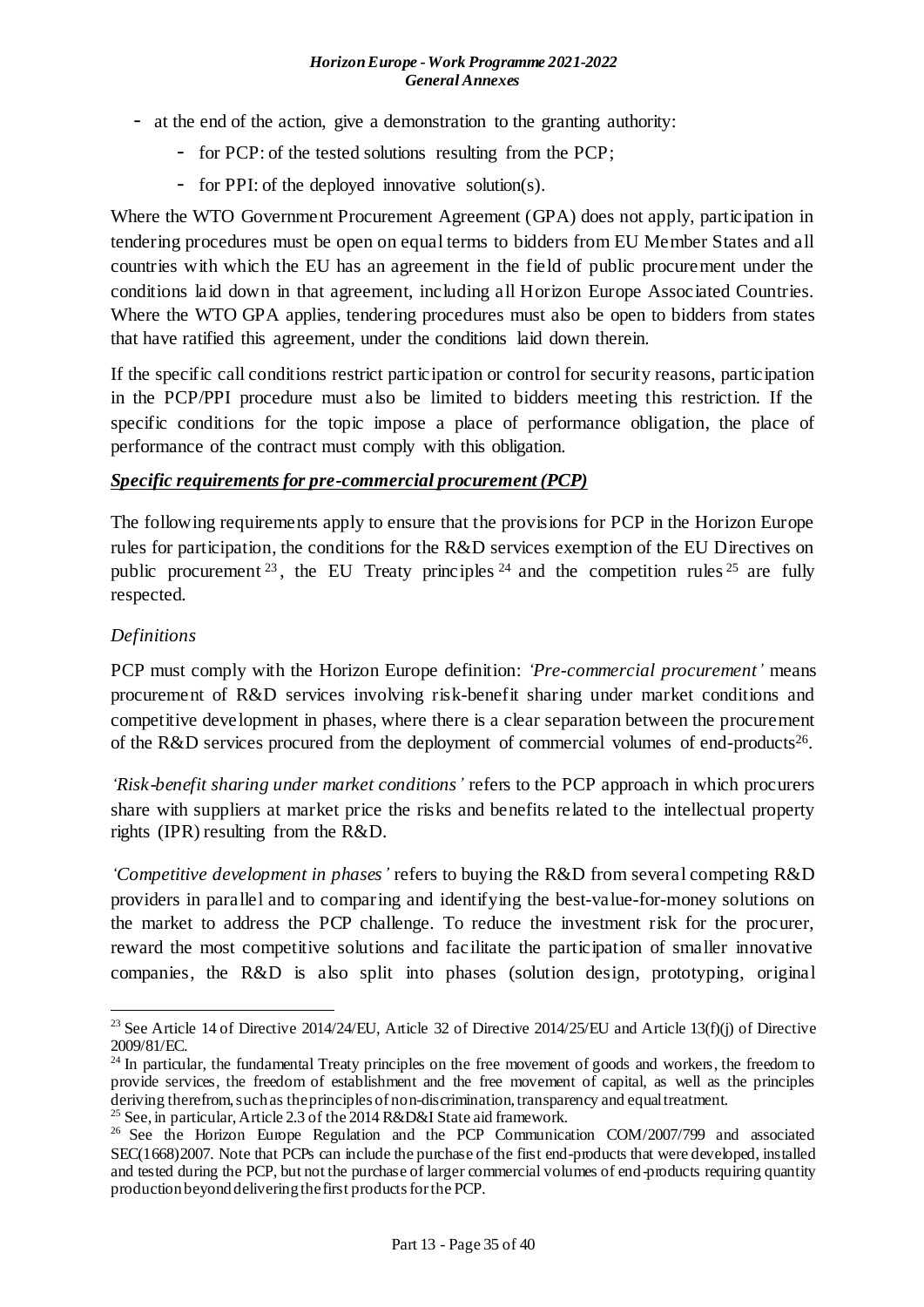development and validation/testing of the first products), with the number of competing R&D providers being reduced after each phase.

*'Separation from the deployment of commercial volumes of end-products'* refers to the complementarity of PCP, which focuses on the R&D phase before wide commercialisation, and PPI, which does not focus on R&D but on wide commercialisation/diffusion of solutions. Procurers can, but are not obliged, to procure R&D results from a PCP.

## *Preparation and publication of the open market consultation and call for tender*

To prepare the call for tender, an open market consultation<sup>27</sup> with potential tenderers and endusers must be held to broach the views of the market on the intended scope of the R&D. The results of this open market consultation must be taken into account to fine-tune the tender specifications, so that the gap between state-of-the-art industry development and the procurement needs justifies the procuring of R&D<sup>28</sup> services.

The PCP contract notice must be published EU-wide<sup>29</sup> in at least English. Offers must be accepted and communication with stakeholders must be enabled at all stages in at least English. All offers must be evaluated according to the same objective criteria, regardless of the geographical location, size of organisation or governance structure of the tenderers.

The prior information notice for the open market consultation and the contract notice must be advertised widely, using in particular Horizon Europe internet sites and national contact points. The Commission must be informed at least 5 days before the expected date of publication of the prior information notice for the open market consultation and 30 days before the expected date of publication of the PCP contract notice. The PCP call for tenders must remain open for at least 60 days.

## *Tender documentation, procurement and implementation of the contract*

The PCP contract that will be concluded with each selected tenderer must take the form of one single framework agreement covering all PCP phases, without contract renegotiations after the award. This framework agreement must contain information on the procedures for implementing the different phases (through specific contracts), including the format of the intermediate evaluations (including evaluation criteria and weightings) for each phase.

<sup>1</sup> <sup>27</sup> The open market consultation should be organised in a way not to preclude or distort competition. In respect of the Treaty principles, the open market consultation must be announced well in advance and widely - via a prior information notice that is published at least 45 days before the first open market consultation meeting in the Official Journal of the EU - and enable potential tenderers regardless of their geographic location to participate at least in English. All information given in answers to questions from participants in the dialogue should be documented and published.

<sup>&</sup>lt;sup>28</sup> In line with WTO GPA 2014 Article XIII(1)(f), R&D can cover activities such as solution exploration and design, prototyping, up to the original development of a limited volume of first products or services in the form of a test series. Original development of a first product or service may include limited production or supply to incorporate the results of field testing and demonstrate that the product or service is suitable for production or supply in quantity to acceptable quality standards. R&D does not include quantity production or supply to establish commercial viability or to recover R&D costs, nor commercial development activities such as incremental adaptations or routine or periodic changes to existing products, services, production lines, processes or other operations in progress, even if such changes may represent improvements.

<sup>&</sup>lt;sup>29</sup> Through the Official Journal of the EU, using the TED (Tenders Electronic Daily) web portal.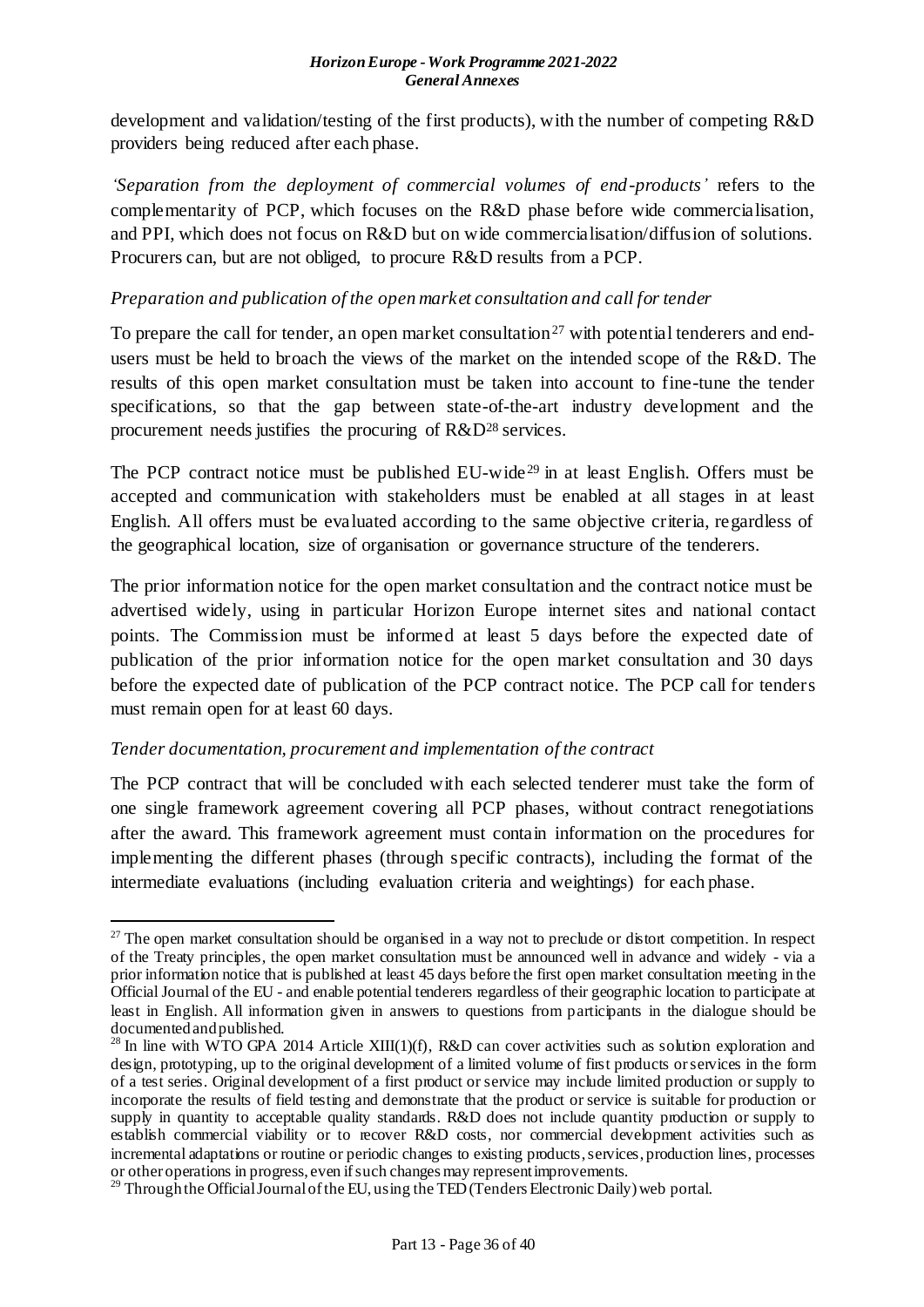For PCP executed by a group of procurers, the R&D service contracts are awarded by the lead procurer and all selected tenderers can be paid by the lead procurer, or pro rata by each procurer in the buyers' group according to their share in the total PCP budget.

The PCP contract notice must contain information on the intended number of R&D providers that will be selected (minimum of three providers) to start the PCP, the number of PCP phases and the expected duration and budget for each PCP phase. The PCP must cover the full PCP life cycle of solution design, prototyping, and original development, including installation and testing of a limited volume of test series products/services in the procurer's/end-user's premises. Each of the three PCP phases can be split up into further phases if appropriate.

The following simplified and/or accelerated PCP procedures may be used: for PCP that require fast deployment<sup>30</sup>, one specific contract may cover both the second and third PCP phase; if fewer than two tenderers are capable of performing the R&D services in the EU Member States or Associated Countries (for security contracts, this may be restricted to the Member States), the phase 1 contracts may be awarded to a minimum of two tenderers.

Procurers must avoid the use of selection criteria based on disproportionate qualification and financial guarantee requirements (e.g. with regard to prior customer references and minimum turnover). Functional/performance-based specifications must be used to formulate the object of the PCP call for tender as a problem to be solved, without prescribing a specific approach to be followed. Evaluation of the tenders must be based on best-value-for-money criteria, not just lowest price.

The PCP process must be organised to avoid any conflicts of interest, including in the use of external experts. Providers cannot be beneficiaries in an action during which the PCP is planned or undertaken.

The PCP process must require selected providers to locate the majority of the R&D activities, including the principal researcher(s) working for the PCP contract in particular, in the Member States or Associated Countries<sup>31</sup>.

The PCP procurers must not reserve the R&D results exclusively for their own use. The providers generating results must own the attached IPR, and the procurers must enjoy at least royalty-free access rights to use the R&D results for their own use. The procurers must also enjoy the right to grant (or to require the granting of) non-exclusive licences to third parties, to exploit the results under fair and reasonable market conditions, without any right to sublicense. A call-back provision must ensure that, in case the providers fail to commercially exploit the results within a given period after the PCP, or use the results to the detriment of the public interest, including security interests, the procurers can require transfer of the ownership of the results.

1

<sup>&</sup>lt;sup>30</sup> Especially where a budgetary commitment for deployment is already available at the start of the PCP (fasttrack PCP).

 $31$  For duly justified reasons of public security, this may be limited to the EU Member States.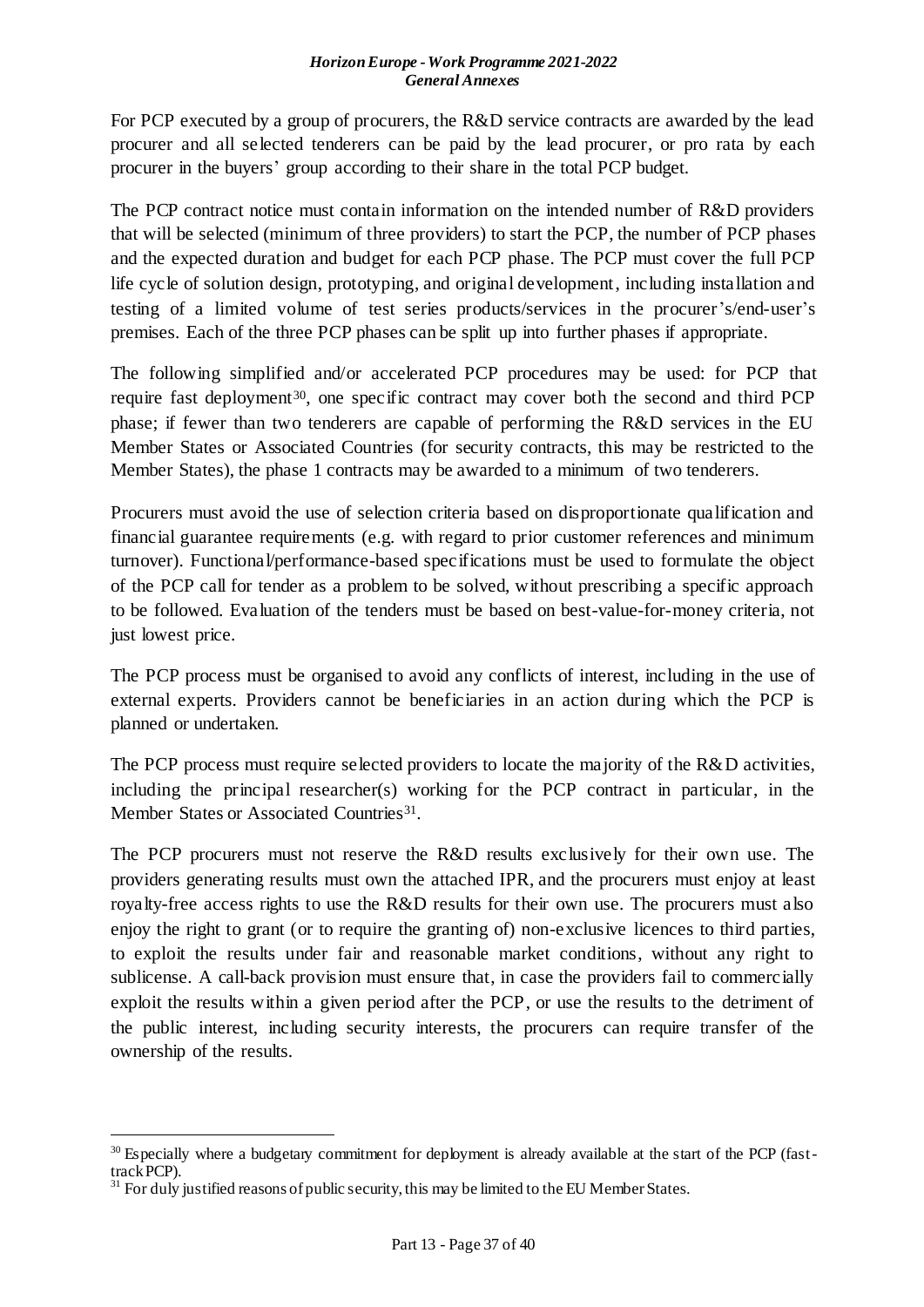The procurers must inform tenderers of the right to publish public summaries of the results of the PCP project, including information about key R&D results attained and lessons learnt (e.g. on the feasibility of the solution approaches to meet the requirements and lessons learnt for potential future deployment of solutions). Details that would be contrary to the public interest, would harm legitimate business interests (e.g. regarding IPR-protected specificities of their individual approaches to solutions) or could distort fair competition may not be disclosed.

To enable the procurers to establish the correct (best value for money) market price for the R&D service, in which case the presence of State aid can in principle be excluded, the PCP call for tender must be carried out in a competitive and transparent way in line with Treaty principles. In addition, the distribution of rights and obligations between procurers and providers (including the allocation of IPR) must be published in the PCP call for tender documents, to obtain a price according to market conditions (and rule out State aid). PCP contracts with providers must contain financial compensation according to market conditions<sup>32</sup>, compared to the exclusive development price, for assigning IPR to the providers.

## *Specific requirements for public procurement of innovative solutions (PPI)*

## *Definition*

1

PPI must comply with the relevant Horizon Europe definitions.

*'Public procurement of innovative solutions (PPI)'* means procurement where contracting authorities act as a launch customer for innovative goods or services which are not yet available on a large-scale commercial basis, and may include conformity testing.

*'Launch customers'*, also called early adopters, refer to the first 20% of customers on the EU's internal market that buy innovative solutions. The solutions have to be new to the procurers in the project, the procurers' market segment or new to the EU's internal market, and relevant to procurers in other Member States and/or Associated Countries.

*'Innovative solutions'* are new or significantly improved products, services or processes that have already been (partially) demonstrated on a small scale, and may be nearly or already available in small quantities on the market, but which have not been widely adopted yet. Typically, owing to the residual risk of market uncertainty, they have not been produced at a large enough scale to meet mass market price/quality requirements. This also includes existing solutions that are to be utilised in a new and innovative way; PPI does not include the procurement of R&D.

 $32$  The market price should reflect the benefits allocated to the R&D provider (e.g. commercialisation opportunities opened up by the IPR) and the risks assumed by the R&D provider (e.g. the cost of maintaining the IPR and commercialising the products).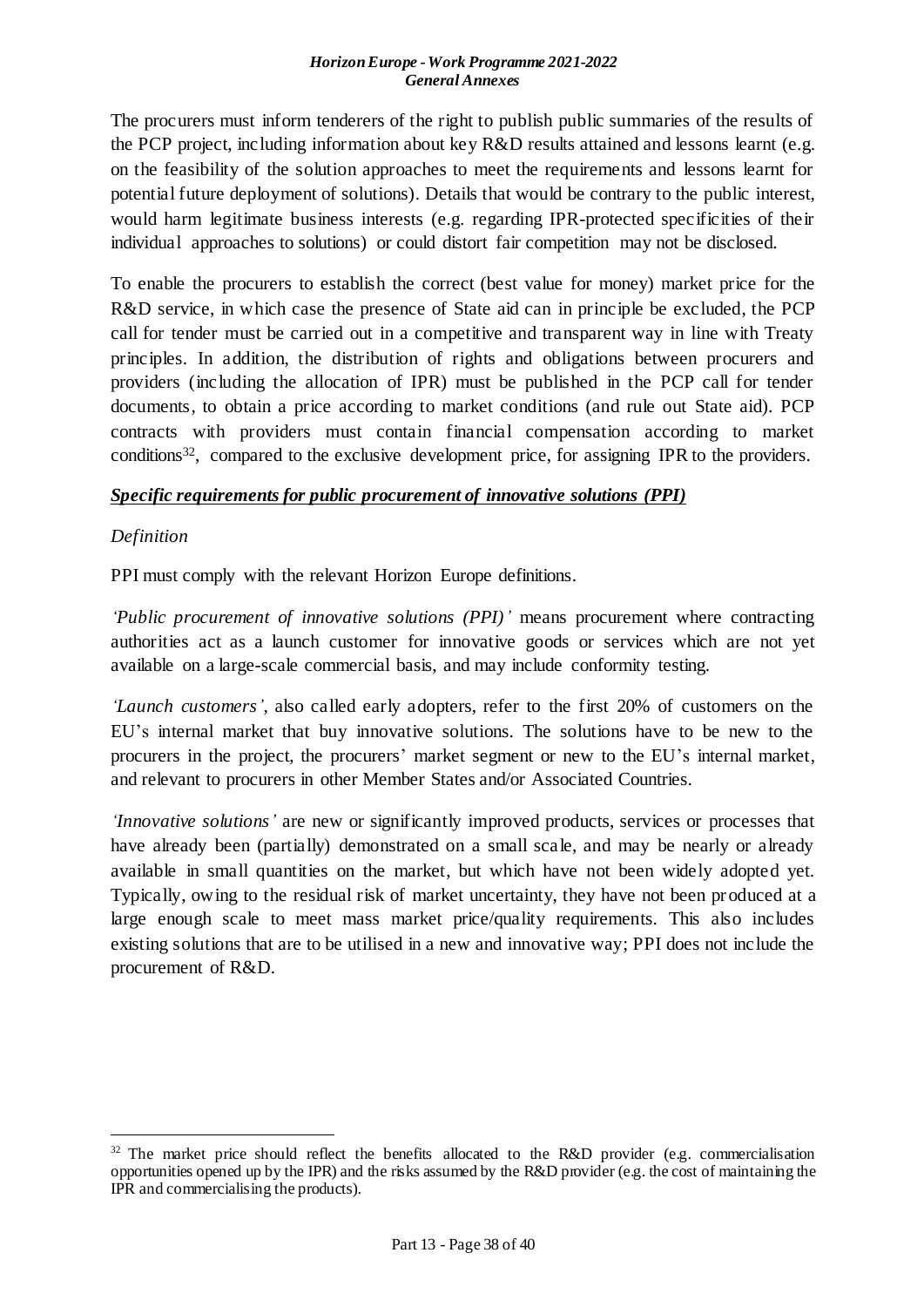#### *Preparation and publication of the open market consultation and call for tender*

Unless the PPI is undertaken as a follow-up to an FP7, Horizon 2020 or Horizon Europe PCP33, or unless the situation is a low-value PPI below national procurement thresholds, the following obligations apply:

- To prepare the call for tenders, an open market consultation with potential tenderers and end-users must be held to inform the market well in advance of the upcoming PPI and broach the views of the market on the PPI's intended scope. Information retrieved from this consultation about the gap between perceived procurement needs and on-going industry developments must be taken into account in the PPI tender specifications, so that the PPI duly focuses on 'early adoption' of 'innovative' solutions.
- The market must be informed well in advance<sup>34</sup> of the target date for publishing the PPI call for tenders. Market readiness prior to deployment can be verified through the organisation of e.g. conformity testing, certification or quality labelling of solutions.
- The PPI contract notices must be published EU-wide in at least English, offers must be accepted and communication with stakeholders must be enabled at all stages in at least English. All offers must be evaluated according to the same objective criteria, regardless of the geographical location, size of organisation or governance structure of the tenderers.
- The prior information notices for the open market consultation, early announcements of the expected publication date of the PPI call for tender, and the PPI contract notice must be promoted and advertised widely, using Horizon Europe internet sites and national contact points in particular. The Commission must be informed at least 5 days before the expected date of publication of the PIN for the open market consultation and 30 days before the expected date of publication of the PPI contract notice. The PPI call for tenders must remain open for at least 60 days.

## *Tender documentation, procurement and implementation of the contract*

Procurement procedures covered by the EU public procurement directives that do not involve procurement of R&D can be used. Restricted procedures with shortened timeframes for the submission of offers for reasons of urgency must not be used. Framework contracts/agreements with lots can be used.

For PPI implemented by a group of procurers, the specific contracts for procuring specific quantities of goods/services for each procurer can be awarded and the selected tenderers can either all be paid by the lead procurer, or by each procurer in the buyers' group individually, for their quantity of goods/services procured.

1

<sup>&</sup>lt;sup>33</sup> In the case of a PPI following a PCP that was implemented according to the conditions described in Annex I, the negotiated procedure without publication foreseen in the EU public procurement directives can then be used (Article 32(3)(a) of Directive 2014/24/EU, Article 50(b) of Directive 2014/25/EU and Article 13(j) of Directive 2009/81/EC). At least three offers must be requested, including from the R&D providers that successfully completed the preceding PCP.

 $34 \text{ B}$  means of a prior information notice in the Official Journal of the EU.